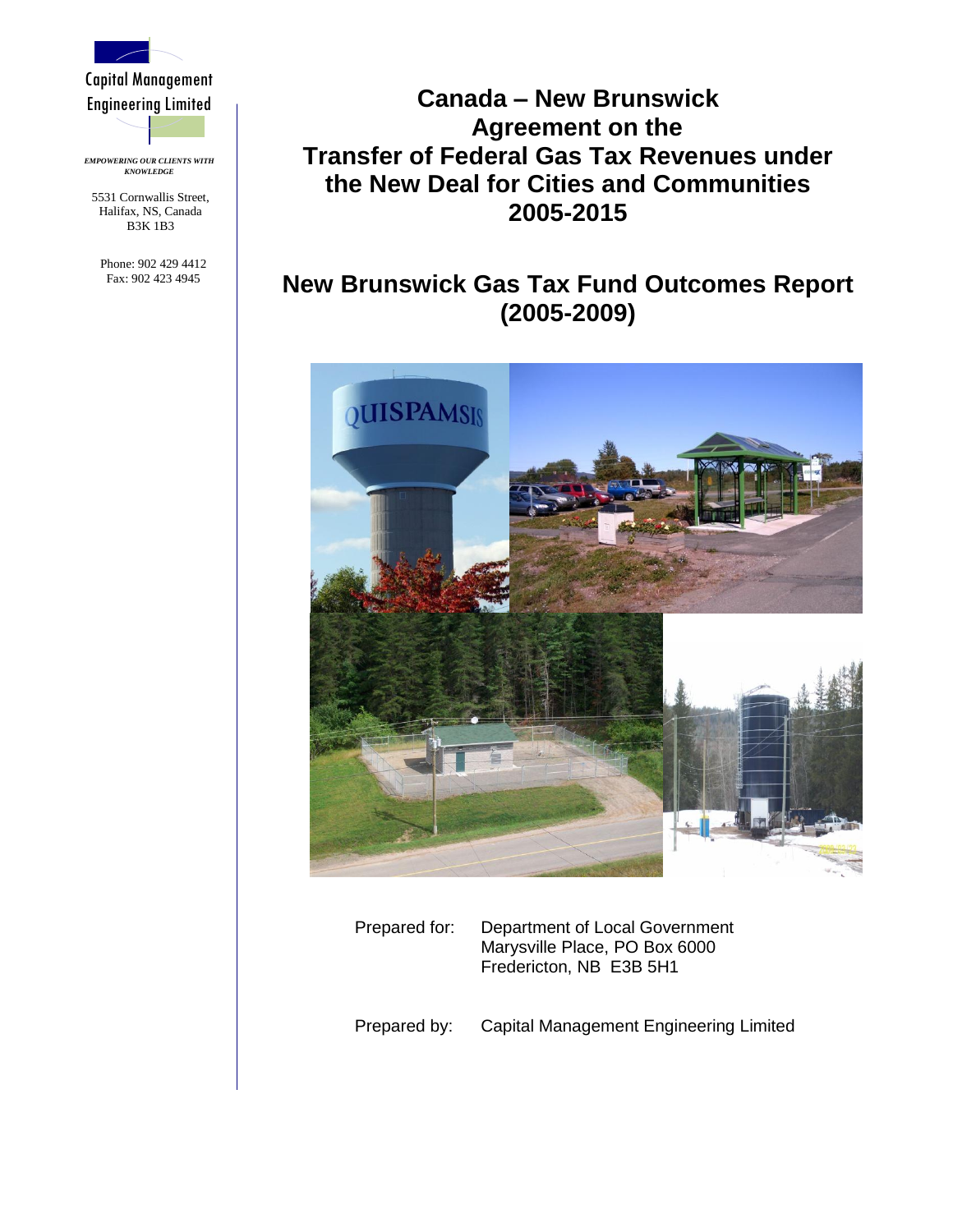$\overline{\phantom{0}}$ 

# **Table of Contents**

| 2   |                                                                        |
|-----|------------------------------------------------------------------------|
| 2.1 |                                                                        |
| 2.2 |                                                                        |
| 3   | Major Goal and Objectives - Gas Tax Fund Investments3                  |
| 3.1 |                                                                        |
| 3.2 |                                                                        |
| 4   |                                                                        |
| 5   |                                                                        |
| 5.1 |                                                                        |
| 5.2 |                                                                        |
| 5.3 |                                                                        |
| 6   |                                                                        |
| 6.1 | Water Project - Town of Grand Falls, Godbout Street Water Loop 14      |
| 6.2 | Wastewater Project – Village of Minto, Park Street Sewer Extension  15 |
| 6.3 |                                                                        |
| 6.4 | Water Protection Project – Town of Hampton Salt Application15          |
| 6.5 |                                                                        |
|     |                                                                        |
|     | APPENDIX A: New Brunswick Performance Measurement Framework Results 18 |
|     |                                                                        |
|     | APPENDIX C: New Brunswick Unincorporated Areas Project Status33        |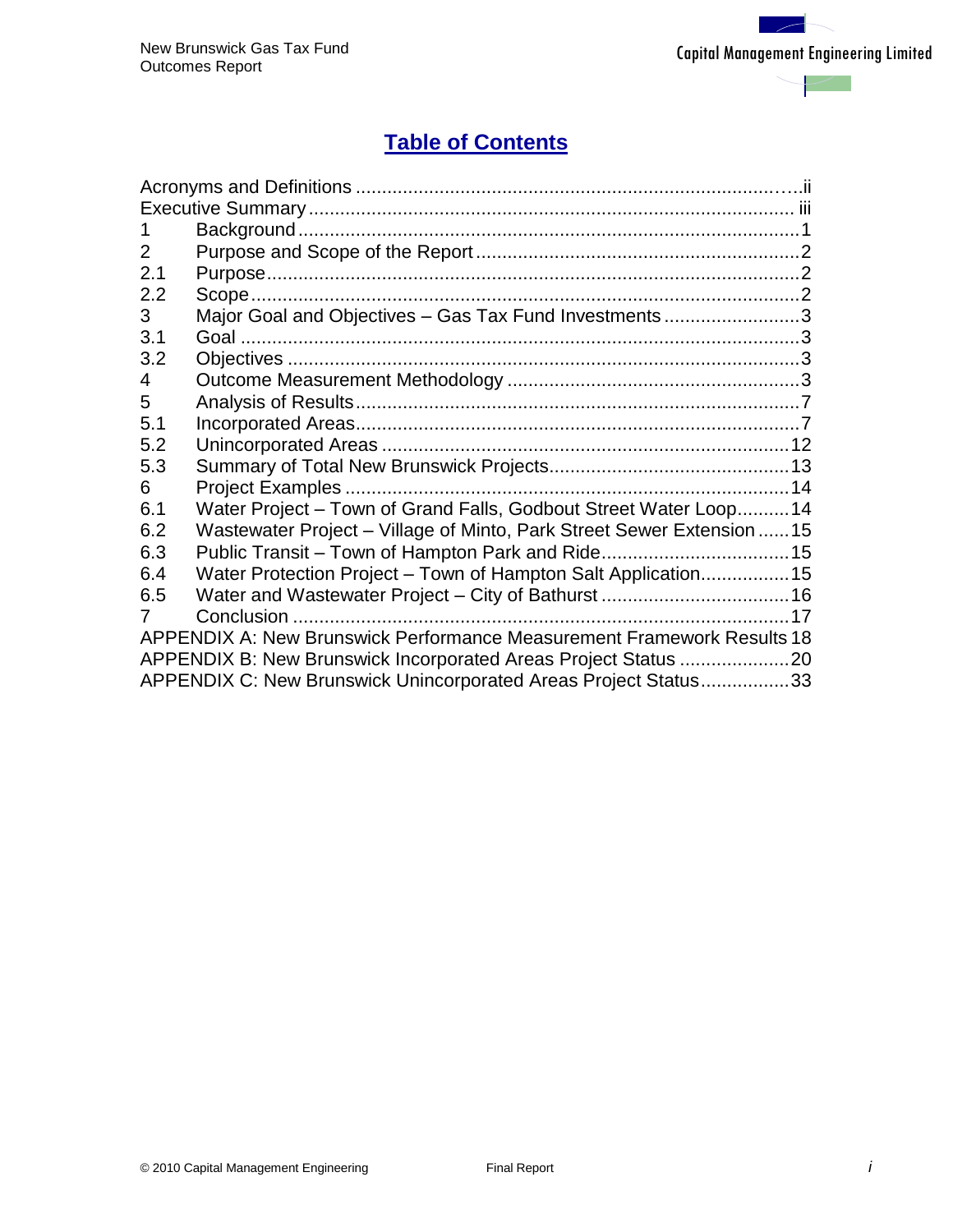## <span id="page-2-0"></span>**Acronyms and Definitions**

The following list of acronyms, abbreviations and definitions is offered to assist the reader in fully understanding the content.

## **Acronyms and Abbreviations:**

| СI          | Chlorine                                                         |
|-------------|------------------------------------------------------------------|
|             | <b>ESMI</b> Environmentally Sustainable Municipal Infrastructure |
| <b>GHG</b>  | greenhouse gas                                                   |
| <b>GTF</b>  | <b>Gas Tax Fund</b>                                              |
| <b>ICSP</b> | Integrated Community Sustainability Plan                         |
| <b>LSD</b>  | <b>Local Service District</b>                                    |
| km          | kilometre                                                        |
| kWh         | kilowatt hour                                                    |
| m           | meter                                                            |
| м           | million                                                          |
| mg/L        | milligram per litre                                              |
| mm          | millimetre                                                       |

## **Definitions:**

| Agreement               | Canada – New Brunswick Agreement on the Transfer of<br>Federal Gas Tax Revenues under the New Deal for Cities<br>and Communities 2005 - 2015 |  |  |  |
|-------------------------|----------------------------------------------------------------------------------------------------------------------------------------------|--|--|--|
| Department              | Department of Local Government                                                                                                               |  |  |  |
| <b>NB Communities</b>   | New Brunswick Communities is inclusive, referring to<br>municipalities, rural communities and unincorporated areas                           |  |  |  |
| NB GTF database         | New Brunswick Gas Tax Fund database, a database<br>developed by the Department to track NB GTF projects                                      |  |  |  |
| NB PMF                  | New Brunswick Performance Measurement Framework                                                                                              |  |  |  |
| Province                | <b>Province of New Brunswick</b>                                                                                                             |  |  |  |
| Report                  | <b>New Brunswick Outcomes Report</b>                                                                                                         |  |  |  |
| <b>Reporting Period</b> | Results are reported for those GTF projects completed in:                                                                                    |  |  |  |
|                         | incorporated areas during the period April 1, 2005 to<br>December 31, 2008 (end of municipal fiscal year); and                               |  |  |  |
|                         | unincorporated areas during the period April 1, 2005 to                                                                                      |  |  |  |

unincorporated areas during the period April 1, 2005 to March 31, 2009 (end of the provincial fiscal year).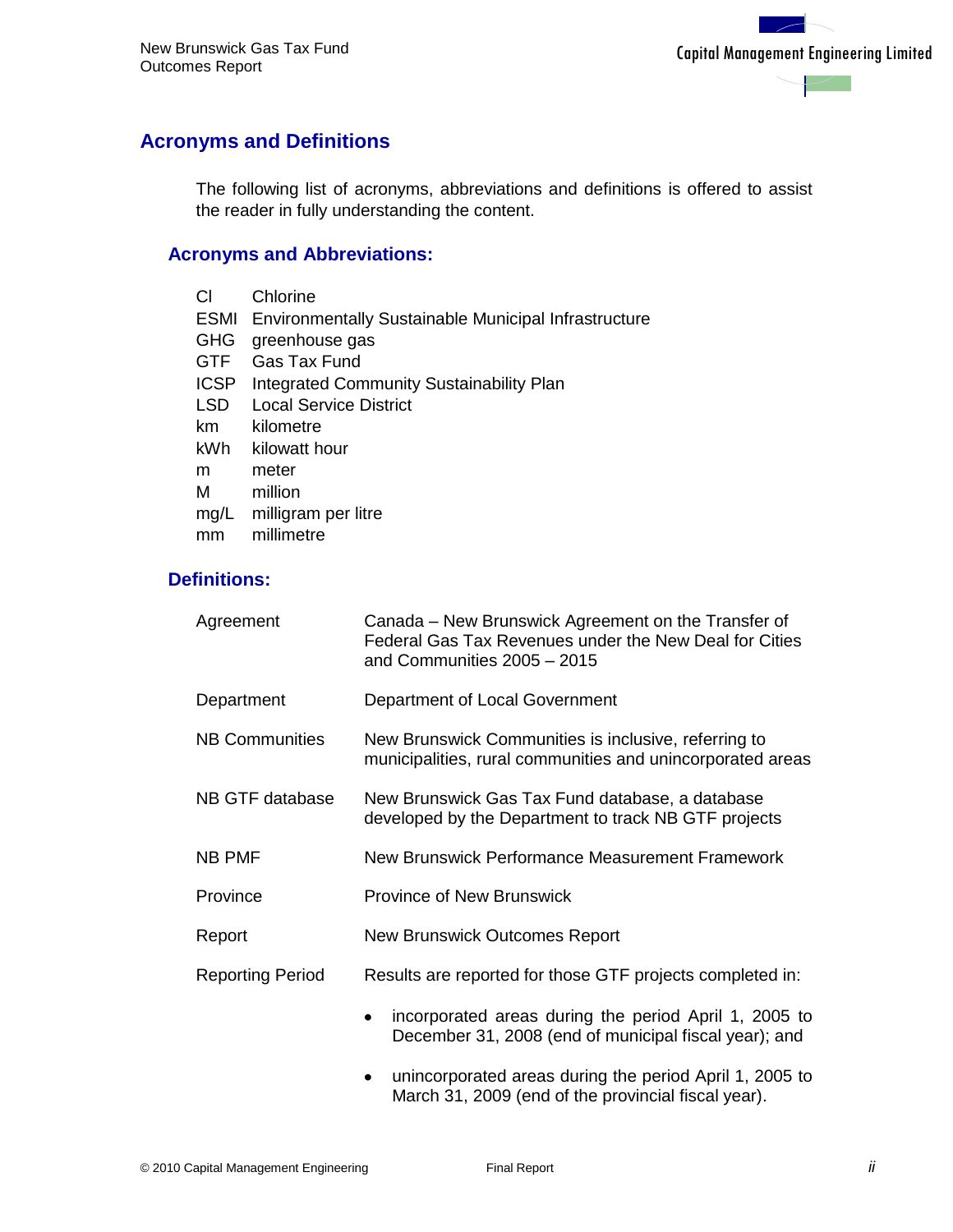## <span id="page-3-0"></span>**Executive Summary**

### **General Description**

Capital Management Engineering Limited (CMEL) was retained by the New Brunswick Department of Local Government to prepare its first outcomes report as required under the Gas Tax Fund Agreement with the Government of Canada.

### **Project Description**

Eligible participants undertaking projects authorized under the GTF must submit an annual outcomes report on their projects. These indicators, and other information relating to individual GTF projects, are tracked by the Department in their New Brunswick Gas Tax Fund database. The database information was analysed by CMEL to prepare this New Brunswick Outcomes Report.

#### **Overall Results**

There were 153 projects completed in New Brunswick during the Reporting Period with a total investment of \$52,119,288 (\$25,025,548 federal, \$6,381,752 provincial, \$20,711,988 other) expended in six of the seven categories as shown below:



#### **Distribution of Projects by Category**

The projects that have reported NB PMF indictors have, cumulatively, resulted in the following performance indicators:

| Length of water and wastewater pipe         | 30,829 meters        |
|---------------------------------------------|----------------------|
| Decreased energy consumption                | 198,355 kWh per year |
| Connections to water and wastewater systems | 122 clients          |
| Reduced vehicle use                         | 68 vehicles per day  |
| Increase in trail, sidewalk users           | 334 users per day    |
| Length of roads resurfaced or reconstructed | 60 km                |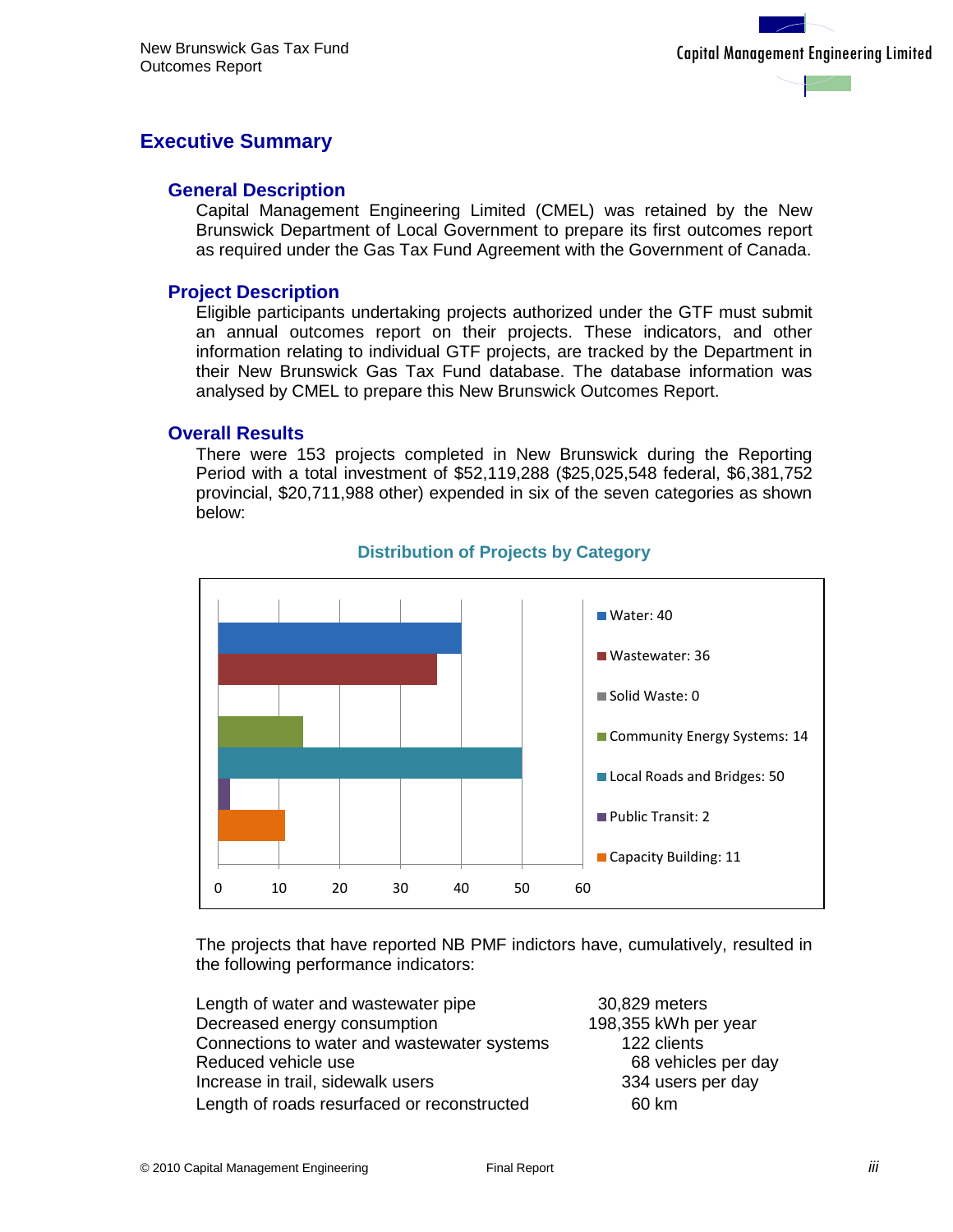

All New Brunswick projects fulfill the objectives of the Agreement. It is intended that these performance indicators provide results that lead to the objectives of cleaner air, cleaner water and reduced GHG emissions.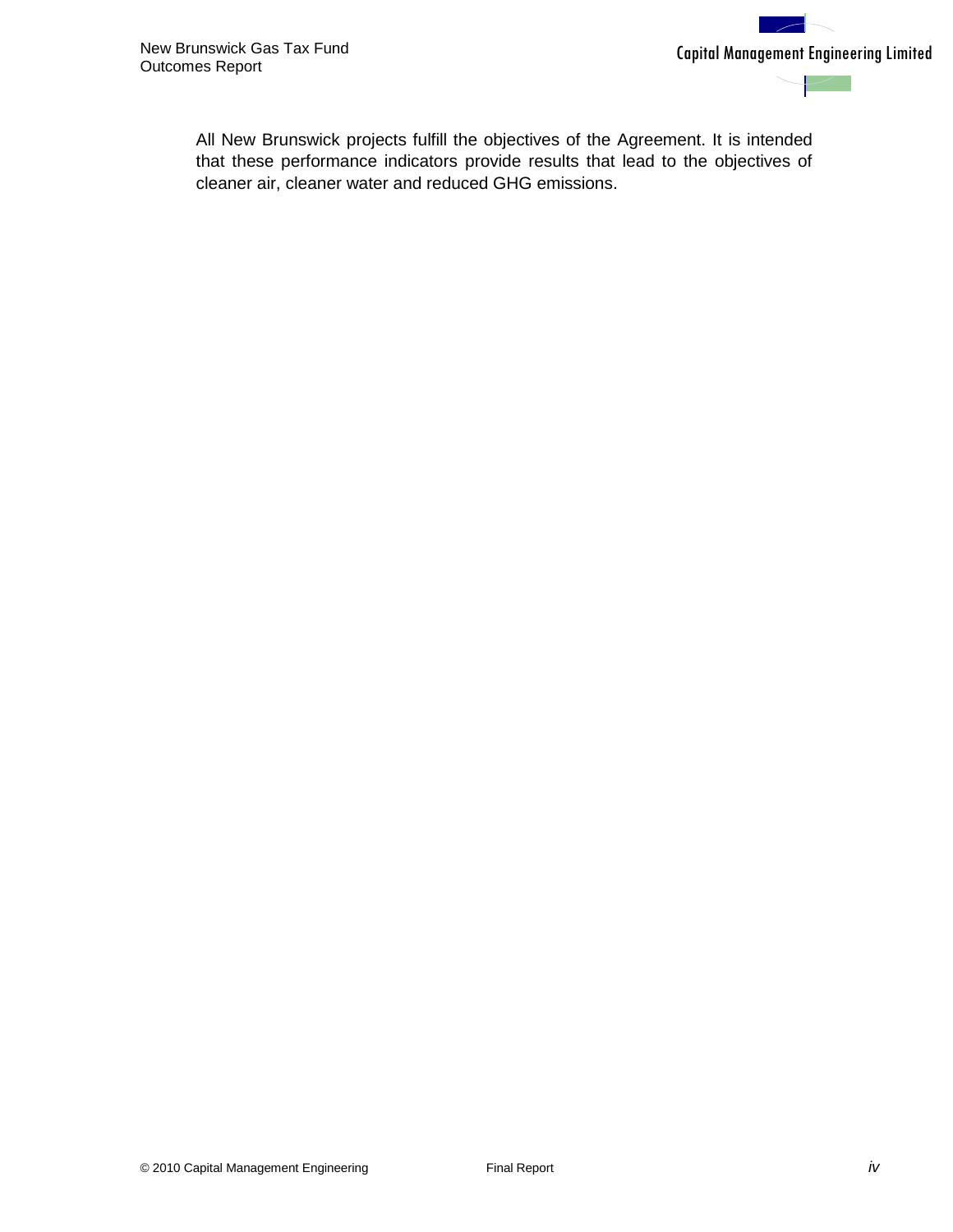## <span id="page-5-0"></span>**1 Background**

On November 24, 2005, New Brunswick signed the *Canada – New Brunswick Agreement on the Transfer of Federal Gas Tax Revenues under the New Deal for Cities and Communities 2005 – 2015* (Agreement) with the Government of Canada. The first phase of the Agreement (2005 – 2010) provided \$116M in federal funding to New Brunswick Communities (municipalities, rural communities and unincorporated areas) with the Province of New Brunswick (Province) providing an additional \$30M. On October 2, 2008, the Province and Canada signed an extension to the agreement (2010 to 2014) whereby Canada will invest an additional \$178.5M in New Brunswick Communities. These funds are being invested in environmentally sustainable infrastructure and capacity building projects that will result primarily in the environmental benefits of cleaner air, cleaner water, and reduced greenhouse gas (GHG) emissions.

The Agreement requires the Province to file, periodically, an outcomes report to Canada and it is to be made available to the public. It includes information on the cumulative investments under the GTF and how these investments are contributing to the objectives of the Agreement.

In New Brunswick, the impact of the use of the funds is being measured through a set of core indicators developed by the Department of Local Government (Department) across the seven categories of eligible projects:

Project Categories:

- 1) Water
- 2) Wastewater
- 3) Solid Waste
- 4) Community Energy Systems
- 5) Local Roads and Bridges
- 6) Public Transit
- 7) Capacity Building

This is the first New Brunswick Gas Tax Fund Outcomes Report (Report). It provides an analysis of performance indicators generated by those projects that were completed and that have filed their annual project outcomes report with the Department during the Reporting Period:

- incorporated areas during the period April 1, 2005 to December 31, 2008  $\bullet$ (end of municipal fiscal year); and
- unincorporated areas during the period April 1, 2005 to March 31, 2009  $\bullet$ (end of the provincial fiscal year).

The delivery of the Canada – New Brunswick Agreement on the Transfer of Federal Public Transit Funds is the responsibility of the New Brunswick Department of Transportation. The results of expenditures under that program are not reported herein.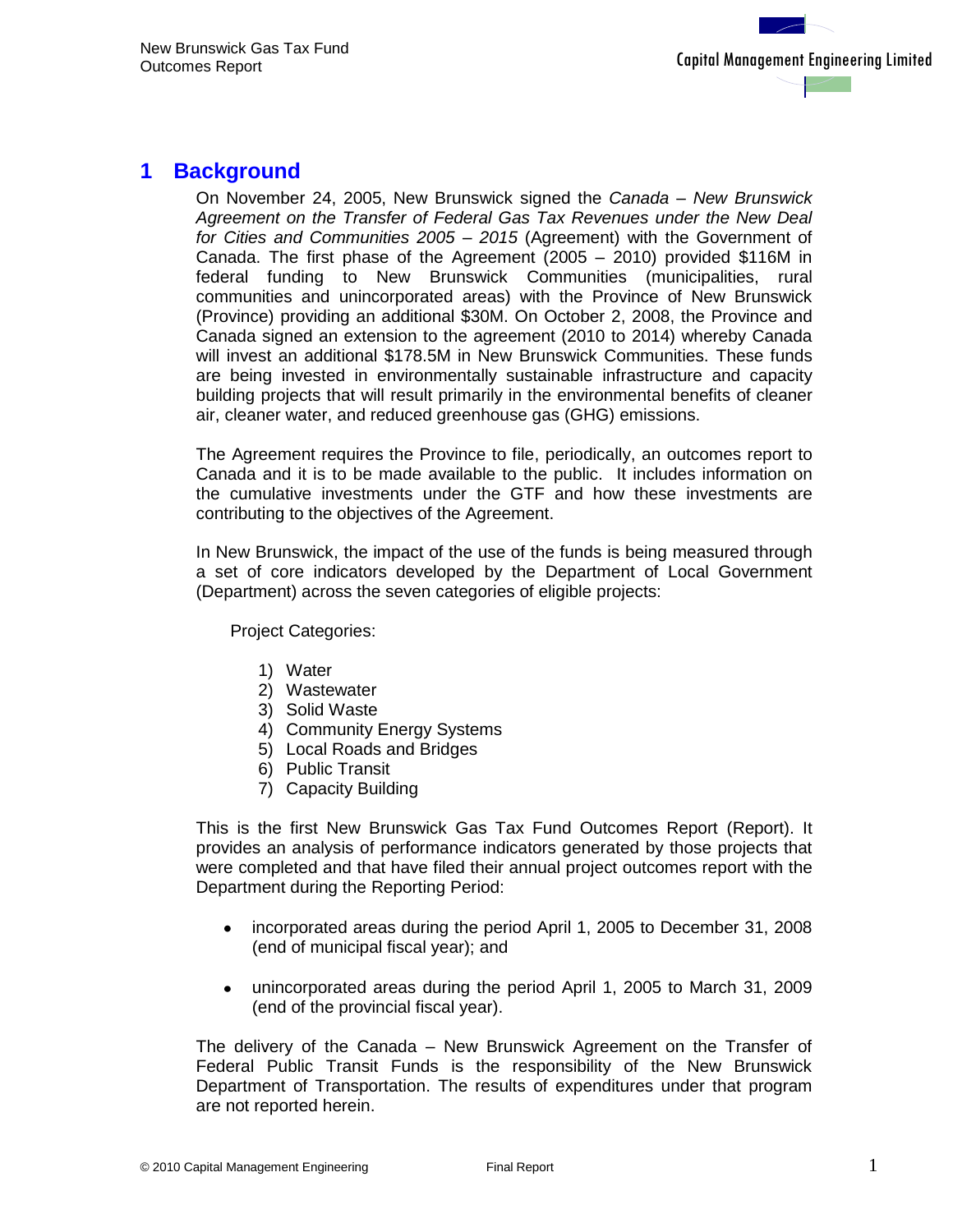## <span id="page-6-0"></span>**2 Purpose and Scope of the Report**

Capital Management Engineering Limited was retained by the Department of Local Government (Department) to prepare the first New Brunswick Gas Tax Fund Outcomes Report (Report). The Department is designated as responsible for all reporting under the Agreement on behalf of the Province.

## <span id="page-6-1"></span>**2.1 Purpose**

The purpose of the Report is to inform Canada, the eligible recipients and the general public of the environmental benefits being achieved through the investments made under the Agreement. It is designed to fulfill the commitment of the Province to prepare and deliver an outcomes report. This Report may be used by Canada to prepare a roll-up national report on the benefits of the GTF investments being made across the country.

The GTF provides funding to New Brunswick Communities in support of the construction, refurbishment, life extension and/or expansion of publicly owned infrastructure required for the supply or management of:

- Potable Water
- Wastewater Collection and Treatment
- Solid Waste
- $\bullet$ Energy Efficiency and Clean Energy
- Local Roads and Bridges (Active Transportation)
- Public Transit

Projects undertaken in these categories with the support of the GTF are referred to as Environmentally Sustainable Municipal Infrastructure (ESMI) projects.

The GTF also funds projects that build the capacity of local public service providers (capacity building projects) to enable them to better plan, manage, operate and report on the infrastructure for which they are responsible, and to maximize the environmental benefits they deliver through these systems.

### <span id="page-6-2"></span>**2.2 Scope**

The Department maintains the New Brunswick Gas Tax Fund (NB GTF) database to track financial transactions, project descriptions, categories, outcomes and other information from each project.

This Report is the first to measure and analyse the environmental outcomes from the GTF investments in New Brunswick Communities. As of December 2009, 401 GTF projects have been authorized. Of those projects, 153 (38%) were completed, 102 (25.5%) were partially completed and 146 (36.5%) had not started during the Reporting Period. The completed projects were undertaken at a total cost of just over \$52.1M.

The GTF investments are important in ensuring continued movement toward environmental sustainability across the Province.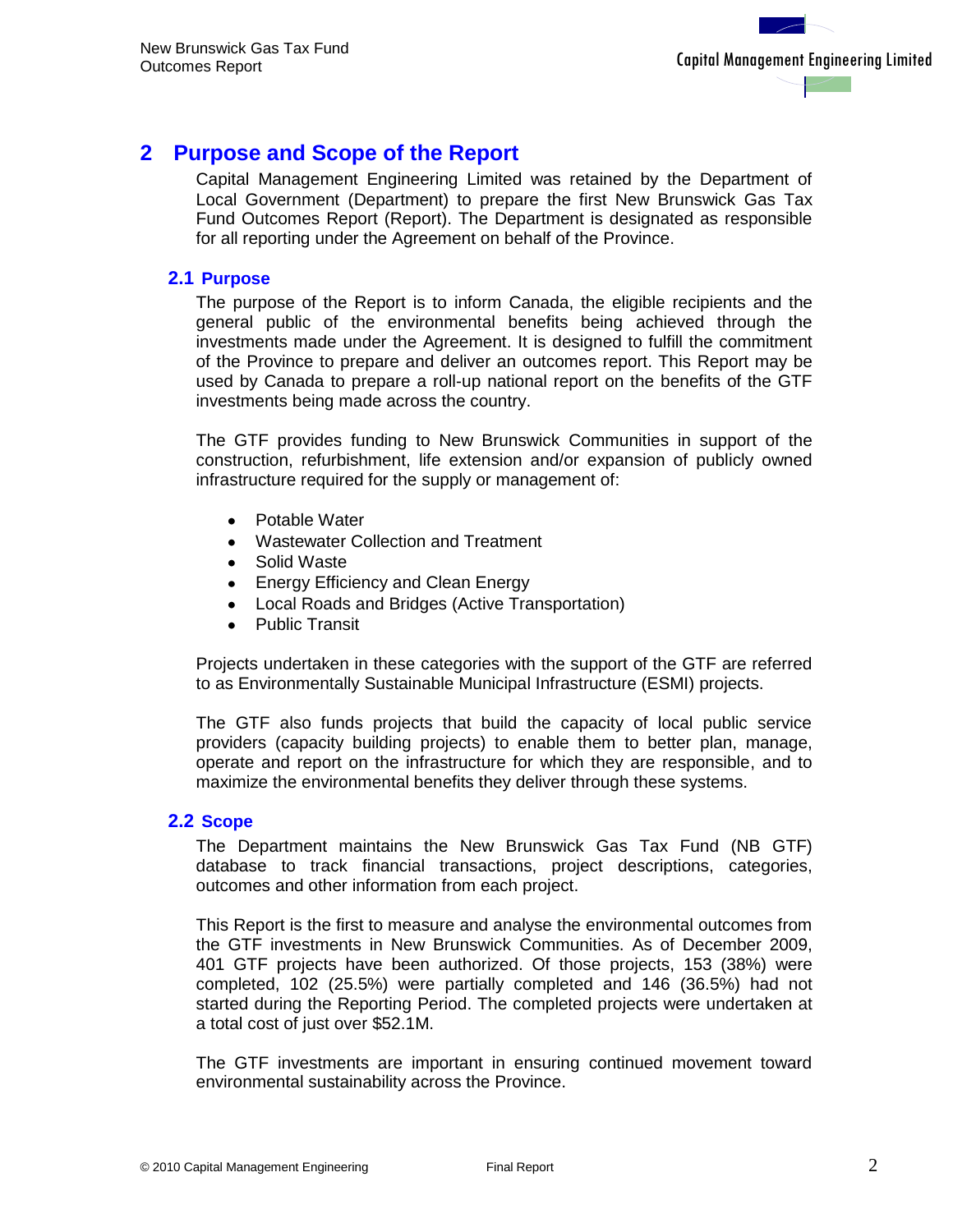The outcomes attributed to the individual GTF projects are critical in supporting a milieu of policies and activities that contribute to environmental sustainability. These policies and activities include environmental and general sustainability policy, regulatory and voluntary air and water quality improvement, and GHG emission reduction initiatives, all being undertaken as part of the provincial initiative to become self-sufficient.

For example, the *Climate Change Action Plan 2007 – 2012* sets the policy framework and establishes GHG emission reduction objectives. Expenditures under the Climate Action Fund are consistent with the GTF objective of reducing GHG emissions. Fourteen New Brunswick municipalities are members of the Federation of Canadian Municipalities *Partners for Climate Protection* program and have undertaken to lower their GHG emissions.

New Brunswick Communities are subject to environmental regulations, but also work with the Province to improve water and air quality and to reduce GHG emissions. They regularly apply to the Environmental Trust Fund and other funding sources so that they or their partners may undertake environmental initiatives, often with similar objectives as the GTF projects.

## <span id="page-7-1"></span><span id="page-7-0"></span>**3 Major Goal and Objectives – Gas Tax Fund Investments**

### **3.1 Goal**

The major goal of the GTF Agreement is to assist New Brunswick Communities to improve their infrastructure in ways that will more effectively and reliably provide services to their residents while reducing the effect of these systems, or the systems that they replace, on the environment.

#### <span id="page-7-2"></span>**3.2 Objectives**

The objectives of this Agreement are the provision of cleaner air, cleaner water, and reduced GHG emissions.

## <span id="page-7-3"></span>**4 Outcome Measurement Methodology**

The Province has developed a New Brunswick Performance Measurement Framework (NB PMF) that allows for the analysis of the outcomes that are accomplished or to be accomplished by each authorized GTF project. The eligible party must report these parameters and any others that may support the objectives of the Agreement as part of each project funding agreement. The measurement methodology developed for this Report relies on the information collected on each project and tracked in the NB GTF database.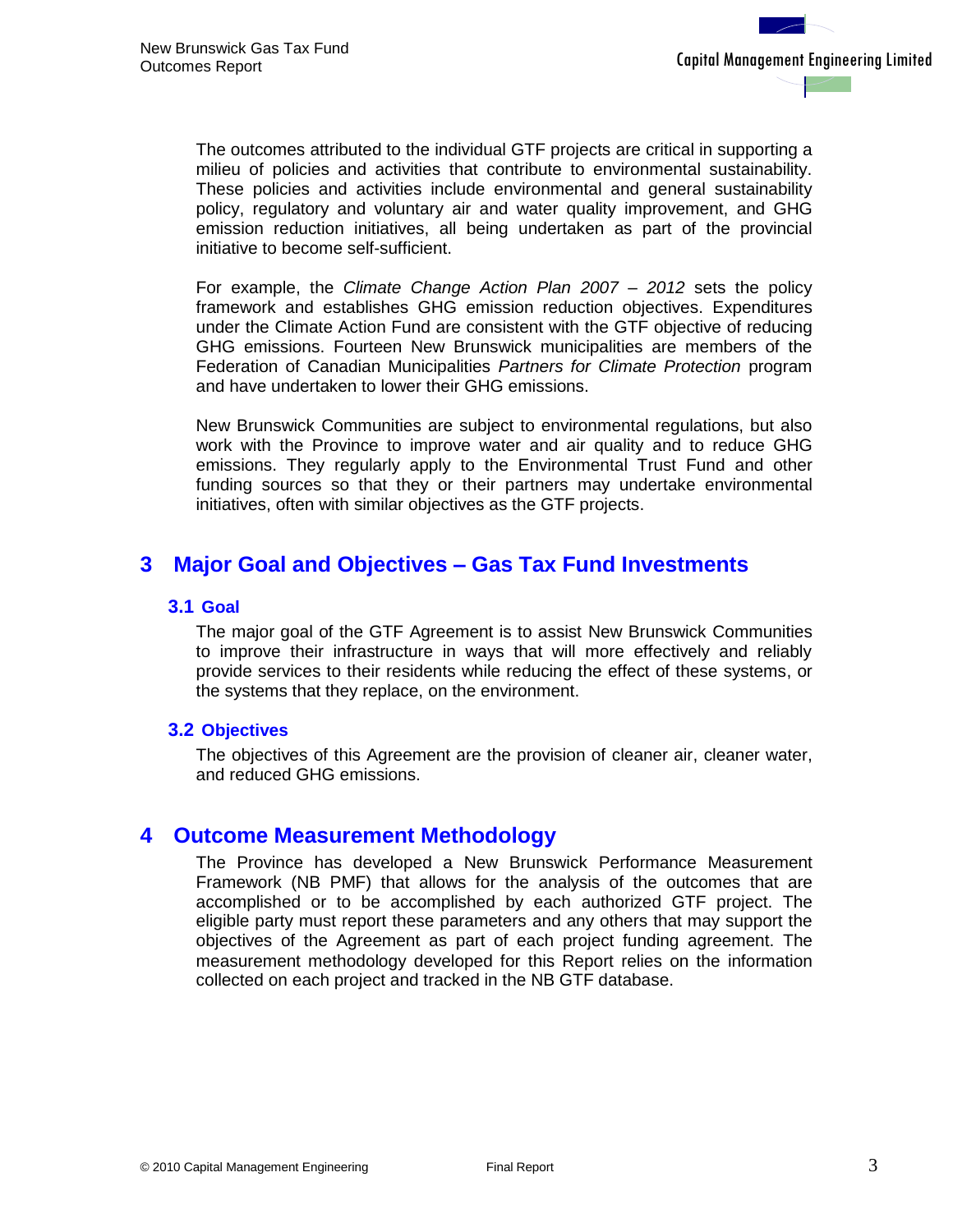The NB GTF database organizes each project into its appropriate project category. The Department developed a series of indicators for each category that must be reported from each project. These indicators became the NB PMF, and have been previously accepted by Canada. For each project, the NB GTF database tracks one or more performance indicators, and they are the subject of this Report.

#### *Descriptions – Performance Indicators*

The performance indicators identified by the Department inform on each of the projects by category. There are two types of projects described in the Agreement:

- Environmentally Sustainable Municipal Infrastructure (ESMI) projects; and
- Capacity Building projects.

The ESMI projects result in new or improved facilities or infrastructure while the Capacity Building projects result in knowledge and skill building.

The Agreement further defines these two types of projects.

#### **ESMI Projects include:**

1) Water:

Drinking water supply; purification and treatment systems; distribution systems; and metering.

2) Wastewater:

Sanitary, storm water, and combined sanitary and storm water sewer systems; and treatment facilities.

3) Solid Waste:

Waste diversion; material recovery facilities; organics management; collection depots; waste disposal landfills; thermal treatment and landfill gas recuperation.

4) Community Energy Systems:

Combined heat and power; district heating and cooling; and energy efficiency.

5) Local Roads and Bridges:

Active transportation infrastructure including local roads and bridges that enhance sustainability outcomes.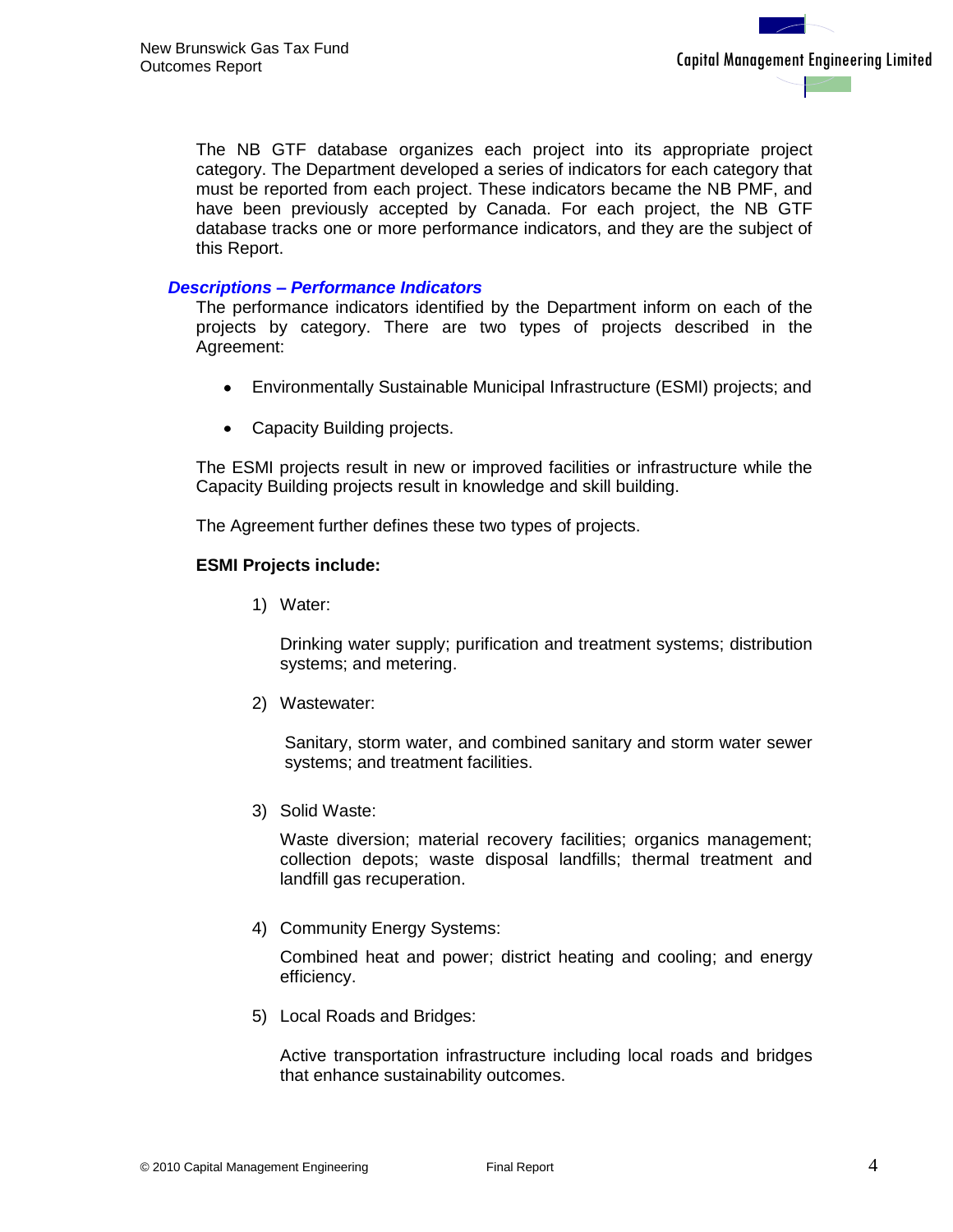6) Public Transit

Rapid transit, including tangible capital assets and rolling stock (includes light rail, heavy rail additions, subways, ferries, transit stations, park and ride facilities, grade-separated bus lanes and rail lines); public transportation vehicles such as transit buses/vans, bus rolling stock, transit bus stations; Intelligent Transport System (ITS) and transit priority capital investments; ITS technologies to improve transit priority signalling, passenger and traffic information, and transit operations; and capital investments, such as transit queue-jumpers and High Occupancy Vehicle (HOV) lanes.

## **Capacity Building Projects include:**

1) Collaboration:

Building partnerships and strategic alliances; participation; consultation; and outreach.

2) Knowledge:

Use of new technology; research; monitoring, training, risk management; best practices; and evaluation.

3) Integration:

Planning, policy development and implementation (environmental management systems and life cycle assessments).

4) Skills:

Water resource management.

The performance indicators developed for each category must be reported by the eligible participants as part of their funding agreements. These metrics, therefore, have a number of important attributes in that they:

- Are accurately and feasibly measureable for each project;
- $\bullet$ Provide timely estimates and final measurements as the project is completed and continues operation into the future;
- Are easily understood by the project owner and the public;
- Allow similar types of projects to be easily aggregated; and
- Are applicable to projects undertaken in any New Brunswick Community.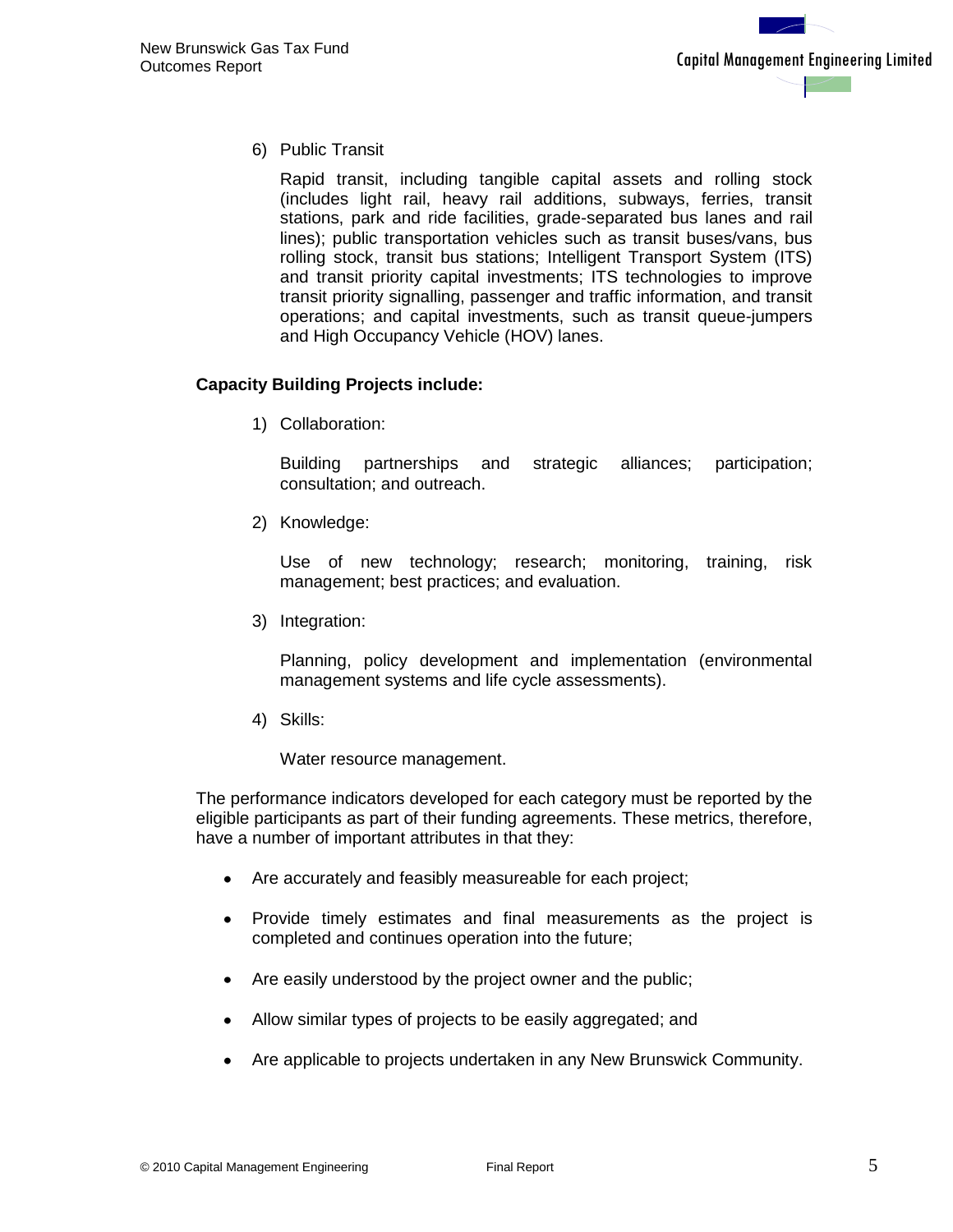The NB GTF database can thus be readily updated as information from new projects is provided and as milestones of existing projects are accomplished. The data are rolled up for each type of infrastructure project being undertaken, and then into a grand total. The Department itself tracks and reports the outcomes from projects undertaken in unincorporated areas.

Performance indicators reported by eligible participants for their projects, tracked by the Department, and reported herein for each project category include:

#### **Water**

- Length of water main repaired, replaced or added  $\bullet$
- Number of new connections to Municipal or regional water systems
- Decrease in energy consumed  $\bullet$

#### **Wastewater**

- Length of wastewater collection lines repaired, replaced or added  $\bullet$
- Number of new connections to a municipal or regional wastewater  $\bullet$ treatment system
- Decrease in energy consumed  $\bullet$

#### Solid Waste

- Weight of material recycled or diverted from landfill
- Number of power generation plants
- Volume of methane captured

Community Energy Systems

Decrease in energy consumed  $\bullet$ 

Local Roads and Bridges (including Active Transportation)

- Length of highway improved to meet Provincial standards  $\bullet$
- Length of improved or realigned highway that reduce travel time
- Travel distance reduced
- Increased trail or sidewalk use

Public Transit

- Increased public transit ridership or capacity  $\bullet$
- Number of reduced vehicle use
- Reduction in fuel consumption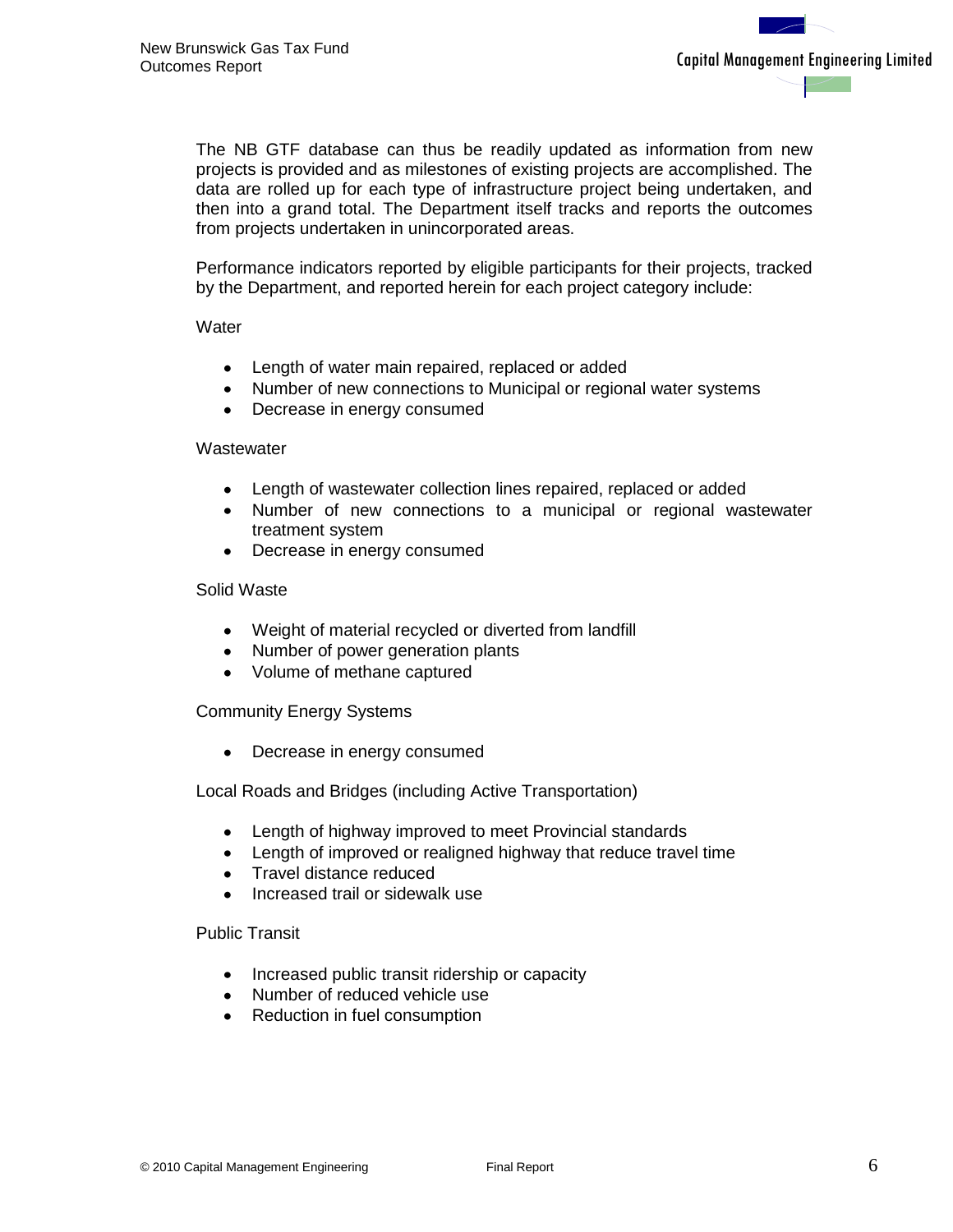There are projects being undertaken that clearly fit within the goals of the GTF Agreement but that do not readily produce performance indicators that fit within the foregoing approved NB PMF list. These projects and their performance indicators are also tracked by the NB GTF database.

The NB GTF database produces reports in a format that illustrates the PMF indicators. These reports summarize the outcomes by category and as an overall total for the Province for any particular time period (Appendix A).

## <span id="page-11-0"></span>**5 Analysis of Results**

The results of the NB GTF investments by eligible participants are for those projects completed during the Reporting Period.

### <span id="page-11-1"></span>**5.1 Incorporated Areas**

There have been 150 projects completed in the incorporated areas. Of these projects, 102 have reported performance indicators that fall within the NB PMF. Of the remaining 48 projects in the incorporated areas, some were completed late in 2008 and the NB PMF compliant performance indicators are just now being collected and will be reported in their 2009 outcomes report. Other projects, as mentioned above, are tracking other indicators that still support the goals and objectives of the Agreement, but are not included in the NB PMF as the Department only included the most common indicators reported.

The financial investments in the 150 completed projects and the NB PMF performance indicators for the 102 completed and reporting projects are summarized by category.

#### *Water*

The incorporated areas completed 40 potable water projects with a total investment of \$21,173,296. Of these projects, 26 have fully reported their NB PMF indicators. Projects identified in this category are of the following types in terms of their primary purposes:

- 1) Improved quality
- 2) Improved safety
- 3) Improved use and volume
- 4) Added clients to managed systems
- 5) Reduced energy consumption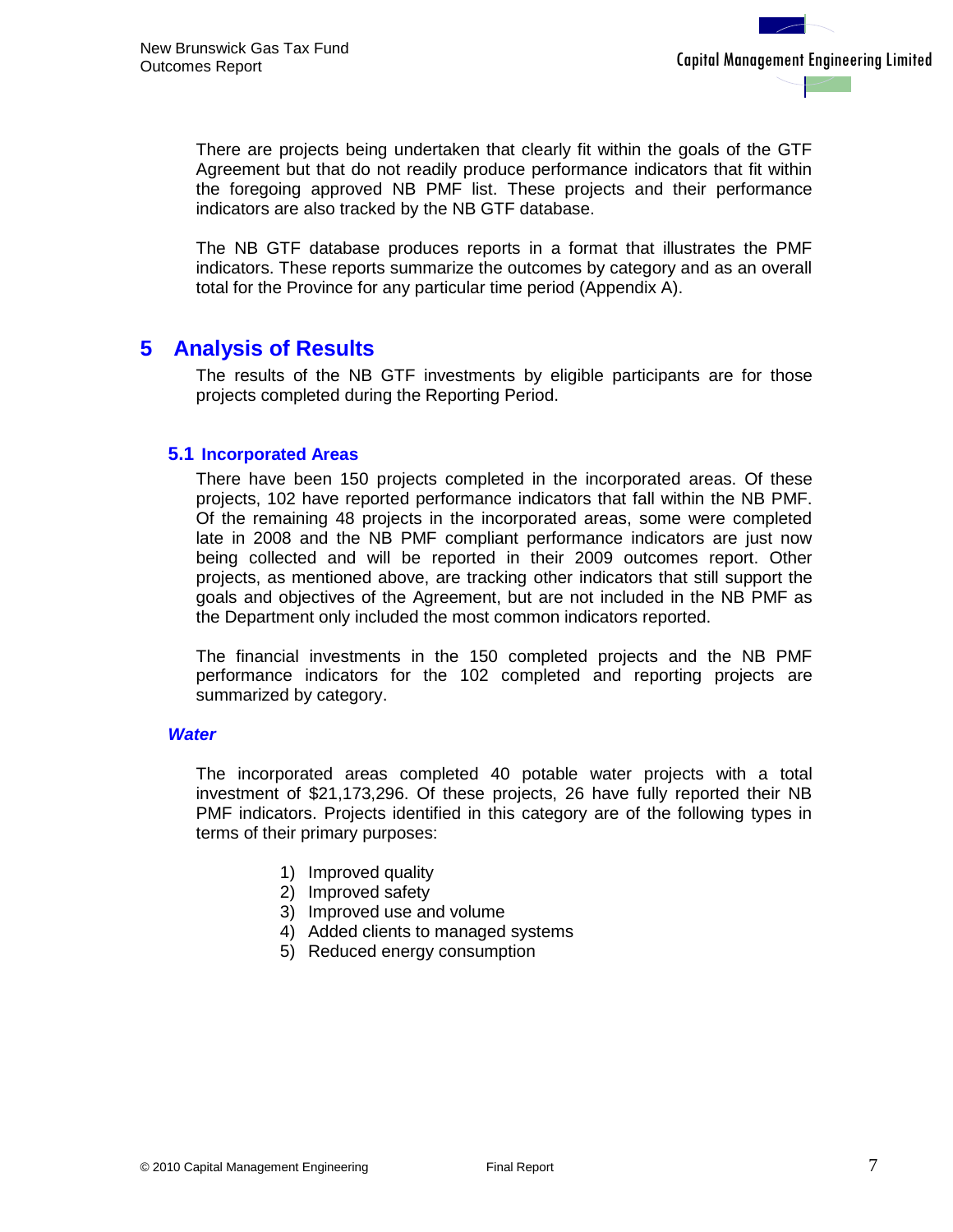The results from the water projects undertaken during the Reporting Period are summarized in the table below:

| <b>Water</b>                   |              |
|--------------------------------|--------------|
| <b>Completed Projects</b>      | 40           |
| <b>Federal Contribution</b>    | \$7,463,664  |
| <b>Provincial Contribution</b> | \$1,929,242  |
| <b>Municipal and Other</b>     | \$11,780,390 |
| <b>Total</b>                   | \$21,173,296 |

| <b>Performance Indicators</b>      | <b>Quantity   Units</b> |         | <b>Projects with PMF</b> |
|------------------------------------|-------------------------|---------|--------------------------|
|                                    |                         |         | <b>Indicators</b>        |
| Length of water system or supply   | $12,188.7 \mid m$       |         | 19                       |
| pipes repaired, replaced or added  |                         |         |                          |
| New connections to municipal water | 37                      | clients |                          |
| systems                            |                         |         |                          |
| Decrease in energy consumed        | 50,850                  | kWh per |                          |
|                                    |                         | vear    |                          |

#### *Wastewater*

The incorporated areas completed 36 wastewater system projects at a total cost of \$7,457,865. Of these, full NB PMF indicator reports were filed on 27 projects. Wastewater projects are of the following types in terms of their primary purposes:

- 1. Improved sewage collection and treatment
- 2. Improved storm water management
- 3. New connections to sewage collection and treatment
- 4. Reduced energy consumption

The results from the wastewater projects undertaken during the Reporting Period are summarized in the table below:

| <b>Wastewater</b>              |             |
|--------------------------------|-------------|
| <b>Completed Projects</b>      | 36          |
| <b>Federal Contribution</b>    | \$4,586,262 |
| <b>Provincial Contribution</b> | \$1,185,479 |
| <b>Municipal and Other</b>     | \$1,686,124 |
| <b>Total</b>                   | \$7,457,865 |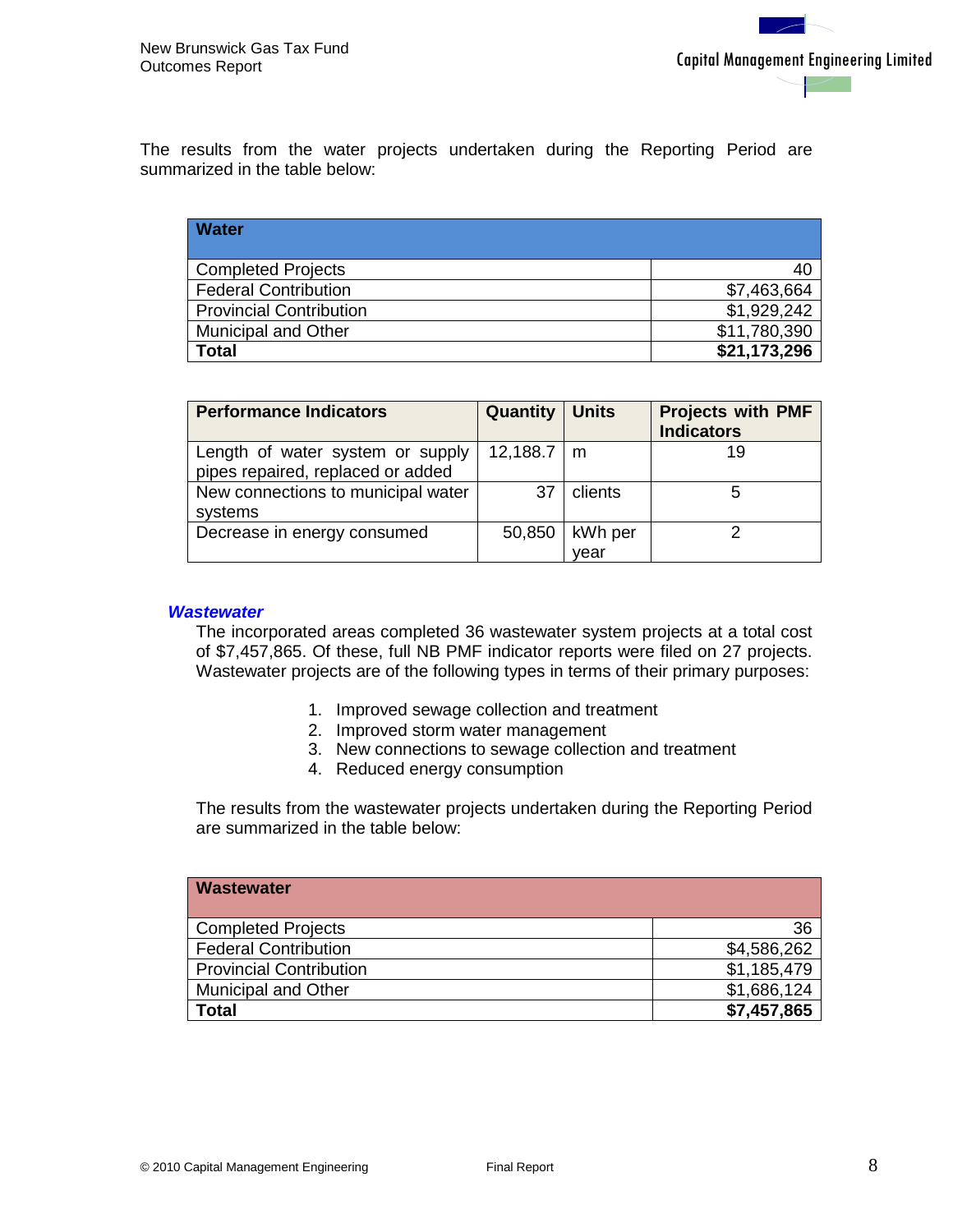| <b>Performance Indicators</b>                                    | <b>Quantity   Units</b> |                           | <b>Projects with PMF</b><br><b>indicators</b> |
|------------------------------------------------------------------|-------------------------|---------------------------|-----------------------------------------------|
| Length of wastewater system pipes<br>repaired, replaced or added | $18,640.0 \mid m$       |                           | 19                                            |
| New connections to municipal<br>wastewater systems               | 85                      | clients                   | 5                                             |
| Decrease in energy consumed                                      |                         | 106,575   kWh per<br>vear | 3                                             |

#### *Solid Waste*

There were no solid waste projects completed in the incorporated areas during the first Reporting Period.

#### *Community Energy Systems*

The incorporated areas completed 14 community energy projects, seven of which have reported their NB PMF indicators. The total investment in these projects was \$1,950,020. All of the projects in this category promote reductions in energy consumption.

The results from the community energy projects undertaken during the Reporting Period are summarized in the table below:

| <b>Community Energy Systems</b> |             |
|---------------------------------|-------------|
| <b>Completed Projects</b>       | 14          |
| <b>Federal Contribution</b>     | \$690,595   |
| <b>Provincial Contribution</b>  | \$178,513   |
| <b>Municipal and Other</b>      | \$1,080,912 |
| <b>Total</b>                    | \$1,950,020 |

| <b>Performance Indicators</b> | Quantity |      | Units   Projects with PMF<br><b>indicators</b> |
|-------------------------------|----------|------|------------------------------------------------|
| Decrease in energy consumed   | 40,930   | kWh  |                                                |
|                               |          | per  |                                                |
|                               |          | vear |                                                |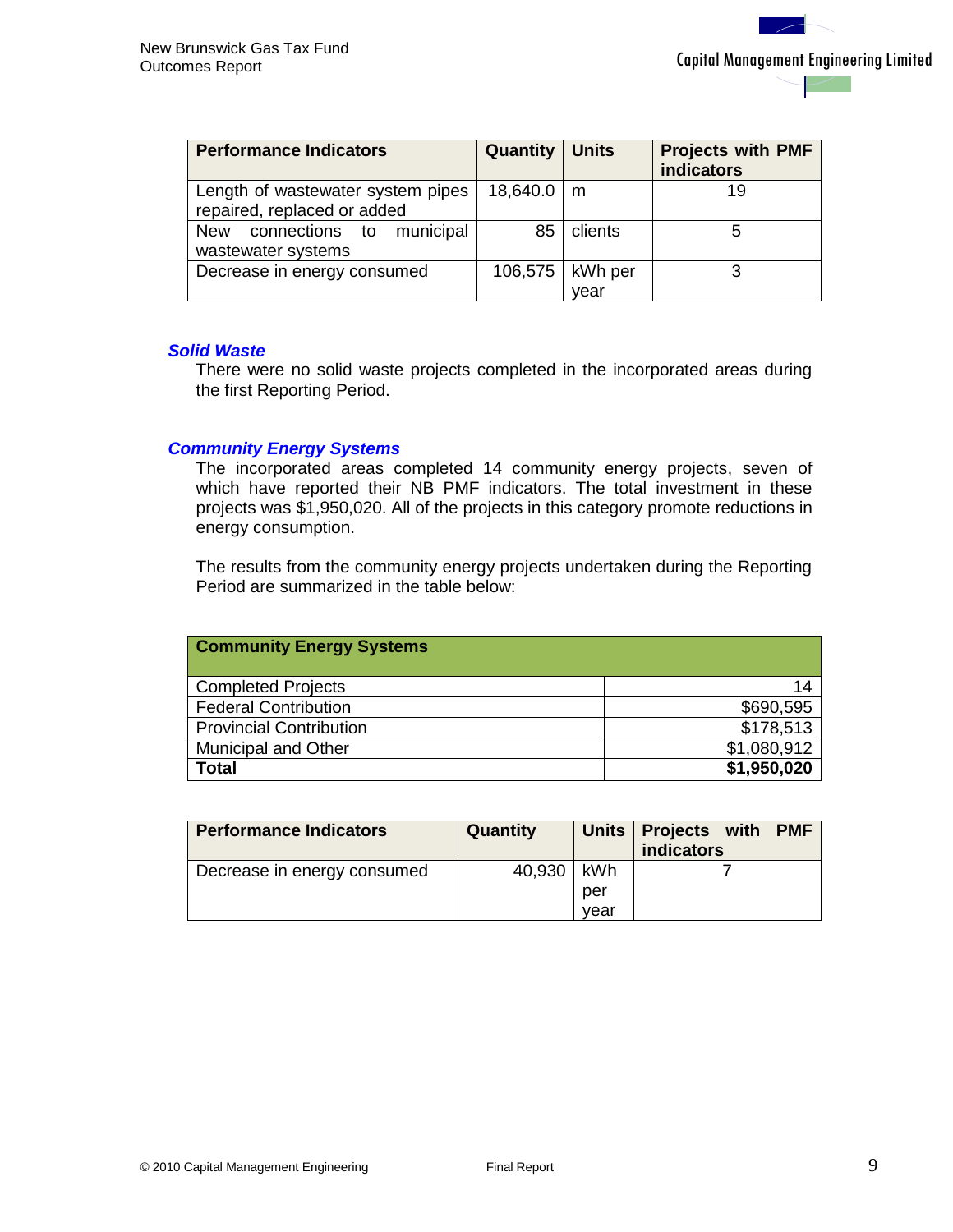#### *Local Roads and Bridges*

The incorporated areas completed 50 local roads and bridges (including active transportation), projects at a total cost of \$20,864,475. Of these, 40 projects have reported their NB PMF indicators. Projects in this category have the following primary purposes:

- 1. Improved local roads and traffic circulation
- 2. Developed active transportation

The results from the transportation projects undertaken during the Reporting Period are summarized in the table below:

| <b>Local Roads and Bridges (including Active Transportation)</b> |              |  |
|------------------------------------------------------------------|--------------|--|
| <b>Completed Projects</b>                                        | 50           |  |
| <b>Federal Contribution</b>                                      | \$11,759,678 |  |
| <b>Provincial Contribution</b>                                   | \$3,039,723  |  |
| \$6,065,074<br><b>Municipal and Other</b>                        |              |  |
| <b>Total</b>                                                     | \$20,864,475 |  |

| <b>Performance Indicators</b>           | <b>Quantity   Units</b> |         | <b>Projects</b><br>with |
|-----------------------------------------|-------------------------|---------|-------------------------|
|                                         |                         |         | <b>PMF Indicators</b>   |
| Length of roads to Provincial standard, |                         | km      | 33                      |
| for reduced travel time and for travel  |                         |         |                         |
| distance reduced                        |                         |         |                         |
| Increase in trail and sidewalk usage    | 334                     | users   |                         |
|                                         |                         | per day |                         |

#### *Public Transit*

The incorporated areas completed two public transit related projects with a total investment of \$100,841. Both reported their NB PMF indicators. Projects in this category are of the following types in terms of their primary purposes:

- 1. Increase public transit ridership
- 2. Number of reduced vehicle use
- 3. Reduce fuel consumption

The results from the public transit projects undertaken during the Reporting Period are summarized in the table below:

| <b>Public Transit</b>          |           |
|--------------------------------|-----------|
| <b>Completed Projects</b>      |           |
| <b>Federal Contribution</b>    | \$40,399  |
| <b>Provincial Contribution</b> | \$10,442  |
| <b>Municipal and Other</b>     | \$50,000  |
| <b>Total</b>                   | \$100,841 |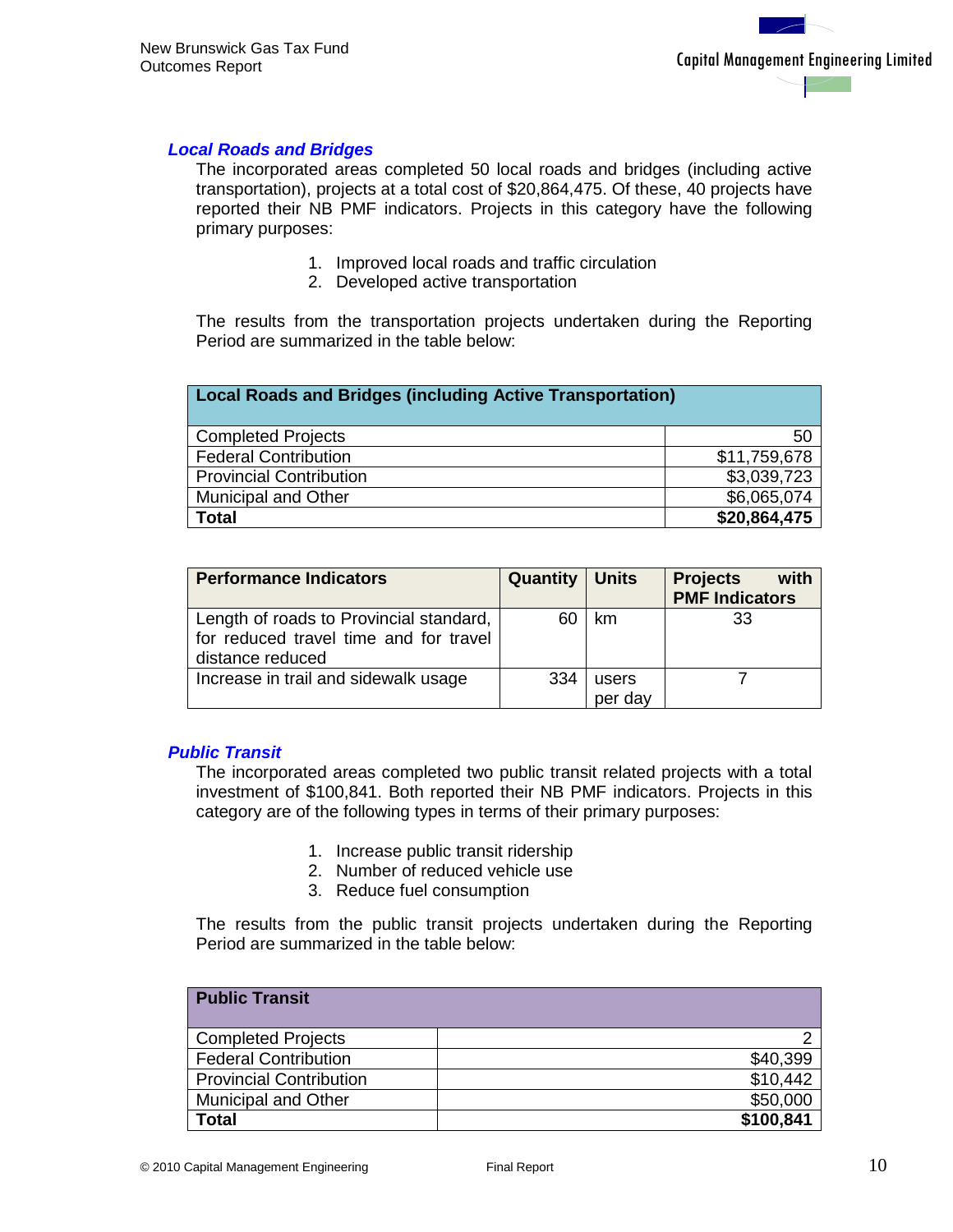| <b>Performance Indicators</b> | Quantity | <b>Units</b>        | with<br><b>Projects</b><br><b>PMF Indicators</b> |
|-------------------------------|----------|---------------------|--------------------------------------------------|
| Reduction in vehicle use      | 68       | vehicles<br>per day |                                                  |

### *Capacity Building*

The incorporated areas completed 8 capacity building projects at a total cost of \$188,217. Projects identified in this category were related to the planning of municipal infrastructure.

| <b>Capacity Building</b>       |           |
|--------------------------------|-----------|
| <b>Completed Projects</b>      |           |
| <b>Federal Contribution</b>    | \$148,376 |
| <b>Provincial Contribution</b> | \$38,353  |
| <b>Municipal and Other</b>     | \$1,488   |
| Total                          | \$188,217 |

Out of these eight projects, three final reports were filed with the Department to date.

#### *Incorporated Areas Total*

The tables below summarize the investments and PMF indicators for the incorporated areas projects.

| <b>Incorporated Areas Total</b> |              |
|---------------------------------|--------------|
| <b>Completed Projects</b>       | 150          |
| <b>Federal Contribution</b>     | \$24,688,974 |
| <b>Provincial Contribution</b>  | \$6,381,752  |
| <b>Municipal and Other</b>      | \$20,663,988 |
| <b>Total Investment</b>         | \$51,734,714 |
|                                 |              |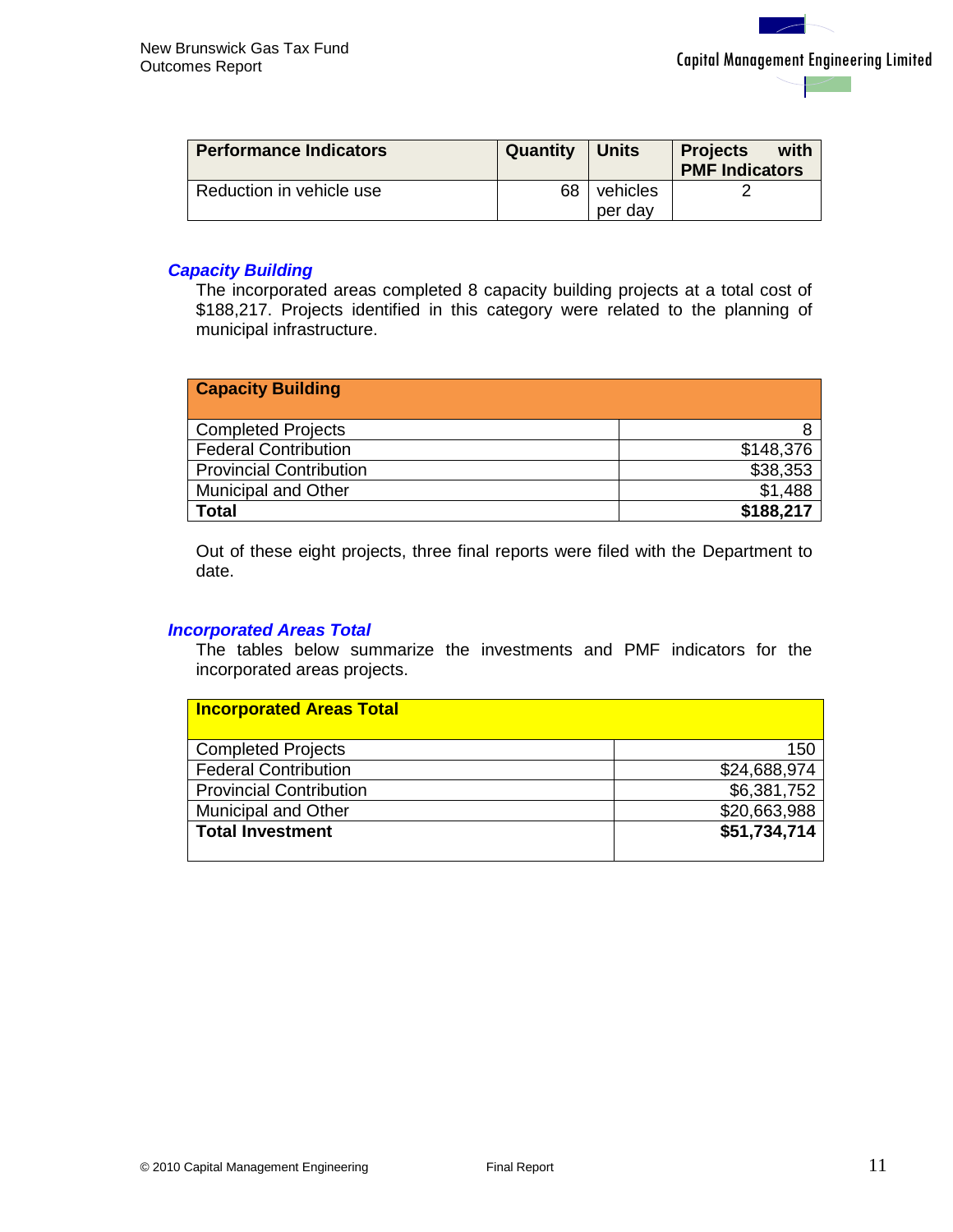| <b>Performance Indicators</b>                                                                         | Quantity | <b>Units</b>        | <b>Projects</b><br>with<br><b>PMF</b><br><b>Indicators</b> |
|-------------------------------------------------------------------------------------------------------|----------|---------------------|------------------------------------------------------------|
| Length of water system or supply pipes<br>repaired, replaced or added                                 | 12,188.7 | m                   | 19                                                         |
| New connections to municipal<br>water<br>systems                                                      | 37       | clients             | 5                                                          |
| Length of wastewater system<br>pipes<br>repaired, replaced or added                                   | 18,639.0 | m                   | 19                                                         |
| New connections to municipal wastewater<br>systems                                                    | 85       | clients             | 5                                                          |
| Decrease in energy consumed                                                                           | 198,355  | kWh per<br>vear     | 12                                                         |
| Reduced vehicle use                                                                                   | 68       | vehicles<br>per day | 2                                                          |
| Increase in trail, sidewalk use                                                                       | 334      | users<br>per day    | 7                                                          |
| Length of roads to Provincial standard, for<br>reduced travel time and for travel distance<br>reduced | 60       | km                  | 33                                                         |

Many of the projects carried out during the Reporting Period are achieving multiple benefits being tracked by the Department in the NB GTF database.

#### <span id="page-16-0"></span>**5.2 Unincorporated Areas**

The GTF projects undertaken in the unincorporated areas were managed directly by the Department. Three capacity building projects were completed in the unincorporated areas of the Province with a total investment of \$384,574 during the Reporting Period. There have now been a total of 26 GTF projects authorized for unincorporated areas. No ESMI projects have yet been completed in these areas.

One of the capacity building project was the development of Integrated Community Sustainability Plans (ICSP). The principles of ICSPs' were incorporated into the Community Growth Strategies of New Brunswick's 15 Community Economic Development Agencies (CEDA). The intent of this planning process was not to impose priorities on any municipality or to expand the mandate of the CEDAs', however, the resulting document is a development tool that each community can own and use for their development. The CEDAs' collective boundaries cover incorporated and unincorporated areas and provided an opportunity to understand how communities develop and integrate with each other. All municipalities, however, have the option of developing their own Integrated Community Sustainability Plan under the Fund.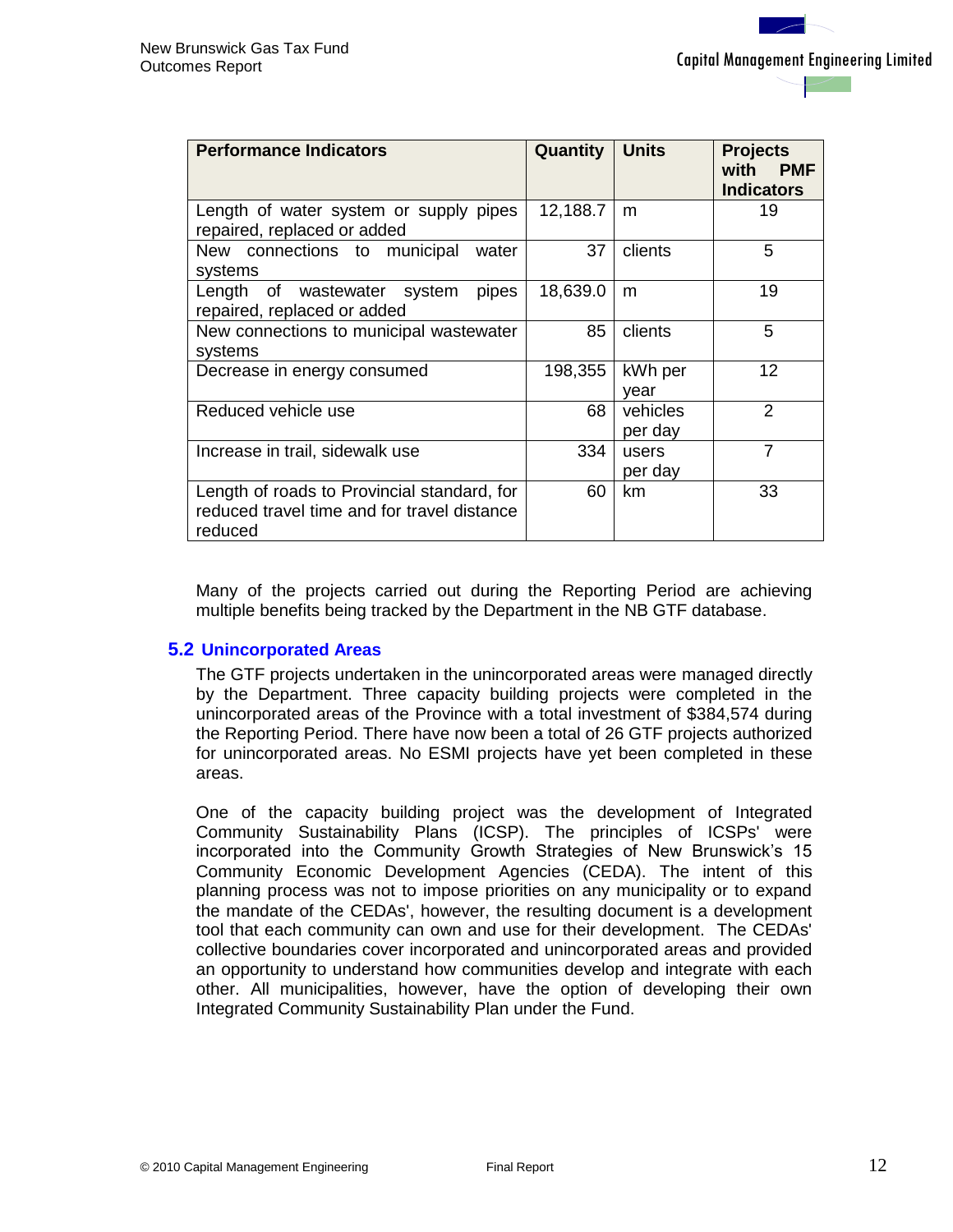The Department made an agreement with each CEDA to develop Community Growth Strategies that included the principles of Integrated Community Sustainability Plans. At the end of May 2008, all 15 Community Growth Strategies were completed and a copy of these plans has been distributed to the respective stakeholders.

## <span id="page-17-0"></span>**5.3 Summary of Total New Brunswick Projects**

The GTF has authorized a total of 401 projects to date. During the Reporting Period, 153 of these projects (38%) were completed, with 150 of the completed projects being in incorporated areas and three in the unincorporated areas of the Province. Of these, eligible recipients have filed NB PMF indicators for a total of 102 projects. The completed GTF projects were divided among six of the seven eligible categories as indicated in the figure below.

These 153 completed projects were undertaken with a total investment of \$52.1M, including \$31.5M in federal and provincial contributions from the GTF while leveraging funding of \$20.7M from municipalities and other sources.



The province-wide performance indicator outcomes for this Reporting Period have been summarized in section 5.1 above. As there were no additional outcomes to report from the three projects in the unincorporated areas, it is not repeated here.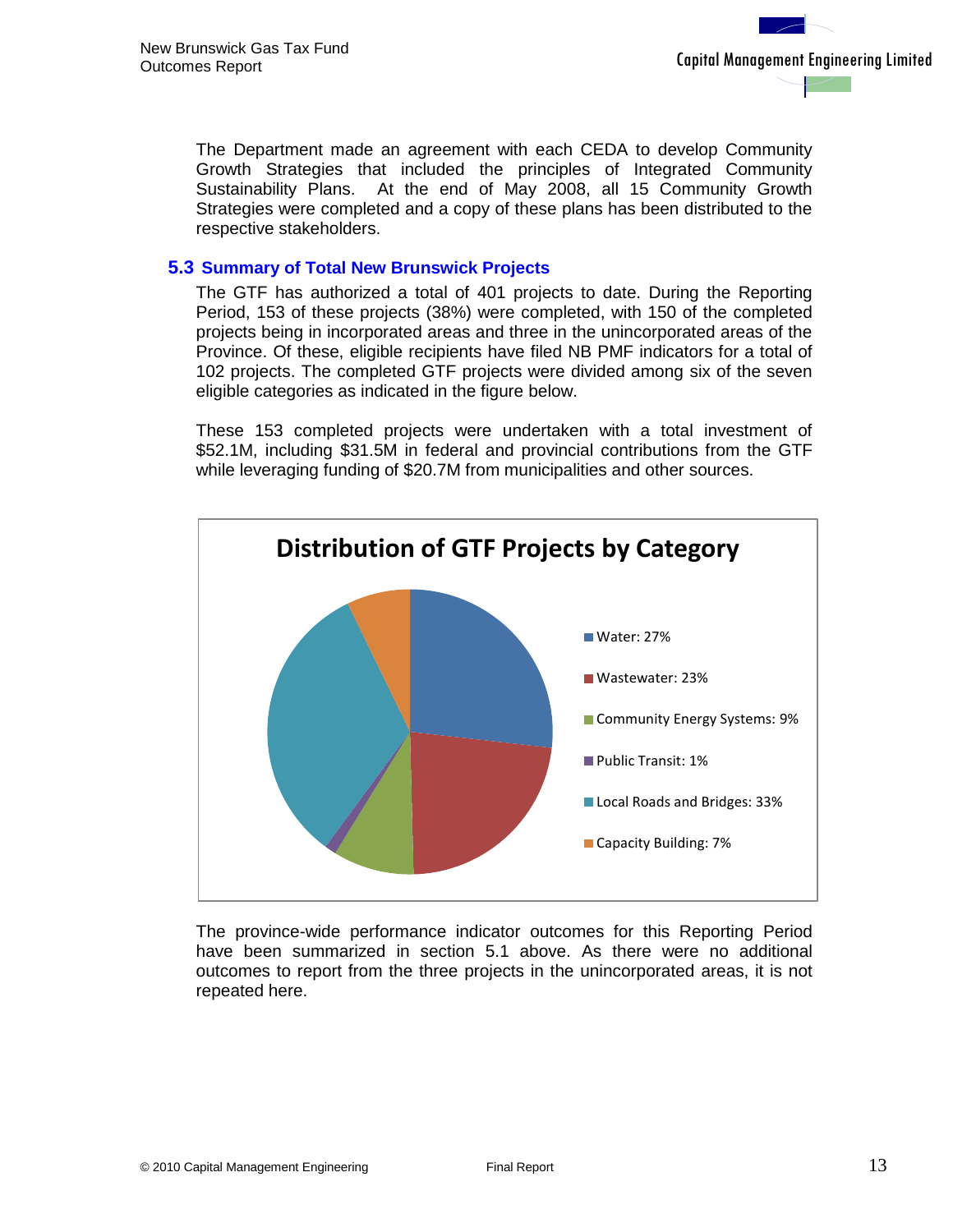## <span id="page-18-0"></span>**6 Project Examples**

The categories of eligible GTF projects undertaken during the Reporting Period are analysed in the foregoing. However, it is useful to consider a sample of individual projects that are being undertaken to bring additional reality to some of the categories, to illustrate their conformance with the objectives of the program, and also to show the challenges in fully quantifying the range of environmental benefits being achieved.

The following projects are examples of those eligible projects undertaken during the Reporting Period, identifying their NB PMF and other expected or achieved performance indicators.

#### <span id="page-18-1"></span>**6.1 Water Project – Town of Grand Falls, Godbout Street Water Loop**

The Town of Grand Falls removed two dead end water lines (5/8 inch (16 mm) and 1 inch (25.4 mm) diameter copper piping) located on Godbout Street. The replacement lines, 185 meters of 150 mm piping and three new 150 mm gate valves, were connected to mains on Evangeline Street and Guimont Street. The street impacted by the installation required base asphalt repair and resurfacing.

#### Expected Outcome:

The Town expected to more efficiently distribute quality potable water to all residents of Godbout Street at a more appropriate delivery pressure. Looping of the water mains was expected to ensure more consistently that good water quality is maintained while creating a safety net (positive dual feed) in the event that a water main repair is needed by eliminating the need to shut off water to a larger number of area residents.

#### NB PMF Indicators:

• 185 m of water main installed

#### Other indicators:

- Before: 56 psi water pressure; and 0.45mg/L of residual Cl
- After: 70 psi water pressure; and 0.31mg/L of residual Cl

The project improved the operating efficiency of the system. Larger diameter lines reduce pumping energy for the same volume of water. Fewer water line purges to maintain quality will be required as a result of removing the dead end lines. New lines typically are more reliable, reducing the number of water main break repairs. This project also resulted in the resurfacing of the street. All of the foregoing actions typically reduce energy consumption and GHG emissions.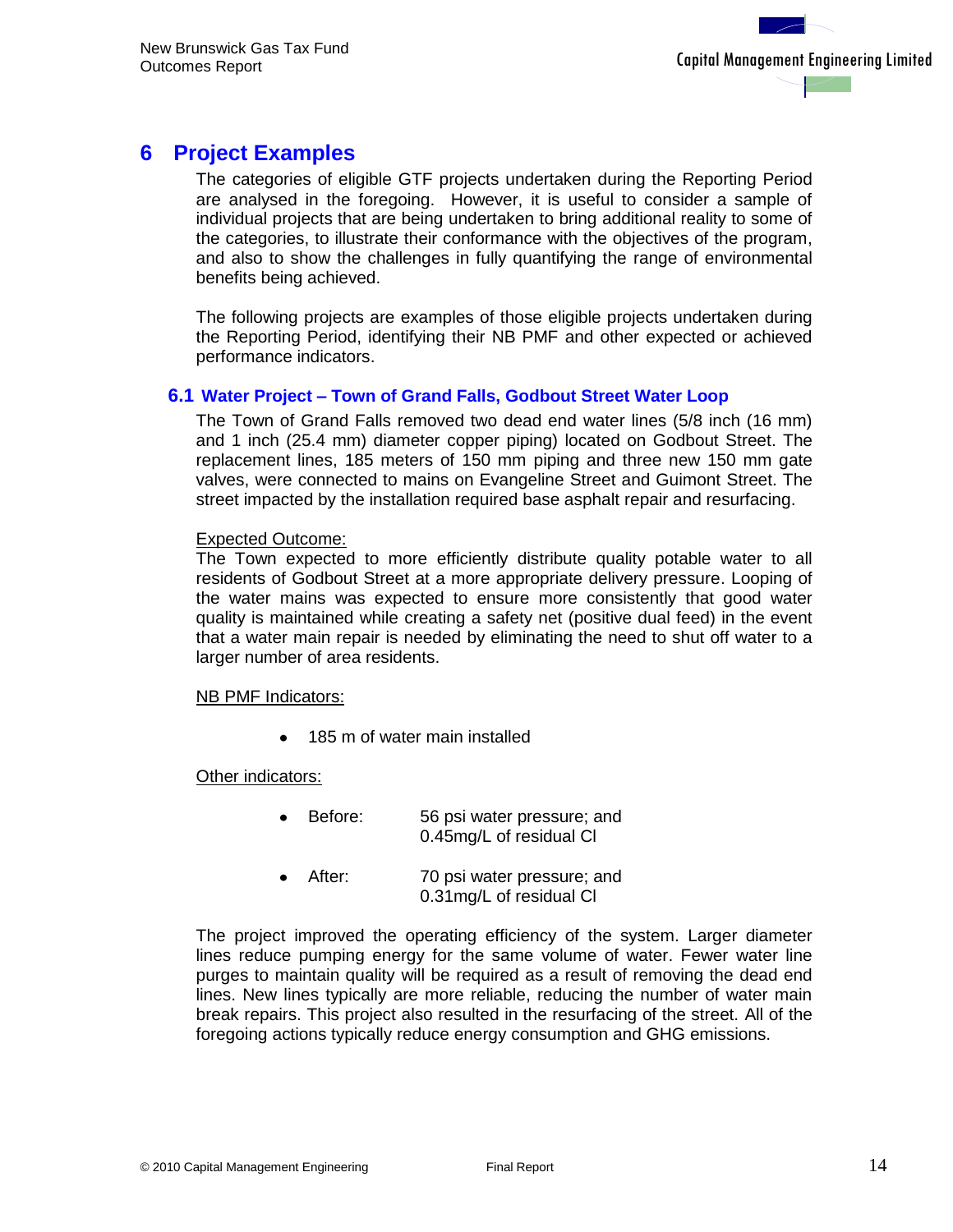### <span id="page-19-0"></span>**6.2 Wastewater Project – Village of Minto, Park Street Sewer Extension**

The Village of Minto extended municipal sewage service to include a Park Street loop (1.3 km) and continuing down Bridge Street to Pleasant Drive (200 m). Park Street was undermined years ago for coal recovery, and many of the home owners drilled into the old mine shafts and ran their sewer into them. This project extended sewage collection service to 24 residences on Park Street and 12 residences on Bridge Street.

#### Expected Outcome:

The Village expected that the connected homes would no longer discharge raw sewage to the environment. The collected sewage would be treated through the Village's wastewater treatment system to meet provincial effluent standards.

#### PMF Indicators:

- 1550 m of new sanitary sewer main installed
- 36 new connections made to the system

#### <span id="page-19-1"></span>**6.3 Public Transit – Town of Hampton Park and Ride**

The Town of Hampton constructed a parking lot on Town-owned property near the intersection of William Bell Road and Lakeside Road. It allows residents to park, and either carpool to their destinations or take a ComX / Saint John Transit Commission bus to and from the City of Saint John directly from the lot.

#### Expected Outcome:

This project was expected to reduce the number of daily vehicle trips to and from the City or other destinations. Reducing vehicle trips reduces the amount of fuel consumed, traffic congestion and accident risk, thus reducing the amount of greenhouse gas (GHG) and air pollutants released into the atmosphere, ground or water.

#### PMF Indicators:

• An average of 56 cars are using the parking on a daily basis (reduced vehicle use)

The project encourages additional public transit usage beyond the number of vehicles measured in the parking lot (drop-offs, carpooling to the lot). Such infrastructure raises awareness of the public transit opportunity and encourages others to use it, whether or not the parking lot is convenient for them.

#### <span id="page-19-2"></span>**6.4 Water Protection Project – Town of Hampton Salt Application**

The Town of Hampton worked with UNB Engineering Department to develop a Salt Management Plan. The Town purchased a mechanized salt spreader, instrumental in implementation of the plan, and installed it on a plow truck.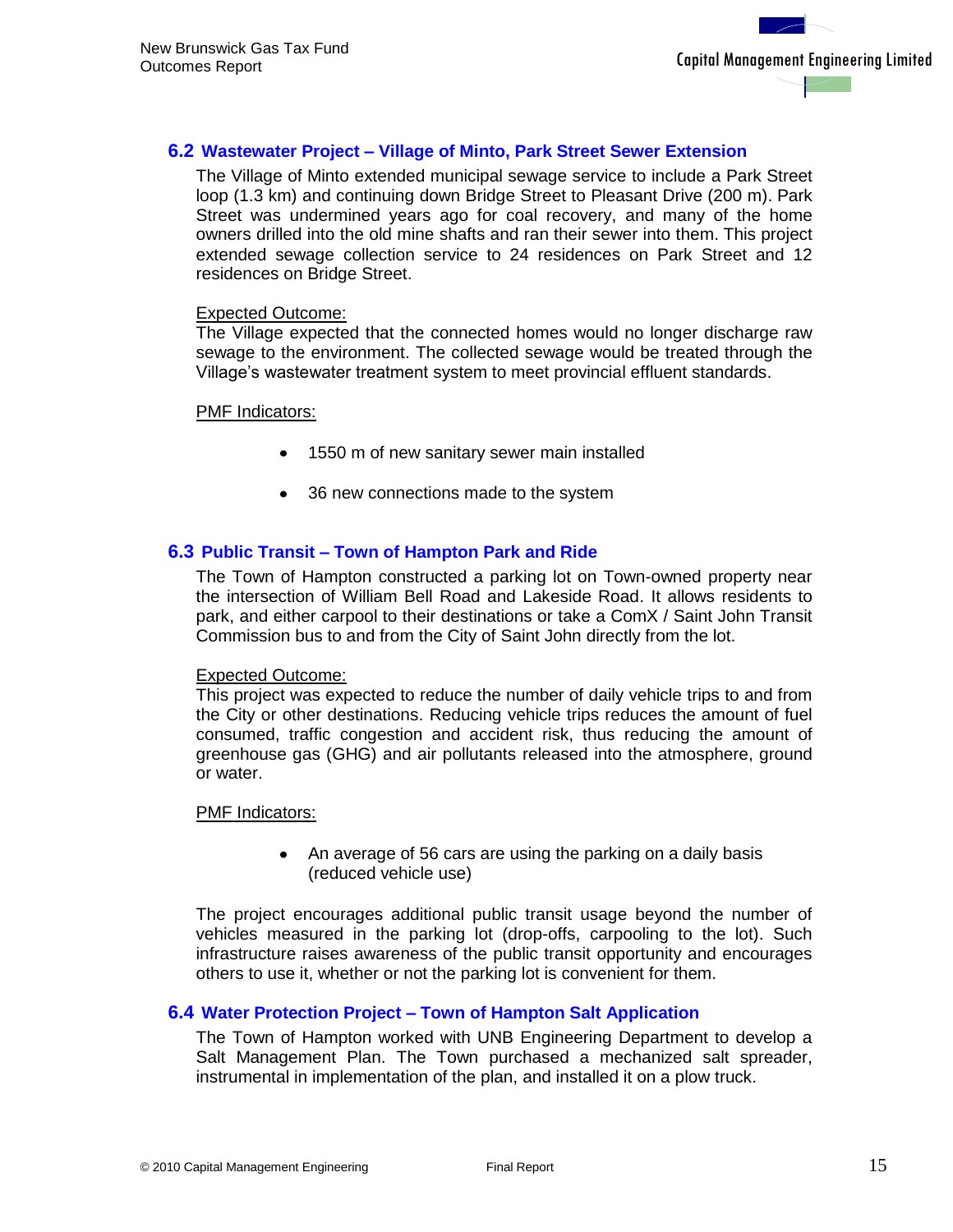### Expected Outcome:

The Town expected that the mechanized spreader would allow it to more effectively control salt application to the road way, reducing the amount of salt required and potential contamination of surface and groundwater. Better road maintenance improves travel efficiency, reduces energy consumption, and reduces highway accidents.

#### Performance Indicator:

Decrease of 158 tons of salt usage during 2006/07 winter season

#### <span id="page-20-0"></span>**6.5 Water and Wastewater Project – City of Bathurst**

The City of Bathurst upgraded its water and sanitary sewer systems on King Avenue from Dumaresq Street to Union Street, and from St. John Street to Main Street. New water distribution lines and laterals were installed. The sanitary and storm sewer systems were separated. Due to the depth of the current systems, the street was rebuilt and resurfaced, and the curbs and sidewalks were replaced.

#### Expected Outcome:

The City expected that the new water distribution system would improve potable water quality. Separation of the storm and sanitary sewer system would reduce loading and thus improve the treatment process at the Wastewater Treatment Plant to enable it to more reliably meet the provincial effluent quality standards.

#### PMF Indicators:

- 1538.7 m of water main replaced
- 2147.1 m of sanitary sewer main replaced
- 1394.5 m of storm sewer pipe installed

#### Other Indicators:

Storm water:

15,000 cubic meters of storm water separated from sanitary sewer for every 1000 mm of precipitation

Water quality:

- Before: Residual Chlorine on 29 weeks sampling:
	- Readings between 0 and 0.03 mg/L Cl =  $14$  $\bullet$
	- Readings between 0.04 and 0.1 mg/L  $Cl = 8$
	- Readings  $> 0.1$  mg/L Cl = 9  $\bullet$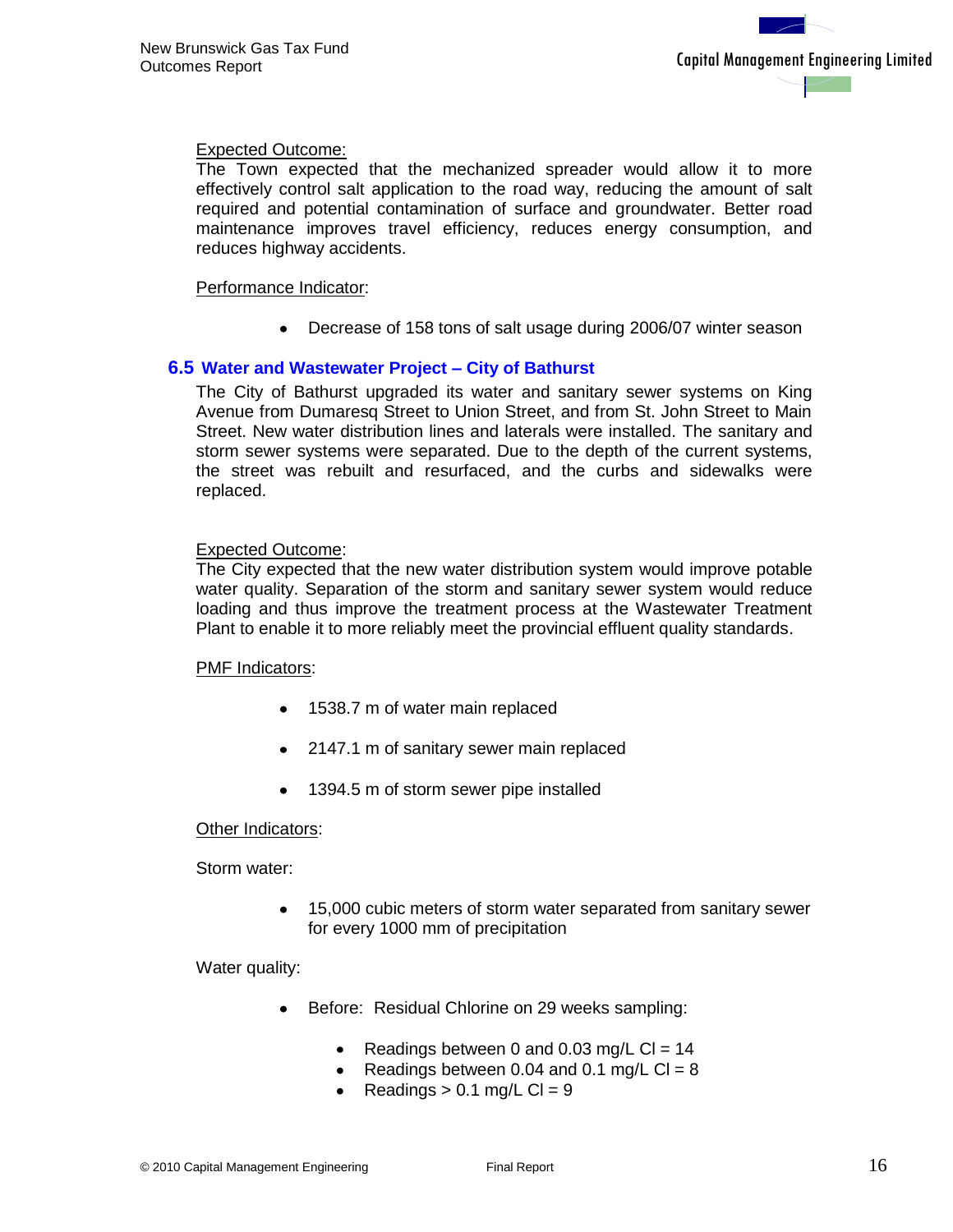- After: Residual Chlorine on 29 weeks sampling:
	- $\bullet$ Readings between 0 and 0.03 mg/L  $Cl = 0$
	- Readings between 0.04 and 0.1 mg/L Cl = 1
	- Readings  $> 0.1$  mg/L Cl = 28  $\bullet$

The project is producing multiple benefits, including an improved street surface and improved energy efficiency for the wastewater collection (new piping, lower volume) and treatment (redirection of storm water).

## <span id="page-21-0"></span>**7 Conclusion**

The Department of Local Government is proud of the progress toward improved sustainability in New Brunswick Communities as a result of the implementation and management of the Gas Tax Fund Agreement. The development of the New Brunswick Gas Tax Fund database and the Performance Measurement Framework has allowed the Province to track results from all of the projects that are being undertaken. This information will inform the partners – Canada and New Brunswick – as well as the eligible participants and the general public as to the environmental benefits of these investments, especially their contribution toward cleaner air, cleaner water and reduced GHG emissions.

The GTF program is now fully in operation as municipalities and other eligible participants have developed their capital investment plans for the 2005-2010 phase and are now preparing a new capital investment plan for 2010-2014. They are incorporating their own resources as well as those from the Fund to do larger projects more efficiently, thus providing even greater benefits to their residents and clients.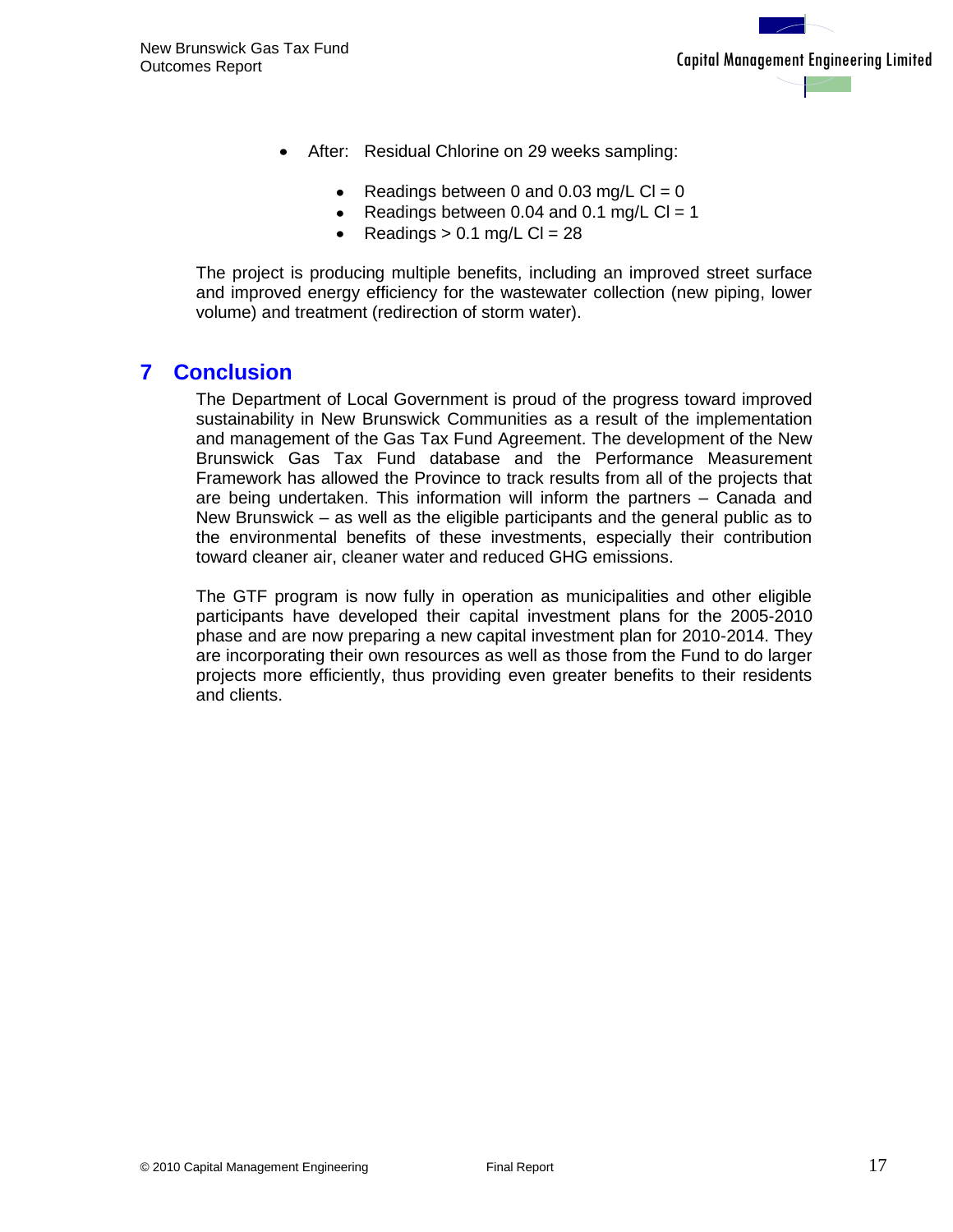## **APPENDIX A: New Brunswick Performance Measurement Framework Results**

| <b>Project Category</b> | <b>Project Type</b>                                                                                 | <b>Number</b><br>of Projects<br>with type | <b>Number</b><br>of Municipalities<br>with type | <b>Indicator for Aggregation</b>                                                    | <b>Indicator Total</b><br><b>Value</b> | <b>Project Outcome</b> | <b>Number</b><br>of Projects<br>with Outcome | <b>Number</b><br>of Municipalities<br>with Outcome |
|-------------------------|-----------------------------------------------------------------------------------------------------|-------------------------------------------|-------------------------------------------------|-------------------------------------------------------------------------------------|----------------------------------------|------------------------|----------------------------------------------|----------------------------------------------------|
|                         | A) Projects improving water quality                                                                 | 17                                        | 9                                               | # of metres of water system or                                                      |                                        |                        | 24                                           | 13                                                 |
|                         | B) Projects improving water safety                                                                  |                                           |                                                 | supply pipes repaired, replaced,<br>or added                                        | 12,188.70                              |                        |                                              |                                                    |
| 1. Water                | C) Projects improving drinking water use and volume (i.e. metering)                                 |                                           |                                                 |                                                                                     |                                        | <b>Cleaner Water</b>   |                                              |                                                    |
|                         | D) Projects adding connection to a drinking water system                                            | 5                                         | 5                                               | # of new connections to<br>Municipal water systems                                  | 37                                     |                        |                                              |                                                    |
|                         | E) Projects reducing energy consumption (i.e. new pumps, lift stations, turbines)                   | 2                                         |                                                 | Decrease in KWH consumed                                                            | 50,850                                 | <b>Lower GHG</b>       | 2                                            |                                                    |
| 2. Wastewater           | A) Projects improving and increasing wastewater collection and treatment systems                    | 5                                         | 5                                               | # of metres of Wastewater<br>system or supply pipes repaired,<br>replaced, or added | 18,639.85                              | <b>Cleaner Water</b>   | 24                                           | 16                                                 |
|                         | B) Project improving storm sewer drainage, collecting and treatment systems                         | 14                                        |                                                 |                                                                                     |                                        |                        |                                              |                                                    |
|                         | C) Projects adding connection to a sewage collection system                                         | 5                                         | 5                                               | # of new connections to<br>Municipal Wastewater systems                             | 85                                     |                        |                                              |                                                    |
|                         | D) Projects reducing energy consumption (i.e. new pumps, lift stations, turbines)                   | 3                                         | ٩                                               | Decrease in KWH consumed                                                            | 106.575                                | <b>Lower GHG</b>       |                                              | 3                                                  |
|                         | A) Project related to recycling, composting, solid waste reduction or other diversion<br>activities |                                           |                                                 | Tons of recycled material                                                           |                                        | <b>Cleaner Air</b>     |                                              |                                                    |
| 3. Solid Waste          | B) Project promoting solid waste power generation                                                   |                                           |                                                 | Number of power generation<br>plants                                                |                                        | <b>Cleaner Water</b>   |                                              |                                                    |
|                         | C) Methane gas recapturing projects                                                                 |                                           |                                                 | Volume of recaptured Methane                                                        |                                        | <b>Lower GHG</b>       |                                              |                                                    |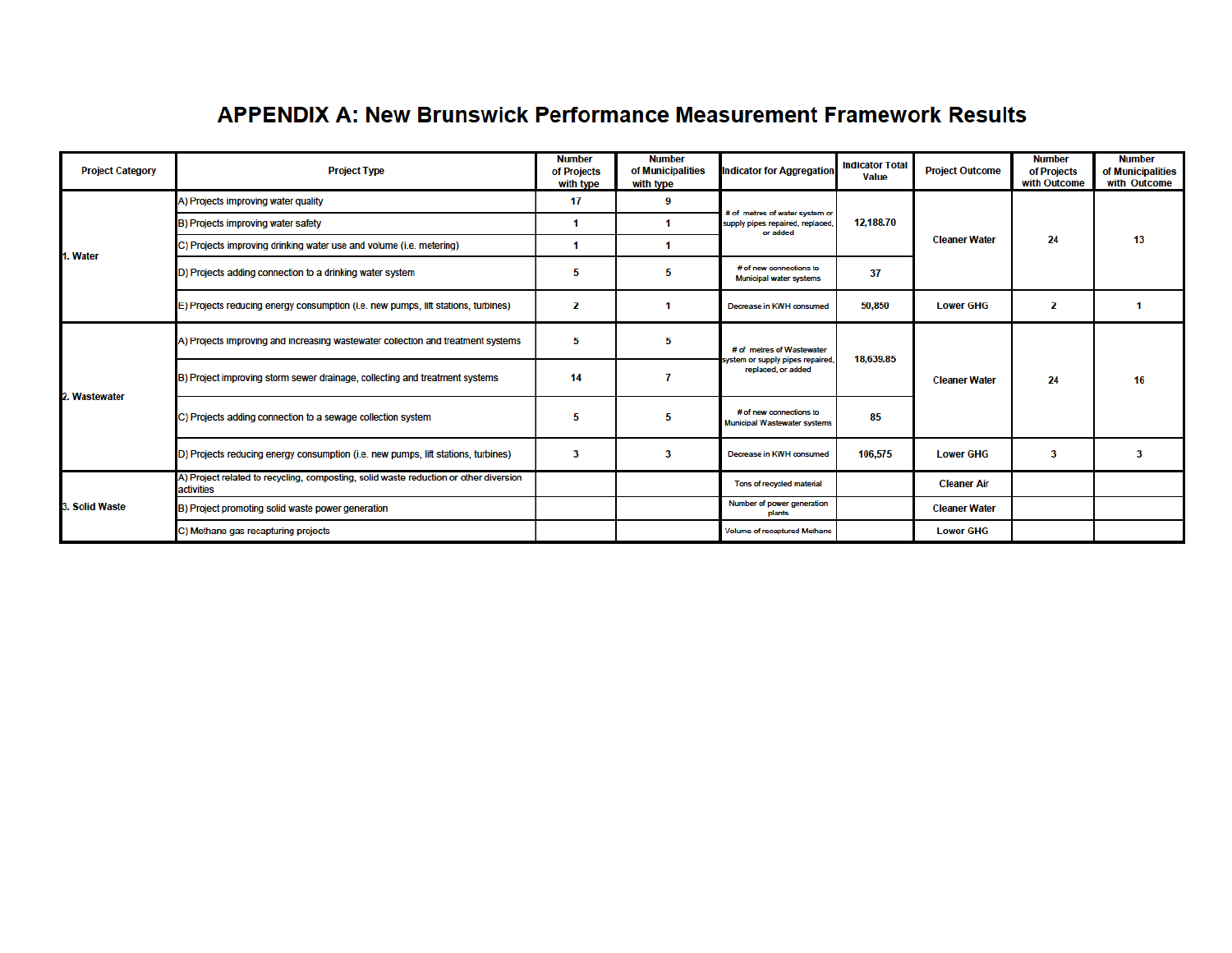| <b>Project Category</b>                          | <b>Project Type</b>                                                                                                                                                                                                 | <b>Number</b><br>of Projects<br>with type | <b>Number</b><br>of Municipalities<br>with type | <b>Indicator for Aggregation</b>                                                                                | <b>Indicator Total</b><br><b>Value</b> | <b>Project Outcome</b> | <b>Number</b><br>of Projects<br>with Outcome | <b>Number</b><br>of Municipalities<br>with Outcome |
|--------------------------------------------------|---------------------------------------------------------------------------------------------------------------------------------------------------------------------------------------------------------------------|-------------------------------------------|-------------------------------------------------|-----------------------------------------------------------------------------------------------------------------|----------------------------------------|------------------------|----------------------------------------------|----------------------------------------------------|
| 4. Community Energy                              | A) Projects promoting a reduction in energy consumption                                                                                                                                                             |                                           | 6                                               | Decrease in KWH consumed                                                                                        | 40,930                                 | <b>Lower GHG</b>       |                                              | 6                                                  |
|                                                  | B) Resource recovery and energy production and cogeneration projects                                                                                                                                                |                                           |                                                 |                                                                                                                 |                                        | <b>Cleaner Air</b>     |                                              |                                                    |
|                                                  | A) Project establishing new, or expanded systems to interconnect communities                                                                                                                                        |                                           |                                                 | Increase ridership                                                                                              |                                        | <b>Cleaner Air</b>     |                                              |                                                    |
| 5. Public transit                                | B) Project increasing ridership and capacity of transit system                                                                                                                                                      |                                           |                                                 |                                                                                                                 |                                        |                        |                                              |                                                    |
|                                                  | C) Projects that encourage car pooling                                                                                                                                                                              | 2                                         | $\mathbf{2}$                                    | # of reduced vehicle use                                                                                        | 68                                     | <b>Lower GHG</b>       | 2                                            | 2                                                  |
|                                                  | D) Upgrading existing transit system to be more energy efficient                                                                                                                                                    |                                           |                                                 | reduction in fuel consumption                                                                                   |                                        |                        |                                              |                                                    |
| 5. Local Roads and                               | A) Projects improving local roads and traffic circulation                                                                                                                                                           | 33                                        | 13                                              | # of km improved to Prov. standard;<br># of km built to reduce travel time:<br># of km of travel distance saved | 60,037                                 | <b>Lower GHG</b>       | 33                                           | 13                                                 |
| <b>Bridges (Active</b><br><b>Transportation)</b> | B) Projects developing active transportation alternatives (paths, trail for walking,<br>biking, side walks)                                                                                                         |                                           |                                                 | Increase trail usage                                                                                            | 334                                    | <b>Cleaner Air</b>     |                                              |                                                    |
|                                                  | A) Projects increasing collaboration (i.e. building partnerships and strategic alliances,<br>participation, consultation and outreach)                                                                              |                                           |                                                 | Copy of reports                                                                                                 |                                        |                        |                                              |                                                    |
| . Capacity Building                              | B) Projects increasing knowledge (i.e. use of new technology; research; and<br>monitoring, training, risk management, best practices and evaluation, inventory of<br>infrastructure eligible under the GTF program) |                                           |                                                 | Copy of reports                                                                                                 |                                        |                        |                                              |                                                    |
|                                                  | C) Projects promoting integration (i.e. planning, policy development and<br>implementation, environmental management systems, life cycle assessment)                                                                |                                           | $\overline{2}$                                  | Copy of reports                                                                                                 |                                        |                        |                                              |                                                    |
|                                                  | D) Projects increasing information for water resource management                                                                                                                                                    |                                           |                                                 | Copy of reports                                                                                                 |                                        |                        |                                              |                                                    |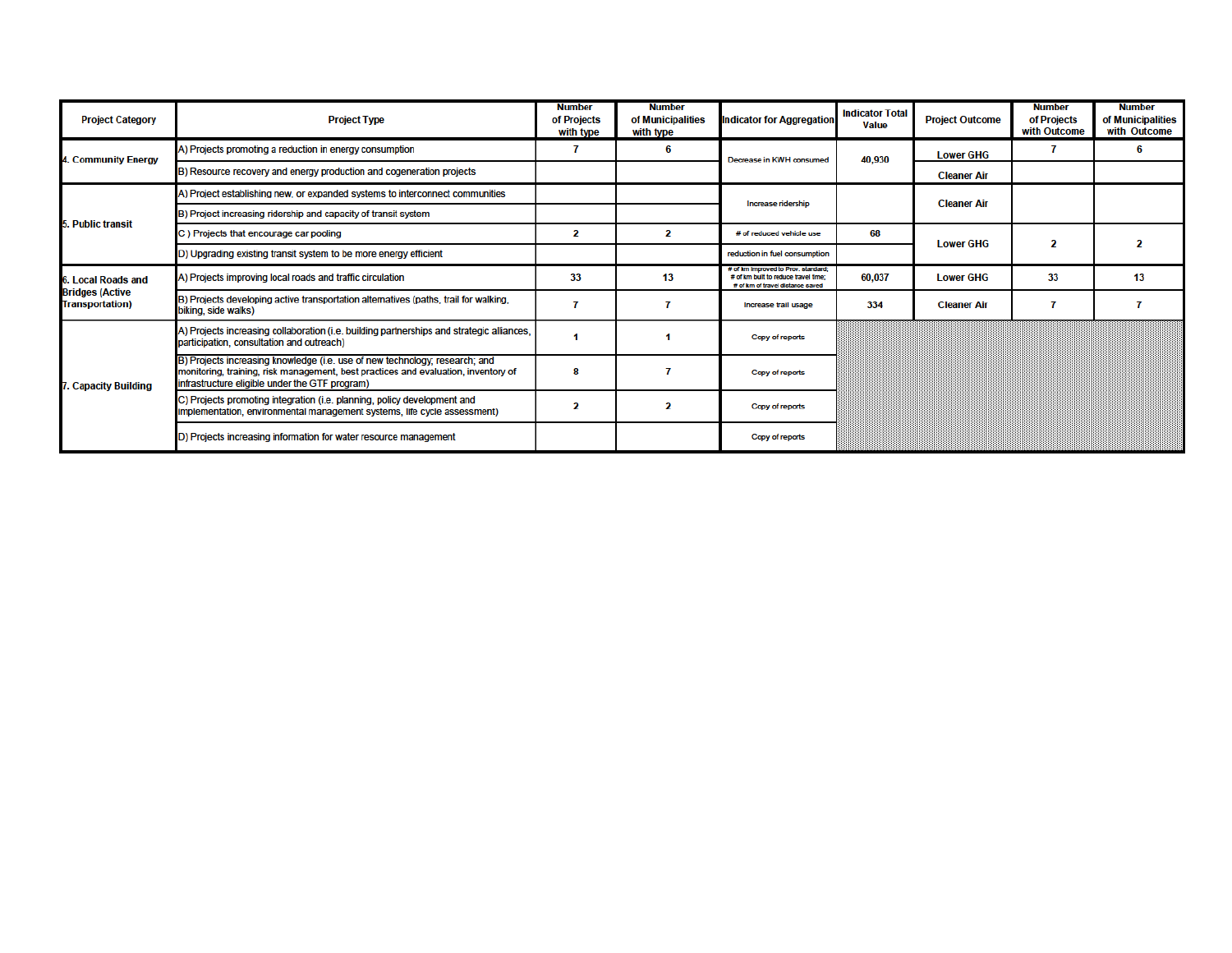# <span id="page-24-0"></span>**APPENDIX B: New Brunswick Incorporated Areas Project Status**

| <b>Project Name</b>                                                                      | <b>Applicant</b>                        | <b>Status</b> |
|------------------------------------------------------------------------------------------|-----------------------------------------|---------------|
| Ajout d'une génératrice à l'usine de traitement<br>d'eau potable                         | Village de Saint-Antoine                | Completed     |
| Water Main - West Connector Road                                                         | Town of Rothesay                        | Not completed |
| <b>Water Source Development</b>                                                          | Town of Rothesay                        | Not completed |
| Upgrading the Potable Water Reservoir                                                    | Village of Eel River<br>Crossing        | Not completed |
| Upgrading the Water Pumping/Treatment Building                                           | Village of Eel River<br>Crossing        | Not completed |
| Installation de compteurs d'eau                                                          | Village de Drummond                     | Not completed |
| Watermain Cleaning and Lining                                                            | City of Saint John                      | Not completed |
| Pipeline Road East                                                                       | City of Saint John                      | Completed     |
| Harbourview Subdivision Water System                                                     | City of Saint John                      | Not completed |
| Installation d'une ligne d'aqueduc sur la rue Goupil                                     | Ville de Shippagan                      | Completed     |
| Water Valve - Route 8 and Miramichi Street<br>Intersection                               | Village of Doaktown                     | Completed     |
| Watermain Replacement Program                                                            | <b>Town of Riverview</b>                | Not completed |
| Installation de compteurs d'eau aux sites<br>industriels, commerciaux et institutionnels | Village de Saint-Antoine                | Not completed |
| Amélioration du système de chloration de l'eau                                           | Village de Saint-Antoine                | Not completed |
| Eau potable rue des Pins                                                                 | Village de Clair                        | Not completed |
| Amélioration au système de distribution d'eau<br>potable                                 | Village de Saint-Louis-<br>de-Kent      | Completed     |
| Barrage avec pelle amovible à l'usine de filtration                                      | Ville de Saint-Quentin                  | Completed     |
| Maillage du système d'aqueduc                                                            | Village de Sainte-Anne-<br>de-Madawaska | Not completed |
| Système SCADA - Système d'eau potable<br>municipal                                       | Ville de Bouctouche                     | Not completed |
| <b>Groundwater Testing</b>                                                               | Village of Salisbury                    | Not completed |
| Installation d'une ligne d'aqueduc sur la rue à Tom                                      | Ville de Shippagan                      | Completed     |
| Latimer Lake Intakes/Screen House                                                        | City of Saint John                      | Not completed |
| Amélioration du réservoir d'eau potable municipal                                        | Village de Kedgwick                     | Not completed |
| Replacement of water pipes on Pugsley Street                                             | Town of Nackawic                        | Not completed |
| <b>Water Main Looping</b>                                                                | City of Miramichi                       | Not completed |
| Well Field Development - Chatham                                                         | City of Miramichi                       | Not completed |
| <b>Water Meters</b>                                                                      | Village of New Maryland                 | Not completed |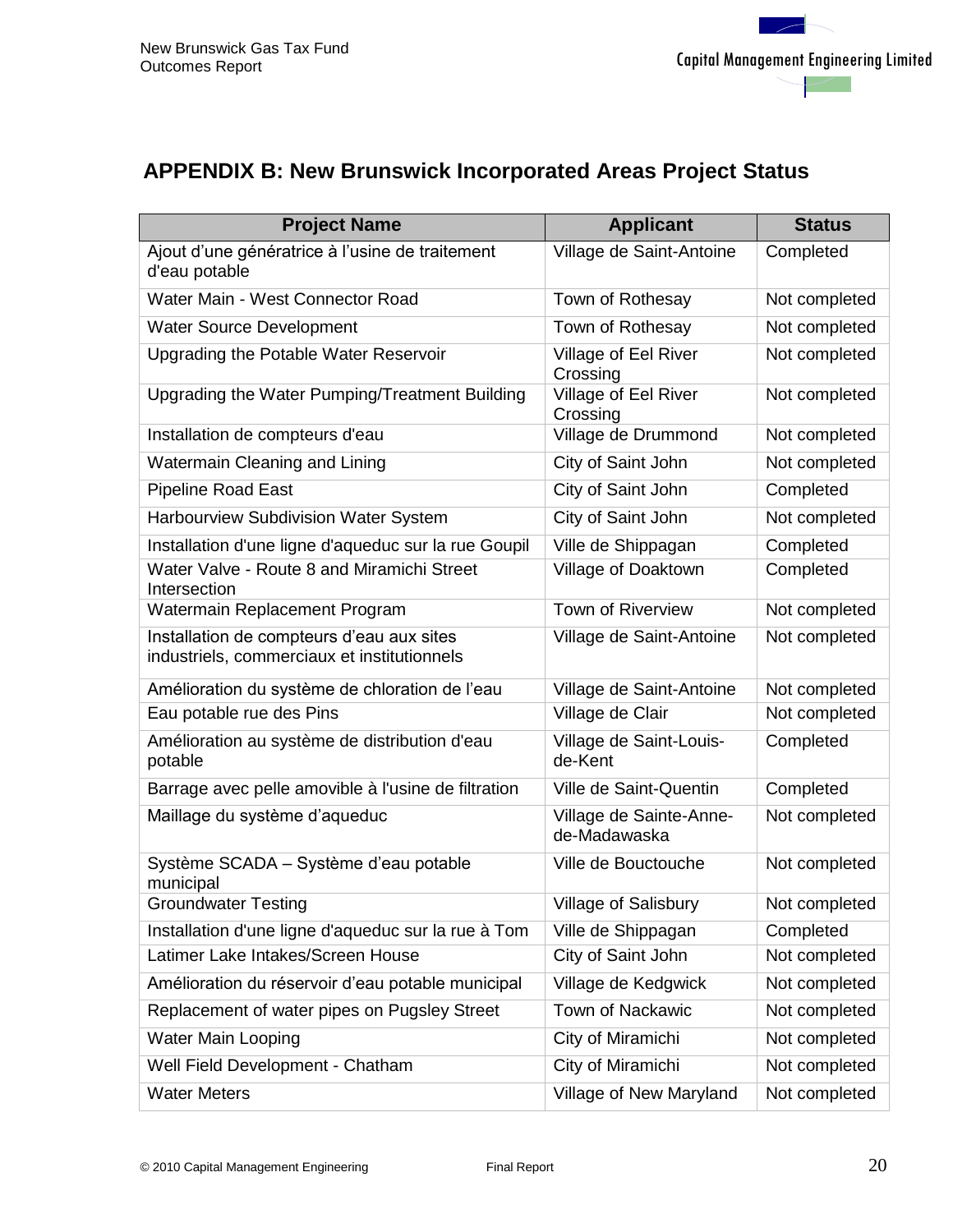| Well Field Exploration and Development                                   | Village of New Maryland             | Not completed |
|--------------------------------------------------------------------------|-------------------------------------|---------------|
| <b>Water Supply Main Installation</b>                                    | Village of New Maryland             | Not completed |
| Ironmen Road Water Main Loop                                             | City of Miramichi                   | Not completed |
| <b>Well Test Drilling</b>                                                | Village of Norton                   | Not completed |
| Extension of Municipal Water Infrastructure on<br>Lake Avenue - Phase II | Village of McAdam                   | Not completed |
| Water Main Extension - Gondola Point Road                                | Town of Rothesay                    | Completed     |
| Extension of Municipal Water Infrastructure on Ash<br><b>Street</b>      | Village of McAdam                   | Completed     |
| <b>Water Treatment Plant</b>                                             | City of Fredericton                 | Completed     |
| Mechanized Salt Spreader                                                 | Town of Hampton                     | Completed     |
| Water Supply to New Manor on Evangeline Street                           | <b>Town of Grand Falls</b>          | Completed     |
| Godbout Street Water Main Looping                                        | <b>Town of Grand Falls</b>          | Completed     |
| Scout Street to Pine Street Water Main Looping                           | <b>Town of Grand Falls</b>          | Completed     |
| Albert Street Water Main Looping                                         | <b>Town of Grand Falls</b>          | Completed     |
| Construction of a water reservoir                                        | Town of Quispamsis                  | Not completed |
| Abandon du puits No.2 et construction du puits<br>No.3                   | Ville de Richibucto                 | Completed     |
| Identification d'une nouvelle source d'eau potable                       | Ville de Richibucto                 | Completed     |
| Installation des canalisations d'eau potables                            | Communauté rurale de<br>Saint-André | Not completed |
| Extension of Municipal Water Infrastructure on<br><b>Clifford Street</b> | Village of McAdam                   | Not completed |
| <b>Water Supply Backup</b>                                               | Village of Tide Head                | Not completed |
| Second Supply Line to Valley Road Reservoir                              | Town of St. Stephen                 | Completed     |
| Watermain replacement on Broad Street                                    | <b>Town of Sussex</b>               | Not completed |
| Watermain replacement on Queen Street                                    | <b>Town of Sussex</b>               | Completed     |
| Watermain Replacement on Stewart Avenue                                  | <b>Town of Sussex</b>               | Completed     |
| Développement du puits No. 4, secteur Sheila                             | Ville de Tracadie-Sheila            | Not completed |
| <b>Chlorination System Modifications</b>                                 | Town of St. Stephen                 | Completed     |
| Water Main Replacement on Campbell Hill Road                             | Town of St. George                  | Not completed |
| Watermain Replacement on Church Avenue -<br>Phase II                     | <b>Town of Sussex</b>               | Not completed |
| Watermain Replacement from the Reservoir to<br><b>Church Avenue</b>      | Town of Sussex                      | Not completed |
| Watermain Replacement on Fowler Avenue -<br>Phase II                     | <b>Town of Sussex</b>               | Completed     |
| Watermain Replacement on Creek Lane                                      | <b>Town of Sussex</b>               | Completed     |
| Renovations to the Valley Road Reservoir                                 | Town of St. Stephen                 | Not completed |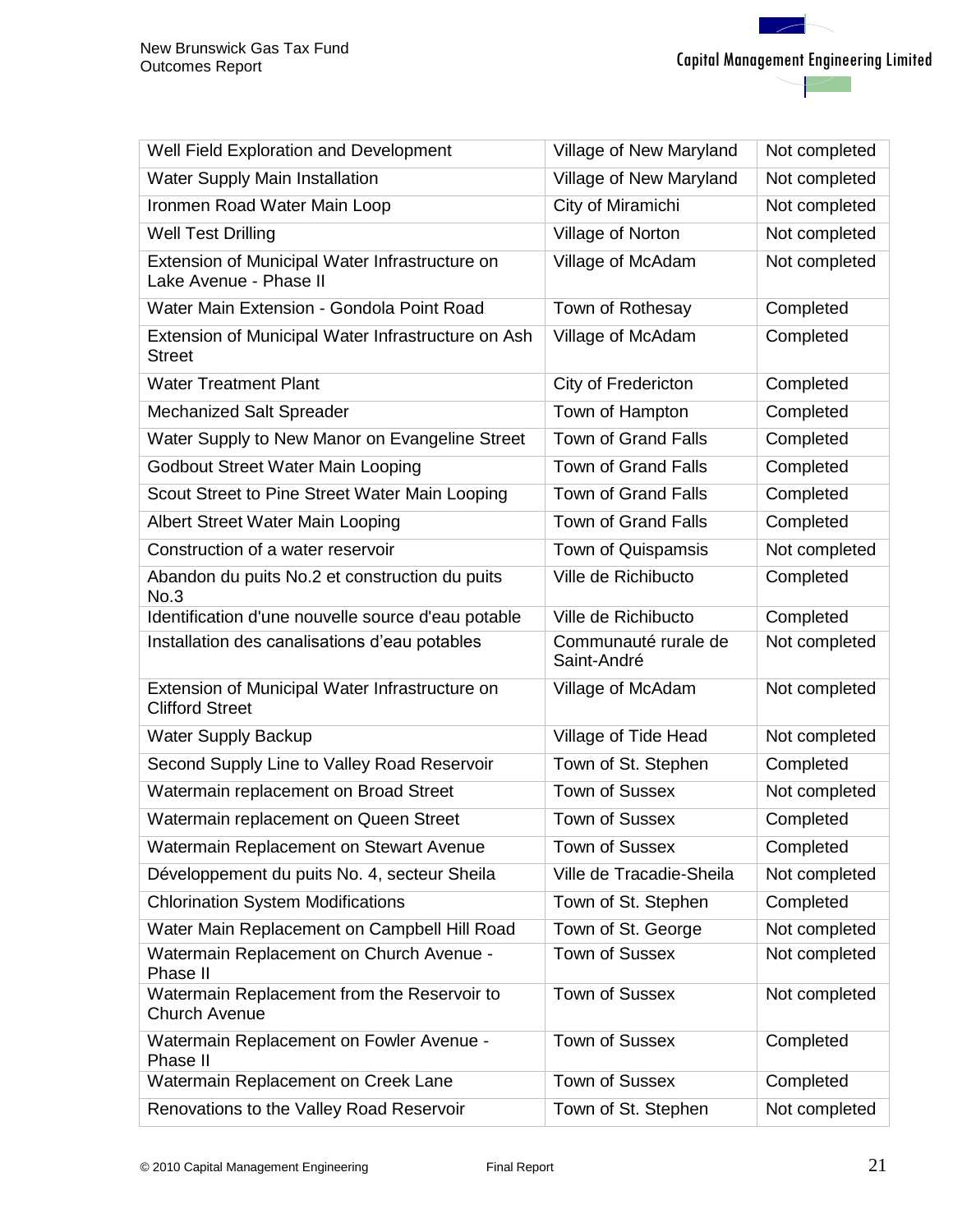Capital Management Engineering Limited

| Watermain Replacement on Fowler Avenue -<br>Phase I                                    | <b>Town of Sussex</b>           | Completed     |
|----------------------------------------------------------------------------------------|---------------------------------|---------------|
| Watermain replacement on Main Street West                                              | <b>Town of Sussex</b>           | Completed     |
| Watermain replacement on Arnold Avenue                                                 | <b>Town of Sussex</b>           | Completed     |
| Minor Exterior Repairs, Grading and Fencing -<br><b>Valley Road Reservoir</b>          | Town of St. Stephen             | Completed     |
| <b>Water Metering</b>                                                                  | Village of Tide Head            | Completed     |
| <b>Water Line Extension</b>                                                            | Village of Aroostook            | Not completed |
| Watermain Replacement on Church Avenue -<br>Phase I                                    | <b>Town of Sussex</b>           | Not completed |
| Water Main Replacement on South Street                                                 | Town of St. George              | Completed     |
| <b>Cambridge Street Booster Pumping Station</b>                                        | Town of Woodstock               | Completed     |
| <b>Water Supply Pump</b>                                                               | Town of Woodstock               | Completed     |
| Ultraviolet Disinfection for Sugarloaf Potable Water<br><b>Supply Well</b>             | Village of Atholville           | Not completed |
| Installation of more efficient starters and well<br>pumps for the potable supply wells | Village of Atholville           | Not completed |
| Upgrade Mt. Pleasant Avenue Water Pressure<br><b>Booster Station</b>                   | Town of St. George              | Completed     |
| Améliorations au puits (de la piste cyclable)                                          | Village de Baker-Brook          | Completed     |
| <b>Back-up Power Sources</b>                                                           | Village of Doaktown             | Completed     |
| <b>Water Chlorination System</b>                                                       | Town of Woodstock               | Not completed |
| Sewer Main Replacement                                                                 | Village of Plaster Rock         | Not completed |
| <b>Storm Sewer Installation</b>                                                        | <b>Village of Sussex Corner</b> | Not completed |
| <b>Riverview Avenue Storm Sewer</b>                                                    | Town of Grand Bay-<br>Westfield | Completed     |
| <b>Thompson Road Blind Knoll Removal</b>                                               | Town of Grand Bay-<br>Westfield | Completed     |
| <b>Wastewater Facility</b>                                                             | Village of Grand Manan          | Not completed |
| George Street Storm Sewer                                                              | Town of Grand Bay-<br>Westfield | Completed     |
| Inglewood Drive Storm Sewer                                                            | Town of Grand Bay-<br>Westfield | Not completed |
| <b>Inglewood Drive Cross Culvert</b>                                                   | Town of Grand Bay-<br>Westfield | Not completed |
| Meadowbrook Drive Storm Sewer                                                          | Town of Grand Bay-<br>Westfield | Completed     |
| <b>Highland Road Storm Sewer</b>                                                       | Town of Grand Bay-<br>Westfield | Not completed |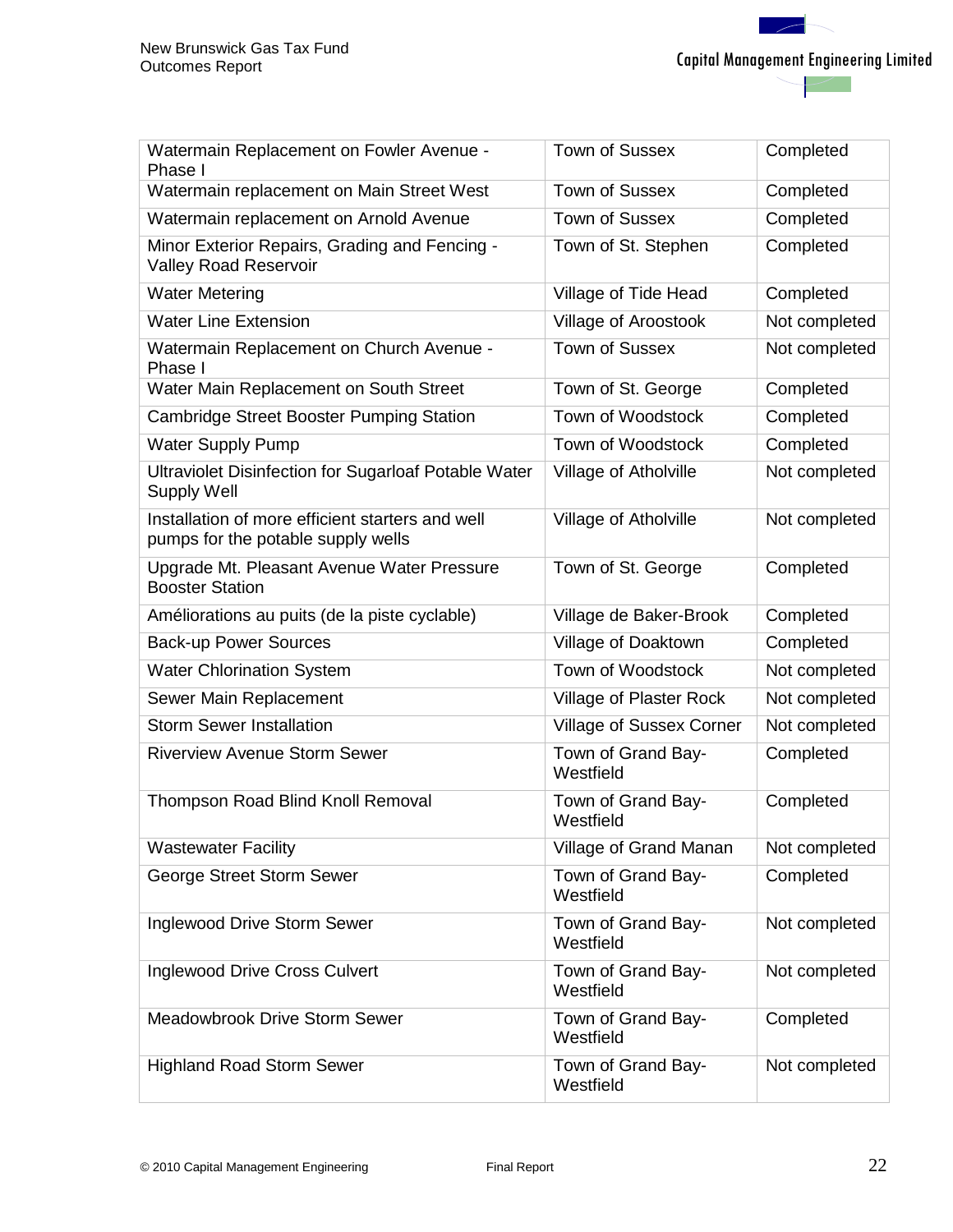| <b>Thompson Road Storm Sewer</b>                                                                                       | Town of Grand Bay-<br>Westfield | Completed     |
|------------------------------------------------------------------------------------------------------------------------|---------------------------------|---------------|
| Installation des rideaux séparateurs à la lagune                                                                       | Village de Bas-Caraquet         | Not completed |
| Storm Sewer - Orange Street                                                                                            | Town of Woodstock               | Completed     |
| Sanitary Sewer Collection Between King Street<br>and Elm Street                                                        | Town of Woodstock               | Not completed |
| <b>Sanitary Sewer Repairs</b>                                                                                          | Village of Norton               | Completed     |
| Sewer Expansion to Park Street                                                                                         | Village of Minto                | Completed     |
| Remplacement de stations de pompage                                                                                    | Village de Memramcook           | Completed     |
| Oromocto West Waste Water Treatment Plant -<br>Geotube Sludge Project                                                  | Town of Oromocto                | Not completed |
| Construction d'égouts pluviaux - rue Vienneau et<br>de la Tourbe                                                       | Village de Le Goulet            | Completed     |
| Remplacement de la station de relèvement - rue<br>Pêcheur-Sud                                                          | Ville de Lamèque                | Not completed |
| Branchement de la rue Paulin au réseau d'égout<br>sanitaire                                                            | Village de Bas-Caraquet         | Completed     |
| Remplacement du puisard du parc municipal par<br>une fosse septique, une station de pompage et un<br>champ d'épuration | Village de Lac Baker            | Not completed |
| Égouts pluviaux                                                                                                        | Village de Petit-Rocher         | Not completed |
| Lagoon Upgrade                                                                                                         | Village of Hillsborough         | Not completed |
| <b>Extension of Sewer Line</b>                                                                                         | Village of Harvey               | Completed     |
| Sanitary Sewer System Upgrade                                                                                          | Town of Hampton                 | Not completed |
| Bartlett Avenue and Dale Avenue Storm Sewers                                                                           | Town of Hampton                 | Not completed |
| Lift Station on Elgin Road                                                                                             |                                 |               |
|                                                                                                                        | Village of Petitcodiac          | Not completed |
| <b>Caswell and Ouellette Sanitary Connection</b>                                                                       | <b>Town of Grand Falls</b>      | Completed     |
| Changement des panneaux de contrôle des<br>stations de pompages existantes                                             | Ville de Richibucto             | Completed     |
| Prolongement du système d'égout sanitaire                                                                              | Village de Petit-Rocher         | Not completed |
| Nouvelle station de pompage                                                                                            | Village de Petit-Rocher         | Not completed |
| Remplacement du puisard à l'édifice municipal par<br>une fosse septique et un champ d'épuration                        | Village de Lac Baker            | Not completed |
| Sanitary Sewer Extension on Gregg Settlement<br>Road                                                                   | <b>Village of Centreville</b>   | Not completed |
| Pamdenac Road Storm Sewer                                                                                              | Town of Grand Bay-<br>Westfield | Completed     |
| Wastewater Treatment Plant - Aeration System                                                                           | Town of Dalhousie               | Not completed |
| Phyliss Creek Storm Water Attenuation Pond                                                                             | City of Fredericton             | Not completed |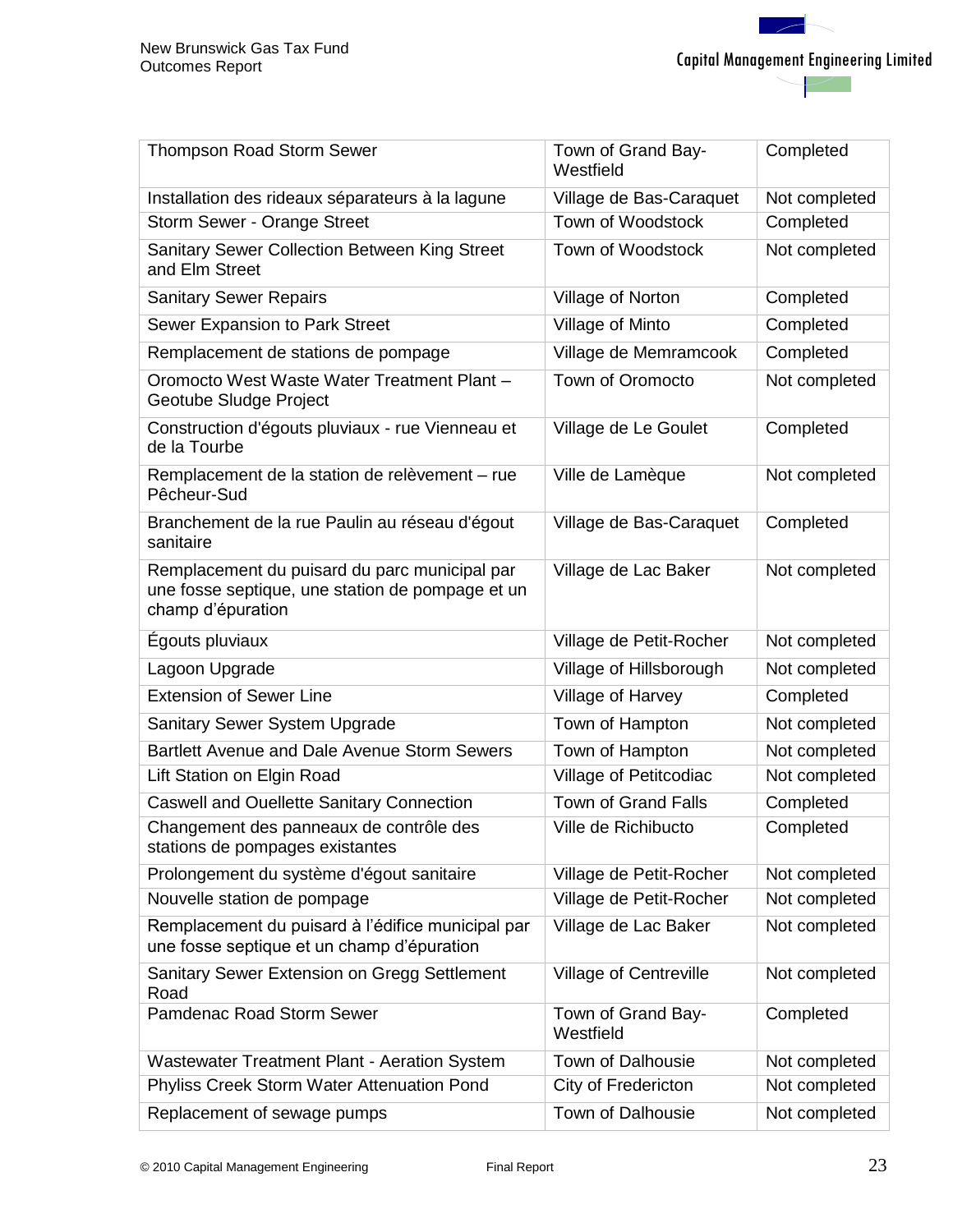| Construction d'égouts pluviaux                                                                  | Village de Saint-Isidore                 | Not completed |
|-------------------------------------------------------------------------------------------------|------------------------------------------|---------------|
| Changement de conduite d'égout de la rue des<br>Érables                                         | Village de Clair                         | Not completed |
| Égout sanitaire de la rue Principale                                                            | Ville de Saint-Léonard                   | Not completed |
| Égout sanitaire le long du chemin de fer                                                        | Ville de Saint-Léonard                   | Not completed |
| Sewerage Waste Water Treatment Plant                                                            | Village of Chipman                       | Not completed |
| Station de pompage de la lagune du Chemin<br>Renaud                                             | Village de Saint-Antoine                 | Completed     |
| Dragage d'un étang d'épuration                                                                  | Ville de Saint-Quentin                   | Completed     |
| Améliorations au réseau d'égout sanitaire                                                       | Village de Saint-François                | Completed     |
| Réduction du volume d'eaux usées dans le secteur<br>nord-ouest et à la station de pompage no. 1 | Village de Sainte-Anne-<br>de-Madawaska  | Completed     |
| Vérification et réduction de l'infiltration dans le<br>système d'égout du village               | Village de Sainte-Anne-<br>de-Madawaska  | Not completed |
| <b>Storm Sewer Mill Street</b>                                                                  | Village of Centreville                   | Not completed |
| Travaux de drainage des rues Pinet, Normand, du<br>Bicentennaire et du chemin du Moulin         | Village de Bertrand                      | Not completed |
| Storm Water Separation - Wallace Cove Road                                                      | Village of Blacks Harbour                | Completed     |
| Storm Sewer Improvement Program                                                                 | Village of Salisbury                     | Completed     |
| Storm Water Separation - Brunswick Street                                                       | Village of Blacks Harbour                | Not completed |
| Sanitary Sewer & Storm Sewer on William Street                                                  | Town of St. Andrews                      | Not completed |
| <b>Replacement of Pumping Station</b>                                                           | Village of Stanley                       | Not completed |
| Replacement of sewage pumping stations No. 1, 2<br>and 4                                        | Village of Charlo                        | Not completed |
| Wells Storm Sewer and Drainage                                                                  | Town of Rothesay                         | Completed     |
| <b>Brookdale Avenue Storm Sewer</b>                                                             | Town of Grand Bay-<br>Westfield          | Completed     |
| Evergreen Drive and Riverdale Court Storm Sewer                                                 | Town of Grand Bay-<br>Westfield          | Completed     |
| St. John Street Sanitary Sewer Upgrade                                                          | City of Fredericton                      | Completed     |
| <b>Storm Water Attenuation Pond - Southside</b><br><b>Regional Event Complex</b>                | City of Fredericton                      | Completed     |
| Remplacement du système d'égout sanitaire de la<br>15e rue                                      | Ville de Shippagan                       | Completed     |
| Pumping Station Upgrade - Route 105 (Co-op Site)                                                | Town of Florenceville-<br><b>Bristol</b> | Not completed |
| Pumping Station Upgrade - Route 105 (McCain)                                                    | Town of Florenceville-<br><b>Bristol</b> | Not completed |
| Storm Sewer - Station Street and NB Trail                                                       | Town of Florenceville-<br><b>Bristol</b> | Completed     |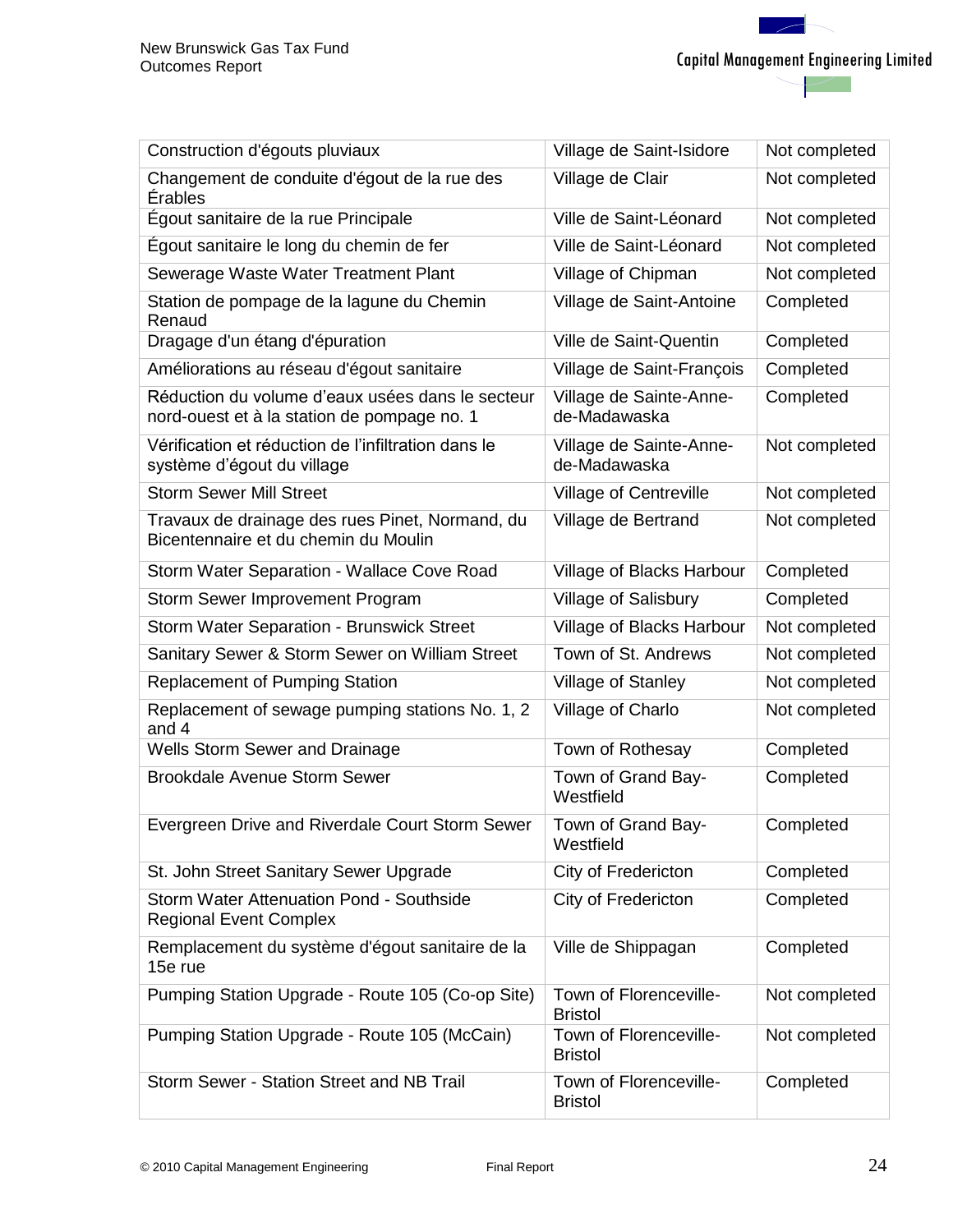| Decommissioning Charles Crescent Wastewater<br><b>Pumping Station</b>                                               | Town of Rothesay                    | Completed     |
|---------------------------------------------------------------------------------------------------------------------|-------------------------------------|---------------|
| <b>Charles Crescent Storm Sewer</b>                                                                                 | Town of Rothesay                    | Completed     |
| Installation d'égouts pluviaux sur la rue Marie                                                                     | Ville de Beresford                  | Completed     |
| Installation de nouveaux aérateurs à la lagune<br>municipale                                                        | Communauté rurale de<br>Saint-André | Not completed |
| Installation d'un revêtement dans les tuyaux<br>endommagés                                                          | Communauté rurale de<br>Saint-André | Not completed |
| Wastewater Treatment Plant - Former Canadian<br><b>Forces Base</b>                                                  | City of Miramichi                   | Not completed |
| Replacement of Storm Catch Basins and Cross<br><b>Water Laterals on Otis Drive</b>                                  | <b>Town of Nackawic</b>             | Completed     |
| <b>Various Storm Sewers</b>                                                                                         | Town of Rothesay                    | Not completed |
| Remplacement d'un ponceau - rue Principale<br>quartier Saint-Jacques                                                | Ville d'Edmundston                  | Not completed |
| Upgrading the Sewage Pumping Stations                                                                               | Village of Eel River<br>Crossing    | Not completed |
| King Avenue System Upgrade - Phase II                                                                               | City of Bathurst                    | Completed     |
| Water Main Renewal & Wastewater Grinding<br><b>Station</b>                                                          | Village of Bath                     | Completed     |
| Monitor and Alarm Upgrade                                                                                           | <b>Town of Dalhousie</b>            | Not completed |
| Extension des services d'eau et d'égout - Avenue<br>des Pionniers Est                                               | Village de Balmoral                 | Completed     |
| <b>SCADA System</b>                                                                                                 | Village of Atholville               | Not completed |
| Upgrades to Water and Wastewater Systems -<br><b>Chaleur Drive</b>                                                  | Village de Belledune                | Not completed |
| Main Street Phase II - Water and Sewer<br>Improvements                                                              | <b>Town of Grand Falls</b>          | Completed     |
| <b>King Street Reconstruction</b>                                                                                   | City of Miramichi                   | Not completed |
| Prolongement du système d'égout sanitaire et<br>remplacement d'une section de la conduite d'eau<br>sur la rue Marie | Ville de Beresford                  | Completed     |
| Replacement of Water & Sewerage Lines on Minto<br><b>Street</b>                                                     | City of Campbellton                 | Not completed |
| <b>SCADA System</b>                                                                                                 | Village of Perth-Andover            | Not completed |
| Installation d'égouts pluviaux et le re-branchement<br>à une conduite d'eau                                         | Ville de Saint-Léonard              | Not completed |
| Davidson Lane                                                                                                       | City of Miramichi                   | Not completed |
| Water main, Sanitary Sewer & Storm Sewer on<br><b>Patrick Street</b>                                                | Town of St. Andrews                 | Completed     |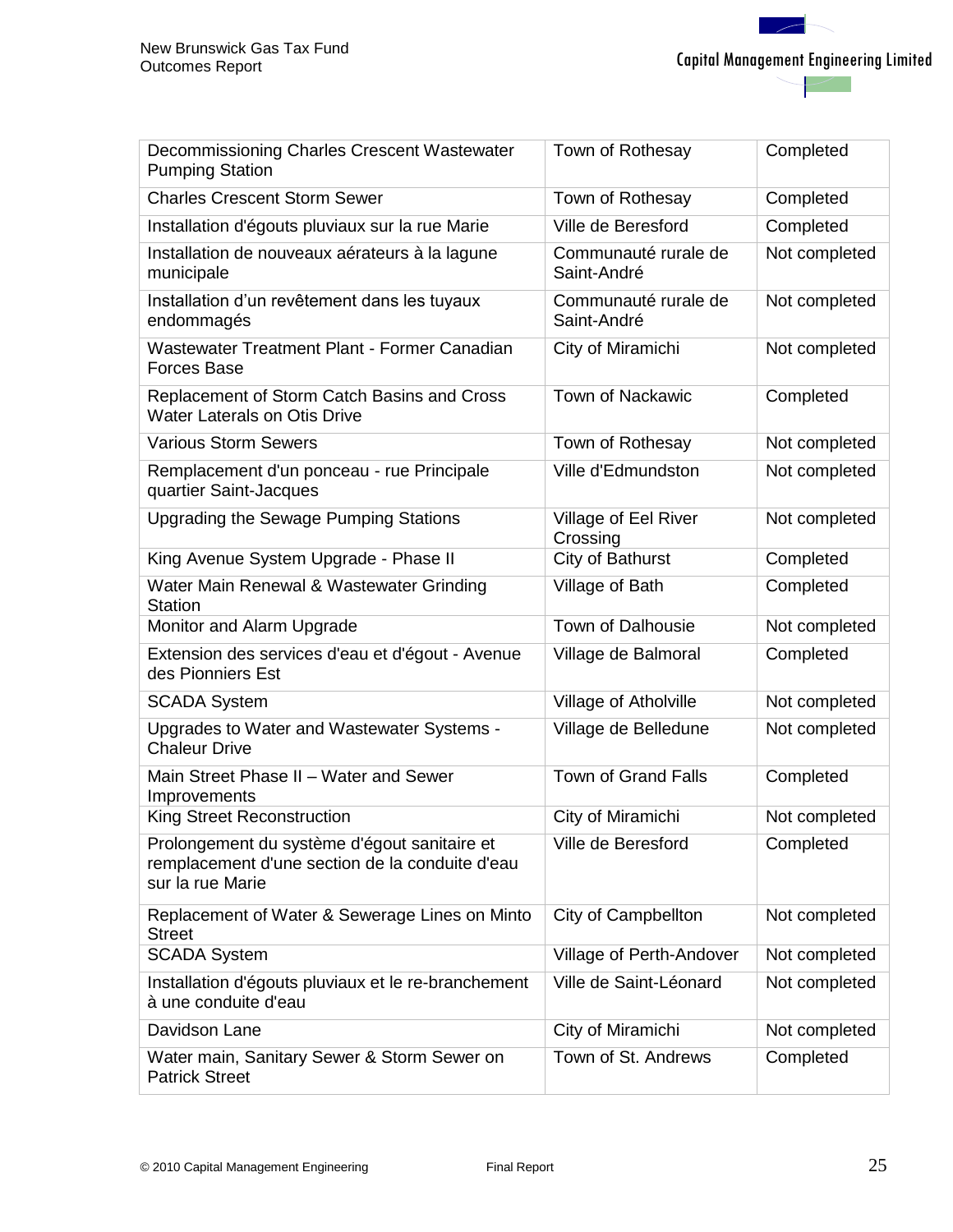| Water Main & Sanitary Sewer Renewal on<br><b>Augustus Street</b>                             | Town of St. Andrews                       | Completed     |
|----------------------------------------------------------------------------------------------|-------------------------------------------|---------------|
| <b>Mirview Drive Phase I</b>                                                                 | City of Miramichi                         | Not completed |
| <b>Millar Avenue Reconstruction</b>                                                          | City of Miramichi                         | Completed     |
| Replacement of Water Main and Sanitary Sewer<br>on Girouard Street                           | Village of Plaster Rock                   | Completed     |
| <b>Blue Bin Recycling Depot</b>                                                              | Town of Hampton                           | Not completed |
| Efficiency Upgrade - Arena Ice Plant Condenser                                               | <b>Town of Oromocto</b>                   | Completed     |
| Southside Regional Event Complex - Heating<br>Ventilation and Air Conditioning (HVAC) System | City of Fredericton                       | Not completed |
| <b>Energy Reduction of Sewage Treatment Facility</b>                                         | Village of Harvey                         | Not completed |
| Remplacement du système de chauffage                                                         | Village de Saint-Hilaire                  | Completed     |
| <b>Municipal Office</b>                                                                      | Village of Riverside-<br>Albert           | Completed     |
| Arena Condenser Replacement                                                                  | Village of Hillsborough                   | Completed     |
| Améliorations à l'aréna municipale                                                           | Village de Kedgwick                       | Completed     |
| <b>Energy Retrofit Project</b>                                                               | Village of Perth-Andover                  | Not completed |
| Travaux d'amélioration énergétique à l'édifice du<br>parc municipal                          | Village de Lac Baker                      | Not completed |
| Hôtel de ville - Mesures d'efficacités énergétiques                                          | Ville de Dieppe                           | Completed     |
| Améliorations énergétiques à l'hôtel de ville                                                | Ville de Lamèque                          | Not completed |
| Améliorations énergétiques au poste d'incendie                                               | Ville de Lamèque                          | Not completed |
| Améliorations énergétiques à la bibliothèque<br>municipale                                   | Ville de Lamèque                          | Not completed |
| Hazen Park Centre HVAC System Project                                                        | Town of Oromocto                          | Not completed |
| Installation de thermostats numériques                                                       | Village de Maisonnette                    | Completed     |
| Installation d'un système géothermique à l'Aréna<br>Père-Camille-Léger                       | Village de Cap-Pelé                       | Not completed |
| Système de chauffage et climatisation<br>géothermique à l'édifice municipal                  | Village de Sainte-Marie-<br>Saint-Raphaël | Not completed |
| Améliorations aux systèmes de chauffage et<br>d'éclairage de l'aréna                         | Village de Petit-Rocher                   | Not completed |
| Système de chauffage géothermique - Hôtel de<br>ville                                        | Ville de Richibucto                       | Not completed |
| <b>Rink Lighting</b>                                                                         | Village of Port Elgin                     | Not completed |
| Pump Houses / Lift Stations - Lighting                                                       | Village of Port Elgin                     | Not completed |
| Municipal Works Garage - Energy Improvements                                                 | Village of Port Elgin                     | Not completed |
| Municipal Building - Energy Improvements                                                     | Village of Port Elgin                     | Not completed |
| Isolation de l'édifice municipal                                                             | Village de Pointe-Verte                   | Not completed |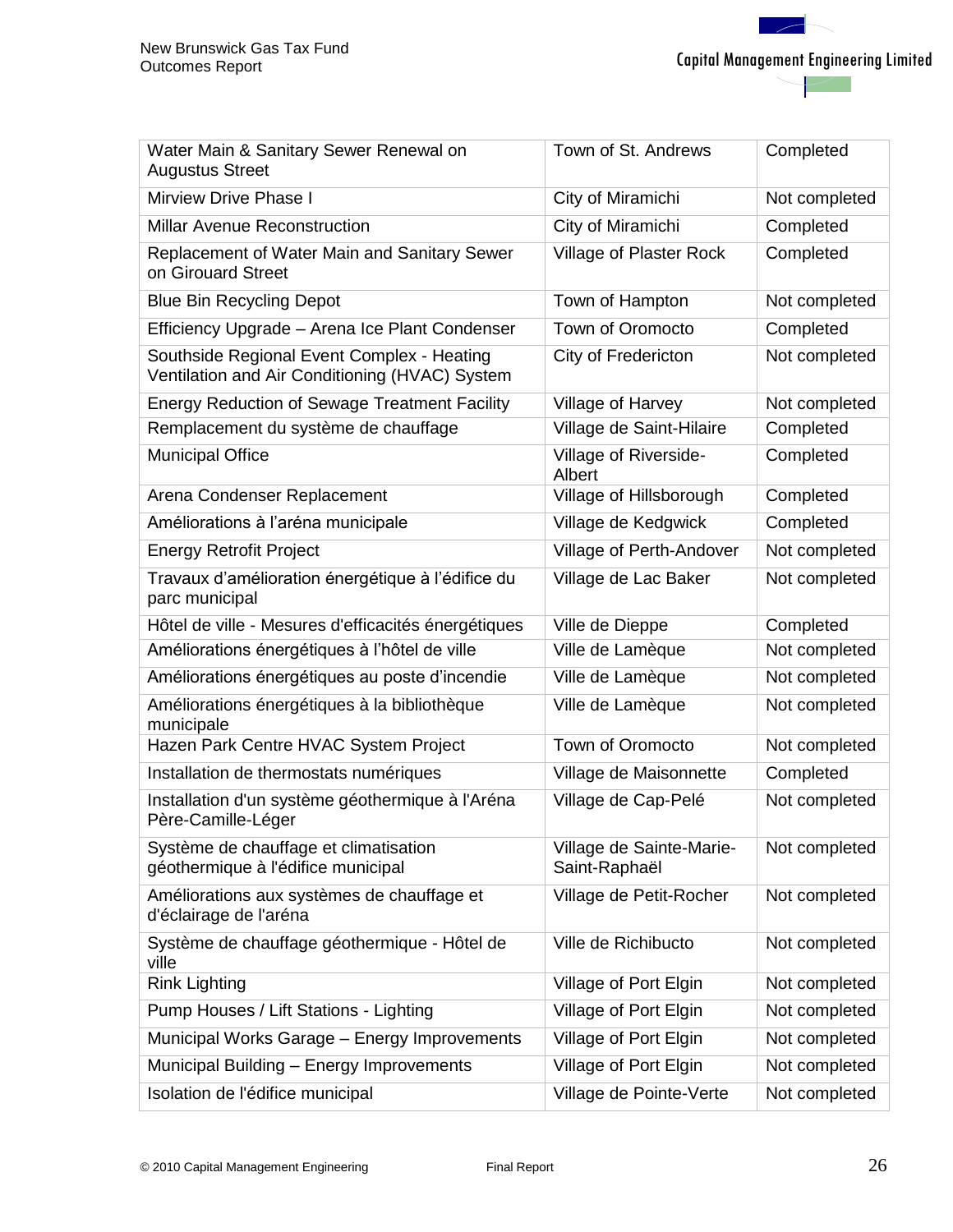| Améliorations énergétiques à l'édifice municipal                           | Village de Paquetville           | Not completed |
|----------------------------------------------------------------------------|----------------------------------|---------------|
| Installation d'un déshumidificateur à l'aréna                              | Village de Neguac                | Completed     |
| Système de chauffage électrique - Caserne des<br>pompiers/garage municipal | Village de Saint-François        | Completed     |
| Solar Heating for the Municipal Pool                                       | Village of Petitcodiac           | Not completed |
| Heat Reclamation Unit for the Ice Surfacer                                 | Village of Petitcodiac           | Not completed |
| Travaux d'amélioration énergétique à l'édifice<br>municipal                | Village de Lac Baker             | Not completed |
| Improvement to Municipal Building                                          | Village of Eel River<br>Crossing | Not completed |
| Installation d'un système géothermique                                     | Village de Cap-Pelé              | Not completed |
| Conference Centre - HVAC System                                            | City of Fredericton              | Not completed |
| <b>Recreation Centre</b>                                                   | Village of Riverside-<br>Albert  | Not completed |
| Multipurpose Complex                                                       | Village of Grand Manan           | Not completed |
| Energy conservations measures implementation                               | <b>Village of Meductic</b>       | Not completed |
| Rénovation du bâtiment du puits de la rue Frédéric                         | Village de Bas-Caraquet          | Not completed |
| Rénovation des bâtiments de station de<br>relèvement                       | Village de Bas-Caraquet          | Not completed |
| Amélioration à l'édifice municipal                                         | Village de Bas-Caraquet          | Completed     |
| Retrofits and Upgrades to Belledune Recreation &<br><b>Cultural Centre</b> | Village de Belledune             | Not completed |
| Installation de thermostats programmables à<br>l'Édifice municipale        | Village de Bertrand              | Completed     |
| <b>Office Heating System Conversion</b>                                    | Village of Tide Head             | Completed     |
| Améliorations énergétiques à l'aréna et à la piscine<br>municipales        | Ville de Tracadie-Sheila         | Not completed |
| <b>Workshop Heating System Conversion</b>                                  | Village of Tide Head             | Completed     |
| Arena Energy Saving                                                        | Village of Minto                 | Not completed |
| Maintenance Building Energy Saving                                         | Village of Minto                 | Not completed |
| Well Houses #1 and #2 Renovations                                          | Village of Aroostook             | Not completed |
| Retrofits and Upgrades to Veterans Memorial<br>Centre Arena                | Village de Belledune             | Not completed |
| <b>Community Centre Improvements</b>                                       | Village of Canterbury            | Not completed |
| Retrofits and Upgrades to Jacquet River<br>Campground                      | Village de Belledune             | Not completed |
| Retrofits and Upgrades to Fire Station #1                                  | Village de Belledune             | Not completed |
| <b>Municipal Building Renovations</b>                                      | Village of Aroostook             | Completed     |
| Village Office/Call Center Energy Saving                                   | Village of Minto                 | Not completed |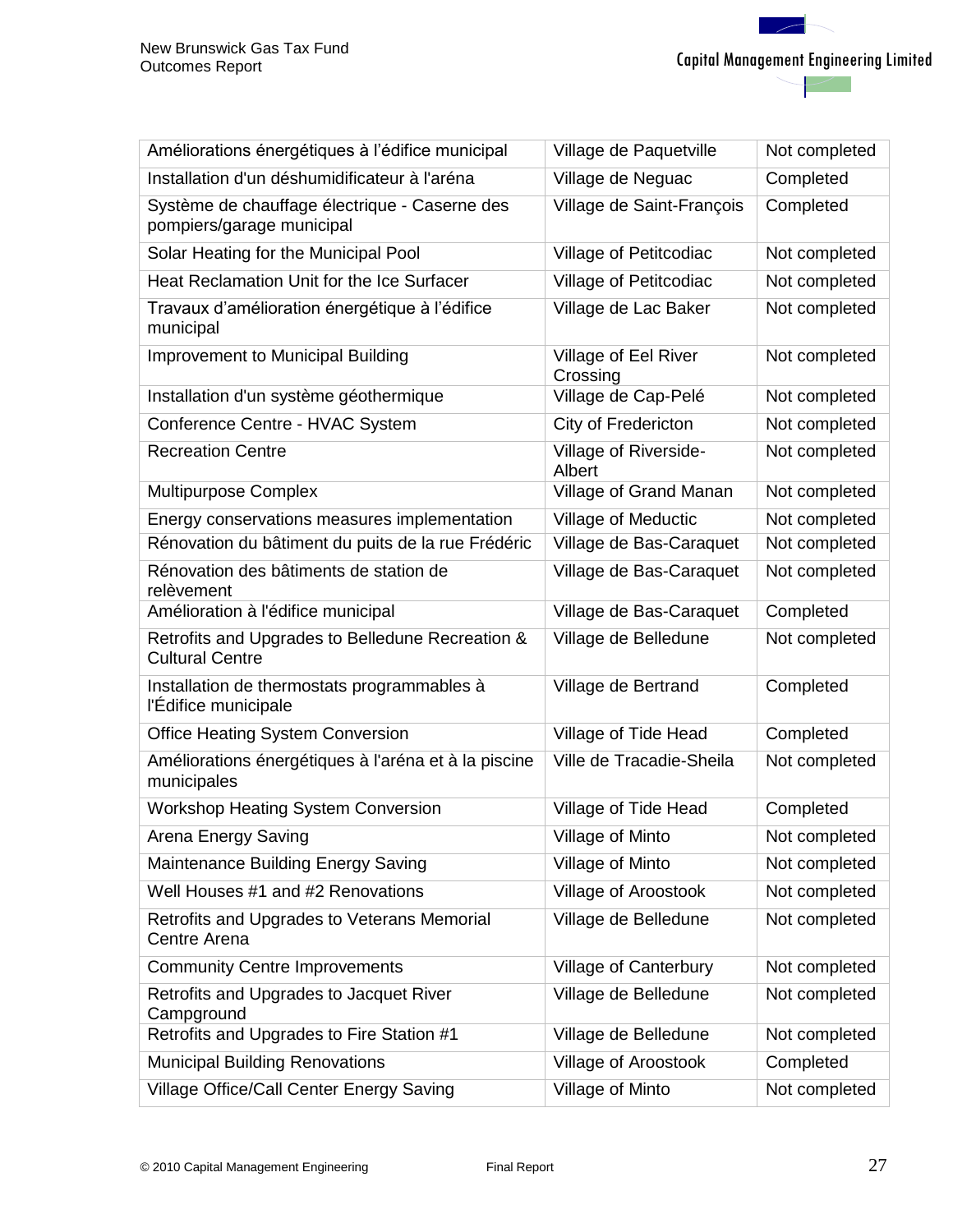| <b>Library Window Replacement</b>                                                                            | Village of Cambridge-<br><b>Narrows</b>   | Not completed |
|--------------------------------------------------------------------------------------------------------------|-------------------------------------------|---------------|
| <b>Municipal Building Energy Retrofit</b>                                                                    | Village of Cambridge-<br><b>Narrows</b>   | Not completed |
| Retrofits and Upgrades to Municipal Building / Fire<br>Station 2                                             | Village de Belledune                      | Not completed |
| Piste cyclable secteur Saint-Basile et<br>élargissement des voies de circulation de la rue De<br>la Chapelle | Ville d'Edmundston                        | Not completed |
| Curb, Gutter & Sidewalk Installation                                                                         | <b>Village of Sussex Corner</b>           | Not completed |
| Repaving of Ogden Mill Road                                                                                  | <b>Town of Sackville</b>                  | Not completed |
| Construction de trottoir - Zone 4 Verret                                                                     | Ville d'Edmundston                        | Completed     |
| <b>Sidewalks</b>                                                                                             | Village of Tide Head                      | Not completed |
| Intersection de la rue Canada et St-François                                                                 | Ville d'Edmundston                        | Not completed |
| Remise en état de la rue Érable                                                                              | Village de Drummond                       | Completed     |
| Resurfaçage des rues Morais et Lanteigne                                                                     | Village de Bas-Caraquet                   | Not completed |
| Reconstruction de la chaussée                                                                                | Ville d'Edmundston                        | Not completed |
| <b>Reconstruction of Racetrack Road</b>                                                                      | Village of Dorchester                     | Completed     |
| Repaving of Fairfield Road                                                                                   | <b>Town of Sackville</b>                  | Completed     |
| Paving of Carriage Court                                                                                     | <b>Town of Sackville</b>                  | Completed     |
| Upgrading of Boone and Webb Roads                                                                            | Village of Tracy                          | Completed     |
| Paving of Fawcett Avenue                                                                                     | Town of Sackville                         | Completed     |
| Traffic Lights at Main Street and King Street                                                                | Town of Woodstock                         | Completed     |
| Intersection Widening of Broadway Street at Main<br><b>Street</b>                                            | Town of Woodstock                         | Completed     |
| Upgrading of Whalen Street and rue de l'Église                                                               | Village of Eel River<br>Crossing          | Not completed |
| <b>Resurfacing of School Street</b>                                                                          | Village of Alma                           | Not completed |
| <b>Upgrading of Industrial Street</b>                                                                        | Village of Eel River<br>Crossing          | Completed     |
| Resurfaçage d'une rue                                                                                        | Village de Rogersville                    | Not completed |
| Construction d'un dôme                                                                                       | Ville d'Edmundston                        | Not completed |
| Reconstruction de la rue Alyre                                                                               | Ville de Bouctouche                       | Completed     |
| <b>Sidewalk Construction</b>                                                                                 | <b>Village of Canterbury</b>              | Not completed |
| Construction du chemin de la Petite Côte                                                                     | Village de Cap-Pelé                       | Completed     |
| Construction d'une piste cyclable                                                                            | Ville de Caraquet                         | Not completed |
| Roadway Reconstruction                                                                                       | <b>City of Campbellton</b>                | Completed     |
| Construction de trottoirs                                                                                    | Village de Sainte-Marie-<br>Saint-Raphaël | Not completed |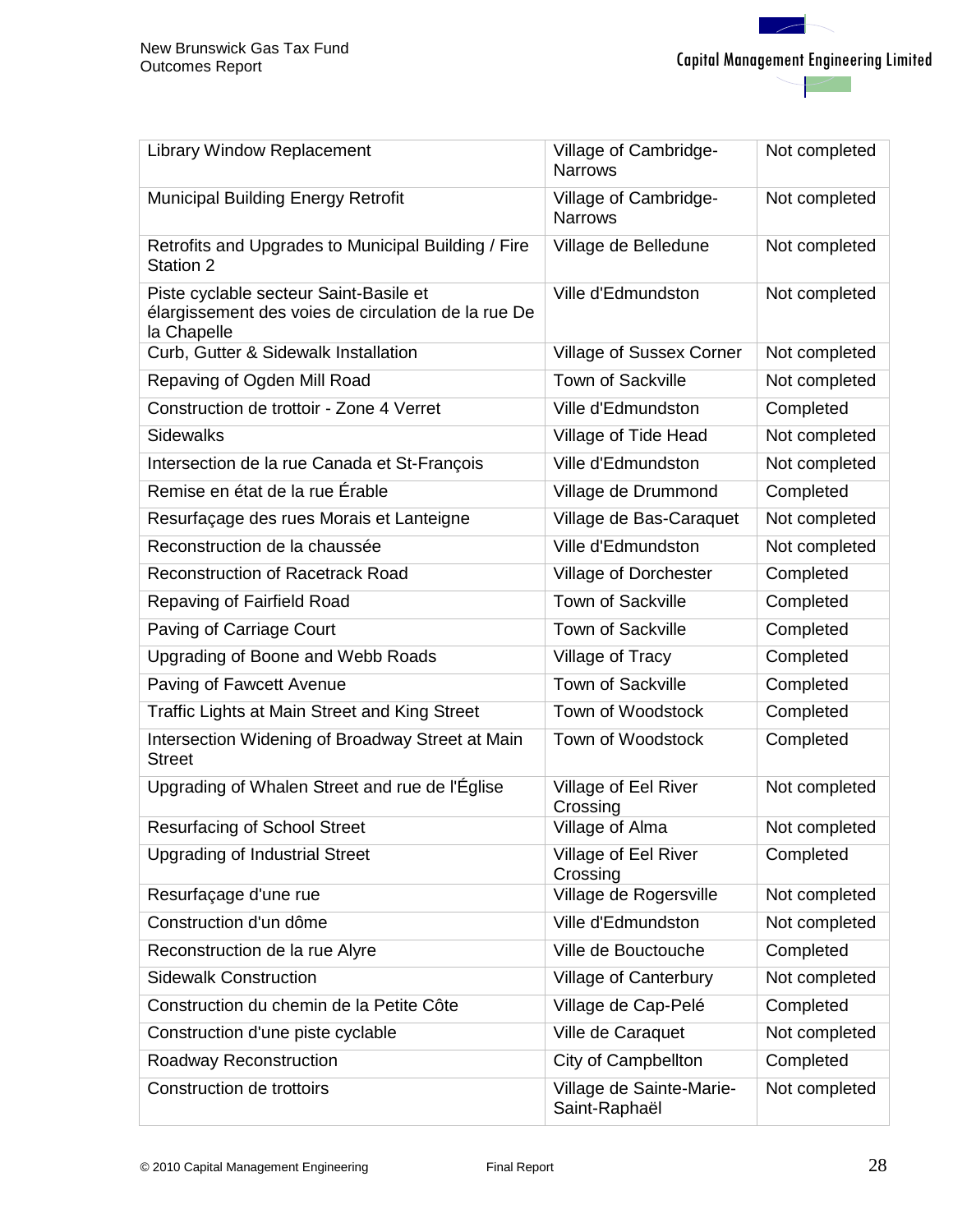| Construction de nouveaux trottoirs                             | Ville de Caraquet                         | Not completed |
|----------------------------------------------------------------|-------------------------------------------|---------------|
| Resurfaçage - rue McLaughlin                                   | Ville de Bouctouche                       | Completed     |
| Road upgrades                                                  | Village of Fredericton<br>Junction        | Not completed |
| Construction et remplacement de trottoirs                      | Village de Rogersville                    | Not completed |
| Walking Shoulder Construction on Mill Street                   | Village of Centreville                    | Not completed |
| Resurfaçage de rues                                            | Village de Saint-Louis-<br>de-Kent        | Not completed |
| <b>Trottoirs</b>                                               | Village de Saint-Louis-<br>de-Kent        | Not completed |
| Resurfaçage - Chemin Girourardville                            | Ville de Bouctouche                       | Completed     |
| Reconstruction of a section of Water Street                    | Village of Dorchester                     | Not completed |
| Réparation d'une route raccourci                               | Village de Bertrand                       | Not completed |
| Aménagement de trottoirs - rue Canada                          | Ville de Saint-Quentin                    | Not completed |
| <b>Upgrading of Municipal Roads</b>                            | Village of St. Martins                    | Not completed |
| South Road Improvements                                        | Village of Doaktown                       | Completed     |
| <b>Retail Drive</b>                                            | City of Saint John                        | Completed     |
| Ashburn Lake Road                                              | City of Saint John                        | Not completed |
| <b>Repaving of Queen Street</b>                                | Village of Chipman                        | Not completed |
| Construction d'une piste cyclable et d'une voie<br>piétonnière | Village de Bertrand                       | Not completed |
| Repaving of Hillcrest Avenue                                   | Village of Chipman                        | Not completed |
| Construction of a By-Pass Route for Main Street                | Town of Shediac                           | Completed     |
| Reconstruction du pont de l'ancienne voie ferrée               | Village de Saint-François                 | Completed     |
| <b>Street Resurfacing and Repairs</b>                          | Village of Blackville                     | Completed     |
| Réfection de rues                                              | Village de Saint-Léolin                   | Not completed |
| Réparation d'intersections                                     | Village de Sainte-Marie-<br>Saint-Raphaël | Not completed |
| Repaving of King Street                                        | Town of Sackville                         | Not completed |
| Amélioration de la rue Paul                                    | Ville de Dieppe                           | Not completed |
| <b>Repairs to Sidewalks</b>                                    | Village of Minto                          | Not completed |
| Asphaltage de la rue de l'Hôpital et des Saules                | Ville de Lamèque                          | Not completed |
| Asphalt Concrete Resurfacing No. 1 (2005)                      | City of Moncton                           | Completed     |
| Road Reconstruction No. 3 (2005)                               | City of Moncton                           | Completed     |
| Road Reconstruction No. 2 (2005)                               | City of Moncton                           | Completed     |
| Road Reconstruction No. 1 (2005)                               | City of Moncton                           | Completed     |
| Réparation/élargissement du ponceau de la rue<br>Otho          | Village de Neguac                         | Completed     |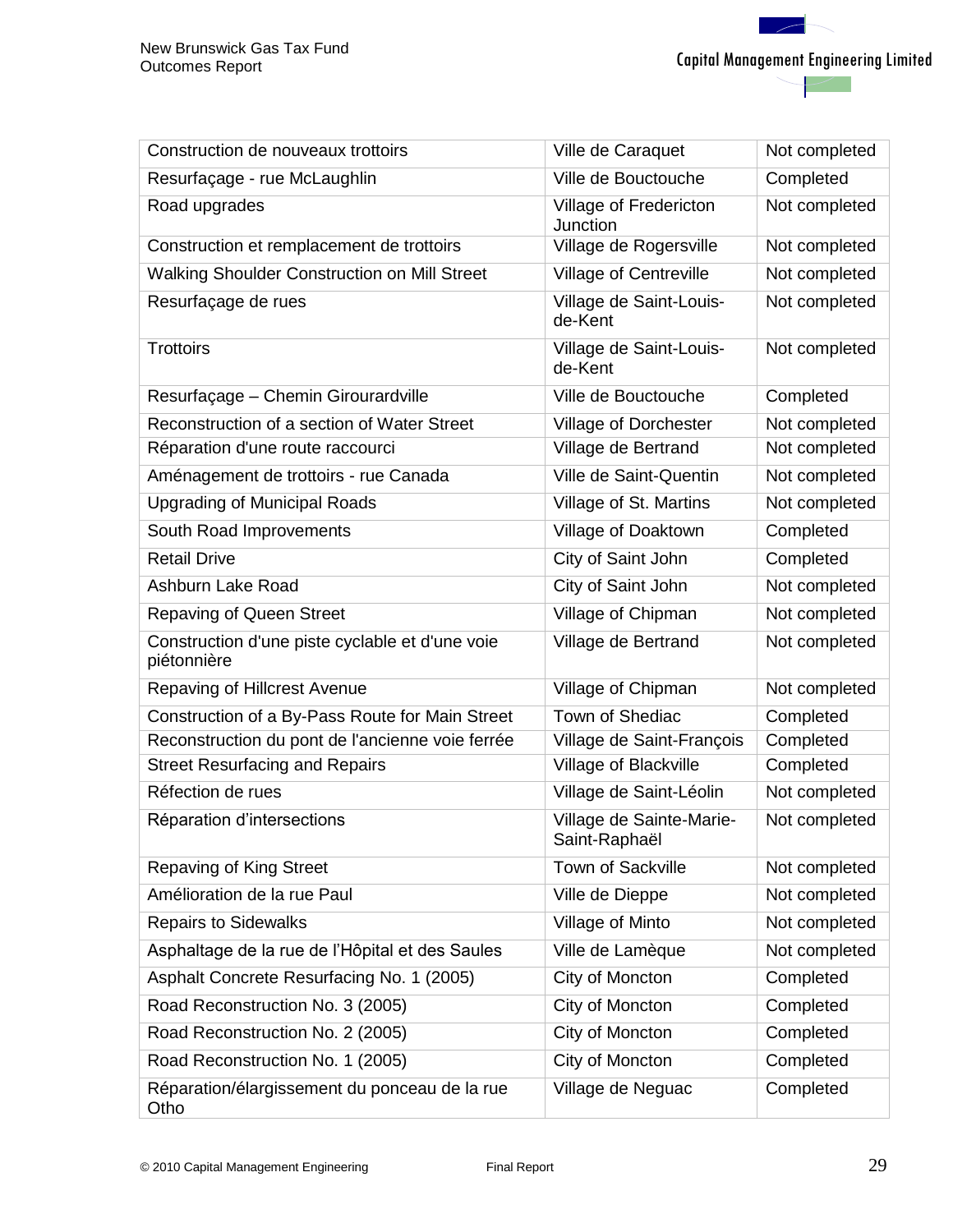Capital Management Engineering Limited

| Paving of Chignecto Drive and Bayview Drive                                           | Village of Alma         | Not completed |
|---------------------------------------------------------------------------------------|-------------------------|---------------|
| Road Reconstruction No. 1 (2006)                                                      | City of Moncton         | Completed     |
| Resurfaçage de rues                                                                   | Village de Nigadoo      | Not completed |
| Asphalt Concrete Resurfacing No. 4 (2006)                                             | City of Moncton         | Completed     |
| Paving Local Roads and Sidewalk Repairs                                               | Village of Minto        | Not completed |
| <b>Sidewalk Construction</b>                                                          | Village of Norton       | Completed     |
| Chip Sealing of Reid Street & Sansom Drive and<br><b>Resurfacing of Cookson Drive</b> | Village of Millville    | Not completed |
| Amélioration du réseau routier                                                        | Village de Memramcook   | Not completed |
| Cliffe Street Transportation Network - Plus Paving                                    | City of Fredericton     | Not completed |
| Resurfacing with chip seal                                                            | Village of Meductic     | Not completed |
| Salt Shed                                                                             | Village of Norton       | Not completed |
| Construction de trottoirs                                                             | Village de Maisonnette  | Not completed |
| Amélioration de la surface de roulement des rues                                      | Village de Neguac       | Completed     |
| Ryan Reconstruction (2008)                                                            | City of Moncton         | Completed     |
| Mapleton Road Widening                                                                | City of Moncton         | Not completed |
| Road Reconstruction No. 3 (2008)                                                      | City of Moncton         | Completed     |
| Road Reconstruction No. 2 (2008)                                                      | City of Moncton         | Completed     |
| Road Reconstruction (2009)                                                            | City of Moncton         | Not completed |
| Asphalt Concrete Resurfacing (2009)                                                   | City of Moncton         | Not completed |
| Designated Highways - Asphalt Resurfacing &<br>Widening (2009)                        | City of Moncton         | Not completed |
| Designated Highways - Asphalt Resurfacing (2009)                                      | City of Moncton         | Not completed |
| Designated Highways - Asphalt Resurfacing (2005)                                      | City of Moncton         | Completed     |
| Asphalt Concrete Resurfacing No. 1 (2008)                                             | City of Moncton         | Completed     |
| Roadway Improvements                                                                  | Village of Norton       | Not completed |
| Asphalt Concrete Resurfacing No. 2 (2007)                                             | City of Moncton         | Completed     |
| Asphalt Concrete Resurfacing No. 1 (2007)                                             | City of Moncton         | Completed     |
| Road Reconstruction No. 2 (2007)                                                      | City of Moncton         | Completed     |
| Road Reconstruction No. 1 (2007)                                                      | City of Moncton         | Completed     |
| Asphalt Concrete Resurfacing No. 2 (2006)                                             | City of Moncton         | Completed     |
| Harrisville Boulevard Improvements (2006)                                             | City of Moncton         | Completed     |
| Designated Highways - Asphalt Resurfacing (2006)                                      | City of Moncton         | Completed     |
| Asphalt Concrete Resurfacing No. 1 (2006)                                             | City of Moncton         | Completed     |
| Asphalt Concrete Resurfacing No. 2 (2008)                                             | City of Moncton         | Completed     |
| Main Street Sidewalk and Curb                                                         | Village of Plaster Rock | Not completed |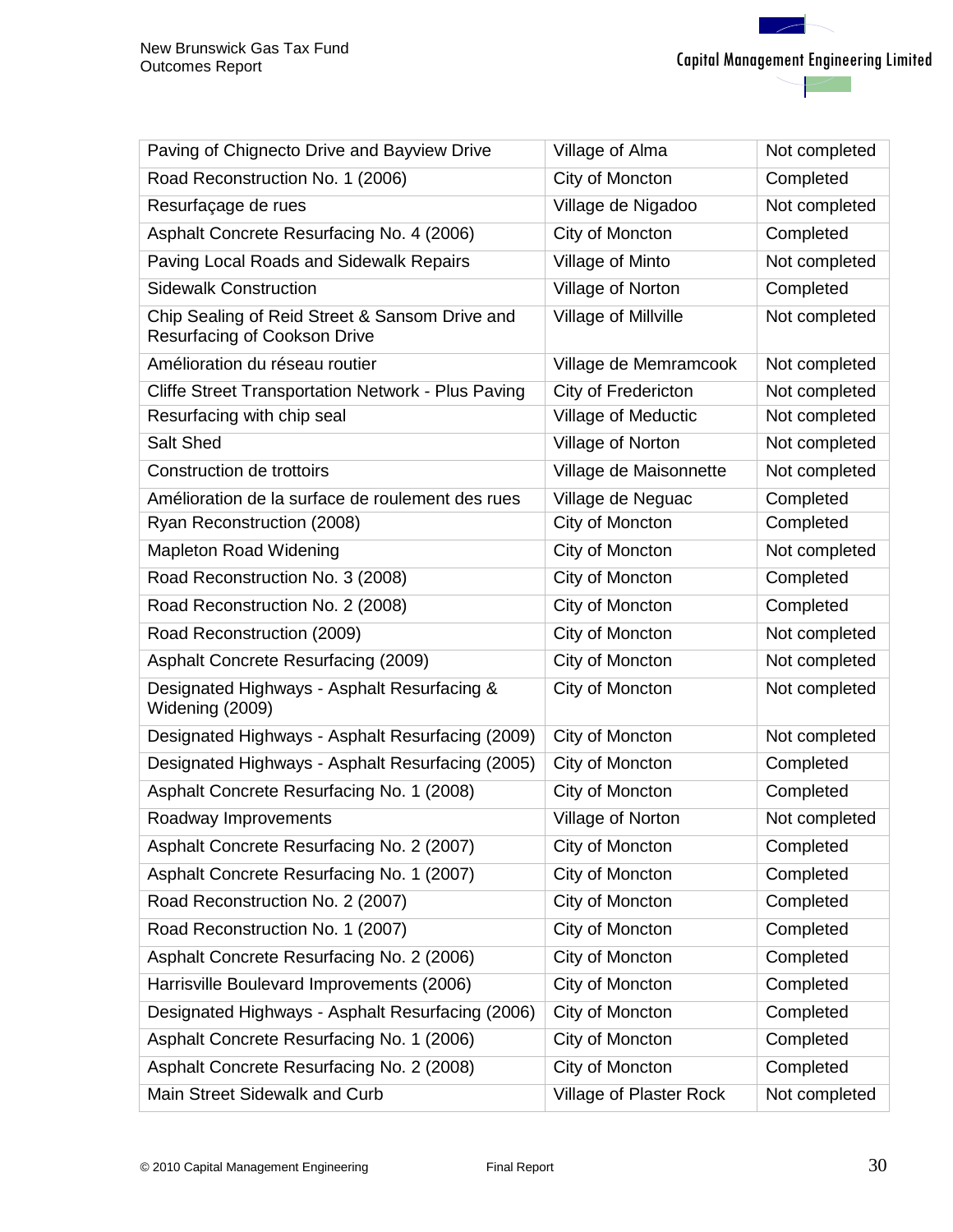| <b>Lakeside Road Culvert Renewal</b>                                                     | Town of Hampton          | Completed     |
|------------------------------------------------------------------------------------------|--------------------------|---------------|
| <b>Pedestrian Crossing</b>                                                               | Town of Hampton          | Completed     |
| Waasis Road Sidewalk/Bicycle Path                                                        | Town of Oromocto         | Not completed |
| Construction de trottoirs sur la partie ouest de la<br>rue des Fondateurs                | Village de Paquetville   | Not completed |
| <b>Walking Trails</b>                                                                    | Village of Norton        | Completed     |
| <b>Bike Network - Asphalt</b>                                                            | Town of Grand Falls      | Completed     |
| <b>West Main Street</b>                                                                  | Village of Petitcodiac   | Completed     |
| Roadway Upgrading - Kennebecasis River Road                                              | Town of Hampton          | Not completed |
| Paving of Sunrise Lane                                                                   | Village of Plaster Rock  | Completed     |
| <b>Traffic Lights</b>                                                                    | Town of Hampton          | Not completed |
| Sidewalk on Main St. (Route 134)                                                         | Village of Rexton        | Not completed |
| <b>Resurfacing Beattie Street</b>                                                        | Village of Rexton        | Not completed |
| Reconstruction de la rue Parc et ajout d'une piste<br>cyclable                           | Ville de Richibucto      | Not completed |
| Reconstruction of a portion of Tilley Road                                               | Village of Gagetown      | Completed     |
| <b>Traffic Enhancement Associated with Conference</b><br>Centre                          | City of Fredericton      | Not completed |
| Cliffe Street Off Ramps - Westmorland Street<br><b>Bridge</b>                            | City of Fredericton      | Not completed |
| Knowledge Park Drive Roadway & Traffic<br><b>Decongestion Project</b>                    | City of Fredericton      | Not completed |
| Réparation de la rue Lizotte                                                             | Village de Rivière-Verte | Not completed |
| Reconstruction de trottoirs                                                              | Village de Grande-Anse   | Not completed |
| Asphaltage de rues                                                                       | Village de Kedgwick      | Not completed |
| Sidewalk Repairs on Rockland Road - Phase 1                                              | Town of Hartland         | Not completed |
| Aménagement d'un pont pour piétons, bicyclettes,<br>véhicules tout-terrain et motoneiges | Village de Kedgwick      | Completed     |
| Park and Ride                                                                            | Town of Hampton          | Completed     |
| Achat d'autobus                                                                          | Ville de Dieppe          | Not completed |
| <b>Bus Shelters</b>                                                                      | City of Miramichi        | Not completed |
| <b>Commuter Parking Lot and Access Road</b>                                              | Village of Norton        | Completed     |
| <b>Chlorine Analyzer Alarm System</b>                                                    | Village of Aroostook     | Not completed |
| Plan d'action pour un approvisionnement durable<br>en eau potable                        | Village de Baker-Brook   | Not completed |
| Pistes cyclables - Étude de délinéation                                                  | Village de Cap-Pelé      | Completed     |
| Infrastructure Master Plan Development                                                   | Village of Atholville    | Not completed |
| Étude de la lagune                                                                       | Village de Cap-Pelé      | Completed     |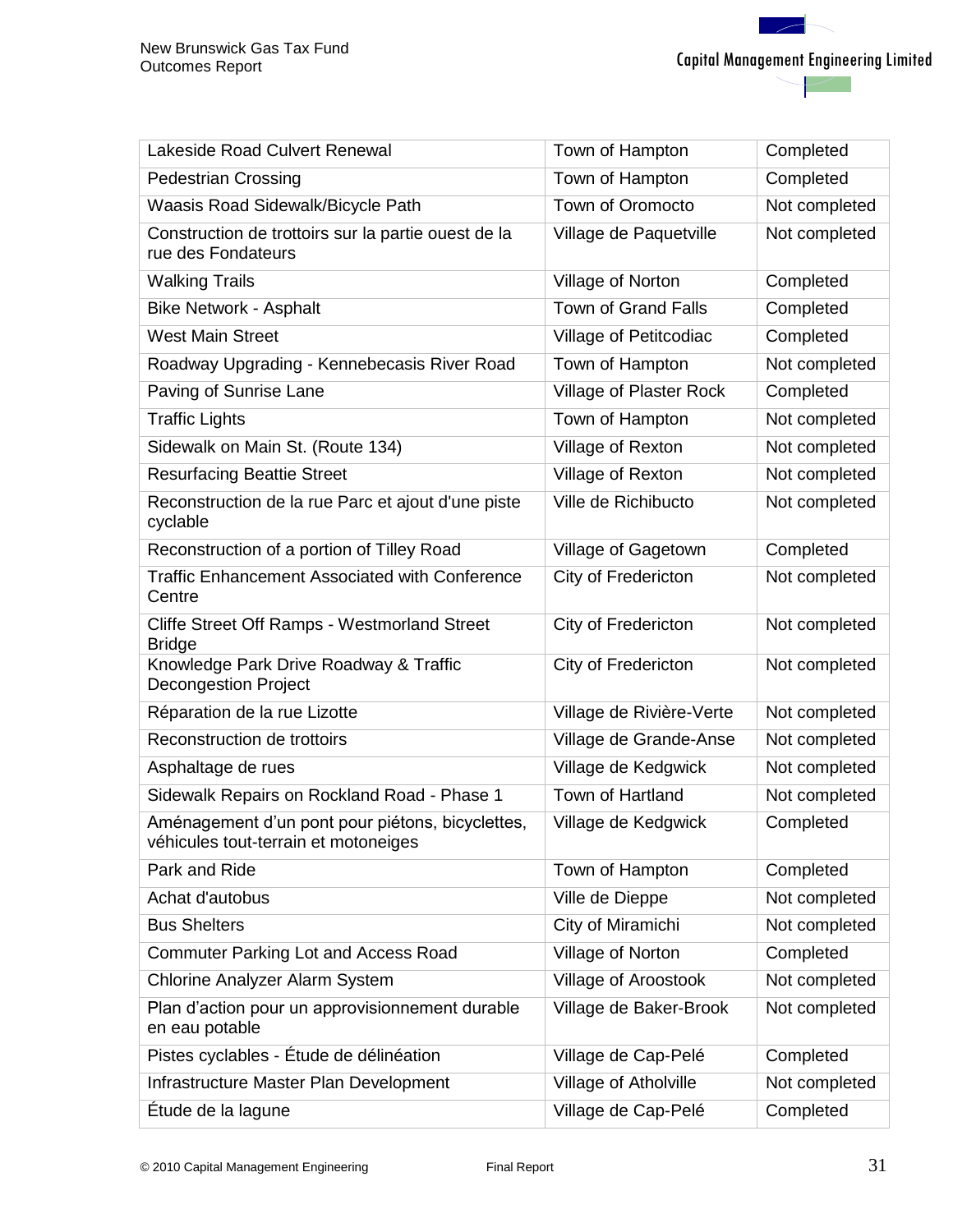| Millar Avenue Well Design                                                                           | City of Miramichi                | Not completed |
|-----------------------------------------------------------------------------------------------------|----------------------------------|---------------|
| Amélioration du réseau d'égout sanitaire du<br>secteur Saint-Jacques - Phase I                      | Ville d'Edmundston               | Not completed |
| <b>Water Source Identification Study</b>                                                            | Village of Aroostook             | Not completed |
| Kings Arrow Arena and Community Centre - Life<br><b>Cycle Audits</b>                                | <b>Town of Oromocto</b>          | Completed     |
| Infrastructure Master Plan Development                                                              | Village of Eel River<br>Crossing | Not completed |
| Rue de l'École – Étude visant l'élimination des<br>eaux pluviales dans le système d'égout sanitaire | Village de Rogersville           | Not completed |
| Amélioration de l'approvisionnement en eau -<br>Phase I                                             | Village de Rivière-Verte         | Not completed |
| Développement d'un plan maître des<br>infrastructures                                               | Village de Kedgwick              | Not completed |
| Analyse du système d'égout                                                                          | Village de Petit-Rocher          | Not completed |
| Évaluation du système d'égout sanitaire                                                             | Village de Neguac                | Completed     |
| Strategic Plan                                                                                      | Village of Harvey                | Not completed |
| <b>Assessment of Water Supply</b>                                                                   | Village of Harvey                | Not completed |
| Analysis of the Sewage Treatment System                                                             | Village of Harvey                | Not completed |
| Exploration d'un nouveau puits                                                                      | Ville de Bouctouche              | Not completed |
| Open Space Plan                                                                                     | Town of Oromocto                 | Not completed |
| Amélioration de l'approvisionnement en eau -<br>Phase II                                            | Village de Rivière-Verte         | Not completed |
| Étude pour un nouveau puits                                                                         | Village de Drummond              | Not completed |
| Amélioration de l'approvisionnement en eau<br>potable                                               | Ville d'Edmundston               | Completed     |
| Étude technique pour la construction d'égout<br>sanitaire                                           | Village de Memramcook            | Completed     |
| Survey of Lagoon Facility                                                                           | Village of Hillsborough          | Completed     |
| Nouvelle source d'eau                                                                               | Village de Bas-Caraquet          | Not completed |
| Integrated Community Sustainability Plan                                                            | Town of Hampton                  | Not completed |
| Oromocto Arts and Learning Centre, Fire Hall, and<br>68 Miramichi Rd. - Energy Efficiency Audits    | Town of Oromocto                 | Not completed |
| <b>Water Quality Study</b>                                                                          | Town of St. Stephen              | Completed     |
| Recherche en eau potable                                                                            | Village de Memramcook            | Not completed |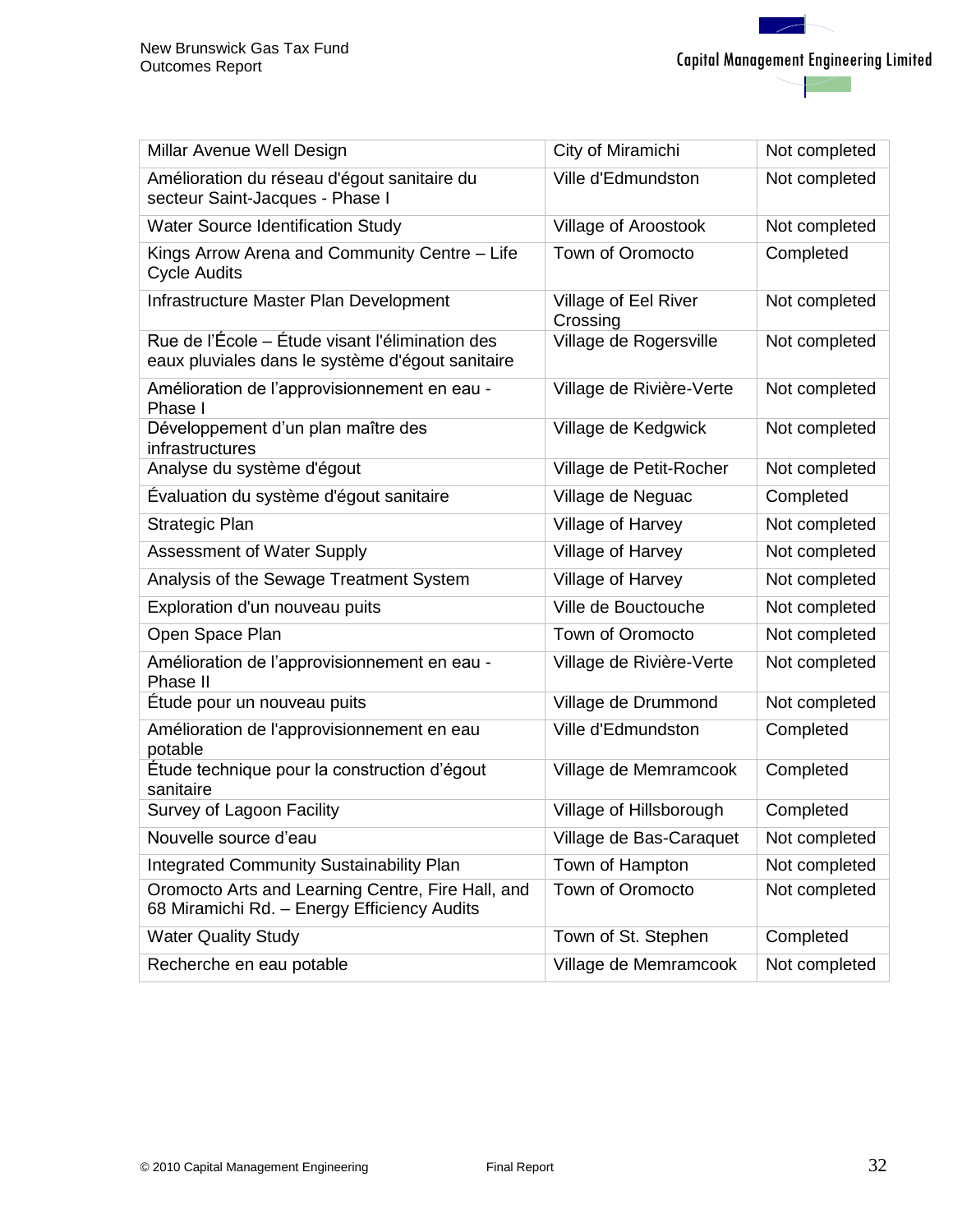# <span id="page-37-0"></span>**APPENDIX C: New Brunswick Unincorporated Areas Project Status**

| <b>Project Name</b>                                                                                               | <b>Location</b>                           | <b>Status</b> |
|-------------------------------------------------------------------------------------------------------------------|-------------------------------------------|---------------|
| Penobsquis Regional Water Supply                                                                                  | Penobsquis                                | Not completed |
| <b>Chemin St-Simon Water Distribution</b>                                                                         | Saint-Simon                               | Not completed |
| Chateau Heights Water System                                                                                      | <b>Estey's Bridge LSD</b>                 | Not completed |
| Salmon Rock Subdivision - Water System<br>Replacement                                                             | <b>Westfield LSD</b>                      | Not completed |
| St. Margarets Water System Upgrades                                                                               | St. Margarets LSD                         | Not completed |
| Point La Nim Water Distribution System                                                                            | Point La Nim LSD                          | Not completed |
| Spring Garden Subdivision - Sanitary Sewer and<br><b>Wastewater Treatment Facility</b>                            | <b>Boundary Creek</b>                     | Not completed |
| Ben Lomond Estates Wastewater Treatment<br>Facility                                                               | <b>Ben Lomond</b>                         | Not completed |
| Allardville Wastewater System Upgrade and<br>Extension                                                            | <b>Allardville LSD</b>                    | Not completed |
| Scoudouc Wastewater Collection & Lagoon<br>Expansion                                                              | Scoudouc LSD                              | Not completed |
| <b>Greater Shediac Trunk Sewer Upgrade</b>                                                                        | <b>Greater Shediac Area</b><br>(LSD part) | Not completed |
| Gillies Subdivision - Wastewater System                                                                           | Lincoln LSD                               | Not completed |
| John Street (Dalhousie Junction LSD) Wastewater<br><b>System Replacement</b>                                      | Dalhousie Junction LSD                    | Not completed |
| Pont-Landry Wastewater Collection System                                                                          | Pont-Landry LSD                           | Not completed |
| Étude et construction d'un système de collection et<br>traitement des eaux usées pour la région de<br>Robertville | Robertville LSD                           | Not completed |
| Havelock Wastewater System                                                                                        | <b>Havelock LSD</b>                       | Not completed |
| <b>Birchwood Estates - Water and Wastewater</b><br><b>System Replacement</b>                                      | <b>Hanwell LSD</b>                        | Not completed |
| Apohaqui Sewerage Treatment Facility Upgrade                                                                      | <b>Sussex LSD</b>                         | Not completed |
| Scoudouc Industrial Park - Direct Access to Route<br>15                                                           | Scoudouc LSD                              | Not completed |
| <b>Integrated Community Sustainability Plans</b>                                                                  | Province Wide                             | Completed     |
| Pointe-du-Chêne - Flooding and Well<br><b>Contamination Study</b>                                                 | Pointe-du-Chêne LSD                       | Not completed |
| Caissie Cape Wastewater System Preliminary<br>Design                                                              | Caissie Cape                              | Not completed |
| Véloroute de la Péninsule acadienne                                                                               | Péninsule acadienne                       | Completed     |
| Beaubassin East Rural Community Sanitary Sewer<br>Study                                                           | <b>Beaubassin East</b>                    | Completed     |
| <b>Blacks Harbour and Beaver Harbour Water</b><br><b>Exploration Study</b>                                        | <b>Beaver Harbour LSD</b>                 | Not completed |